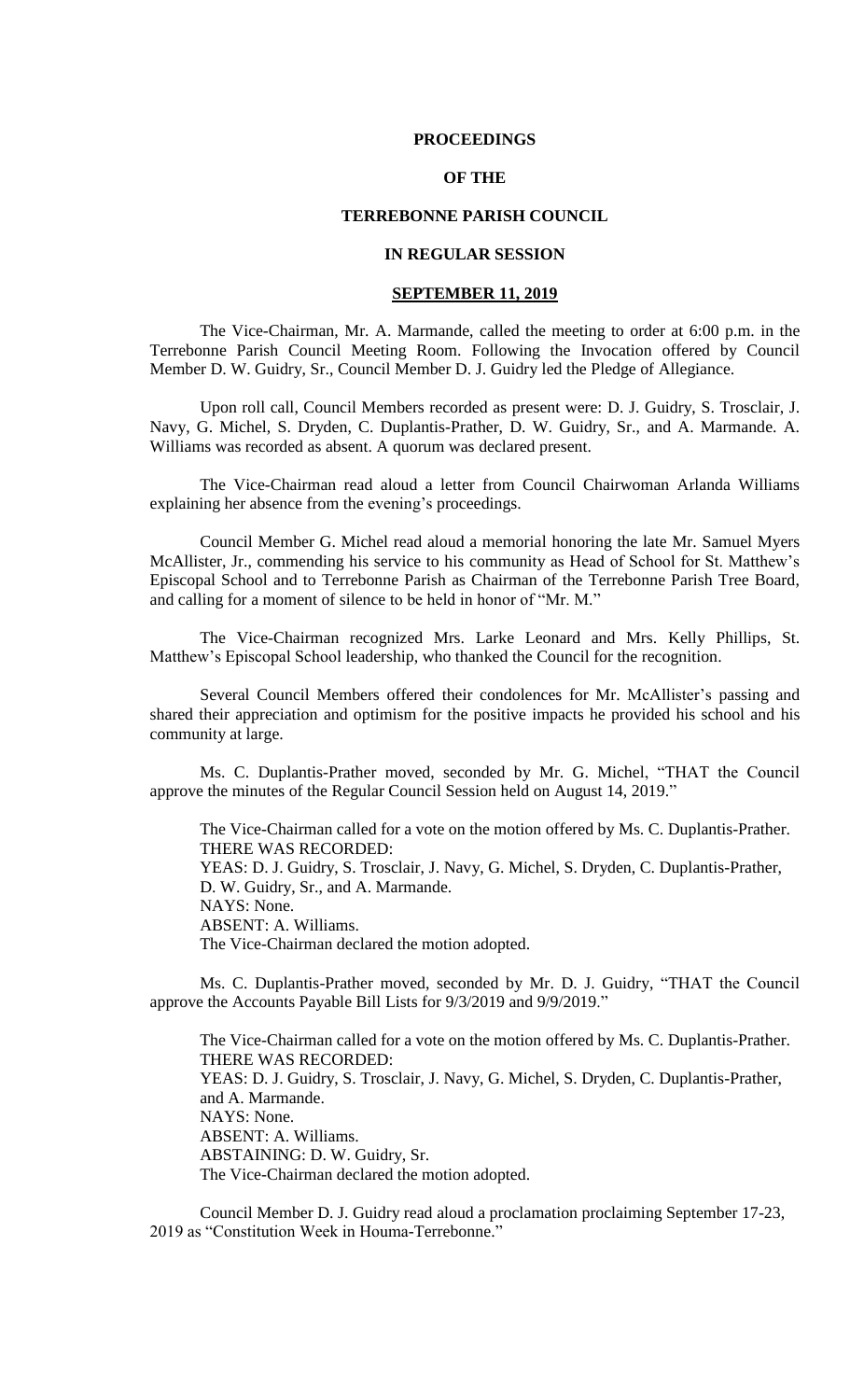The Vice-Chairman recognized Ms. Rena Labat and Ms. Lola Ledet, Daughters of the American Revolution (Bayou Lafourche Chapter), who gave a brief history of the annual celebration of the signing of the Constitution and a brief overview of events to be held in connection with this year's celebration. They then thanked the Council for its continual support of patriotism and of the Daughters organization every year.

Several Council Members thanked the Daughters organization for their efforts and expressed their respect for the Constitution, its authors, and other important American icons.

The Vice-Chairman recognized Mr. Gordon Dove, Parish President, who gave a presentation regarding ongoing drainage and flood mitigation projects across the parish, including the Montegut/Bayou Terrebonne Lock System, Little Caillou Pump Station and Conveyance Channel, and durable, pre-filled sacks of sand to be made available to parish residents in the event of a major storm or potential flooding. He then gave an overview of measures being taken to prepare levees with regards to a potential storm event and in response to the effects of Hurricane Barry. He then gave a brief report on the Grand Caillou Road asphalt overlay project and the construction of a traffic light at the intersection of Thompson Road and Highway 57.

The Vice-Chairman recognized Mr. Mike Toups, Parish Manager, who gave a brief report on the current status of pump stations across the parish, including those at Enterprise Marine, South Ellendale Estates, Woodlawn, M & L, and Valhi Boulevard. He then stated that all pumps and all emergency generators were fully functional at this time.

Council Member C. Duplantis-Prather stated that the levee renovation for the Six Foot Ditch project was nearing completion and that a soil engineer was being brought in to address issues for sections of the levee with construction nearby.

The Vice-Chairman recognized Mr. Christopher Pulaski, who gave a brief update on the grant funding awarded to Terrebonne Parish, with funds totaling 16 million dollars over the past few years. He then commended the two parish Grant Writers, Ms. Jennifer Gerbasi and Ms. Leslie Jones, along with the Recreation Department and Public Works Department for the efforts and assistance in achieving the grant funding received.

Mr. G. Michel moved, seconded by Mr. J. Navy, "THAT, the Council open public hearings at this time."

The Vice-Chairman called for a vote on the motion offered by Mr. G. Michel. THERE WAS RECORDED: YEAS: D. J. Guidry, S. Trosclair, J. Navy, G. Michel, S. Dryden, C. Duplantis-Prather, D. W. Guidry, Sr., and A. Marmande. NAYS: None. ABSENT: A. Williams. The Vice-Chairman declared the motion adopted.

The Vice-Chairman recognized the public for comments on the following:

A. A proposed ordinance to amend the 2019 Adopted Operating Budget, 5-Year Capital Outlay Budget, and Budgeted Positions of the Terrebonne Parish Consolidated Government for the following items and to provide for related matters:

- **I.** Houma Downtown Development, \$19,487
- **II.** Animal Shelter-Petco, \$85,000
- **III.** Animal Shelter-donations, \$8,453
- **IV.** Administration Building-elevator repairs, \$30,585
- **V.** Road Lighting District #10, \$100,000
- **VI.** LCLE Victims Assistance, \$100,000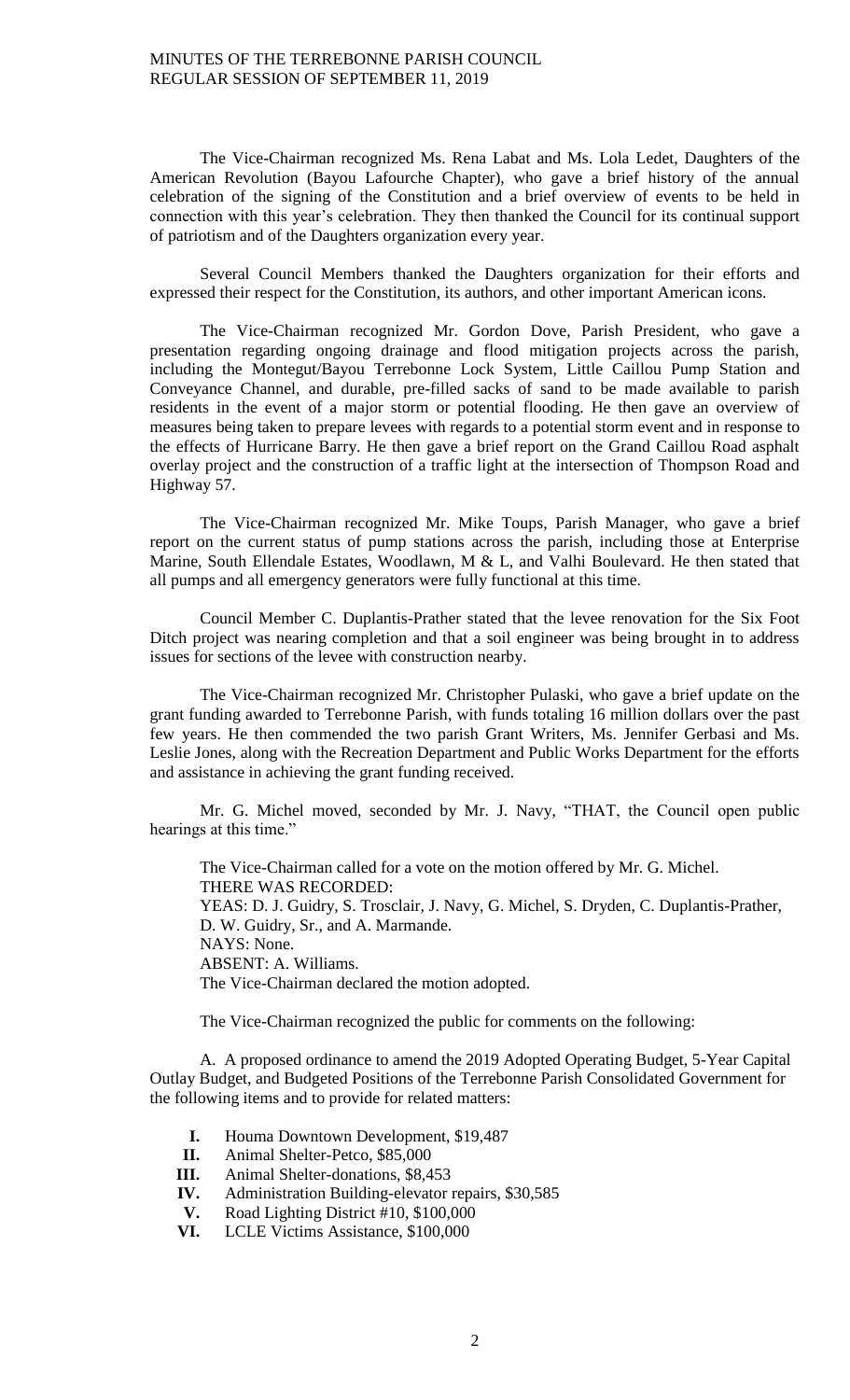**VII.** General Fund-LIHEAP Program, \$4,834.

There were no comments from the public on the proposed ordinance.

Mr. C. Duplantis-Prather moved, seconded by Mr. D. W. Guidry, Sr., "THAT the Council close the aforementioned public hearing."

The Vice-Chairman called for a vote on the motion offered by Mr. C. Duplantis-Prather. THERE WAS RECORDED:

YEAS: D. J. Guidry, S. Trosclair, J. Navy, G. Michel, S. Dryden, C. Duplantis-Prather, D. W. Guidry, Sr., and A. Marmande. NAYS: None. ABSENT: A. Williams.

The Vice-Chairman declared the motion adopted.

# **OFFERED BY: MRS. C. DUPLANTIS-PRATHER SECONDED BY: MR. D. W. GUIDRY, SR.**

#### **ORDINANCE NO. 9091**

AN ORDINANCE TO AMEND THE 2019 ADOPTED OPERATING BUDGET, 5-YEAR CAPITAL OUTLAY BUDGET, AND BUDGETED POSITIONS OF THE TERREBONNE PARISH CONSOLIDATED GOVERNMENT FOR THE FOLLOWING ITEMS AND TO PROVIDE FOR RELATED MATTERS.

- **I. HOUMA DOWNTOWN DEVELOPMENT, \$19,487**
- **II. ANIMAL SHELTER-PETCO, \$85,000**
- **III. ANIMAL SHELTER-DONATIONS, \$8,453**
- **IV. ADMINISTRATION BUILDING-ELEVATOR REPAIRS, \$30,585**
- **V. ROAD LIGHTING DISTRICT #10, \$100,000**
- **VI. LCLE VICTIMS ASSISTANCE, \$100,000**
- **VII. GENERAL FUND-LIHEAP PROGRAM, \$4,834**

# **SECTION I**

**WHEREAS,** the Downtown Development Board has received State Revenue Sharing from Hotel/Motel Tax in the amount of \$19,487, for the 2019 year, and

**WHEREAS,** the Hotel/Motel Tax has been allocated by the Downtown Development Board for beautification and operations of the Folklife Cultural Museum and to help maintain the existing buildings, parks and the Court Square in the Historic District, as well as advertising to market Houma's Historic District attractions.

**NOW, THEREFORE BE IT ORDAINED**, by the Terrebonne Parish Council, on behalf of the Terrebonne Parish Consolidated Government that the 2019 Adopted Budget be amended to adjust various Downtown Development Corporation Accounts. (Attachment A)

## **SECTION II**

**WHEREAS**, the Animal Shelter has received an \$85,000 grant from the PETCO Foundation, and

**WHEREAS**, the grant funds will be used for life saving programs for cats in Terrebonne Parish.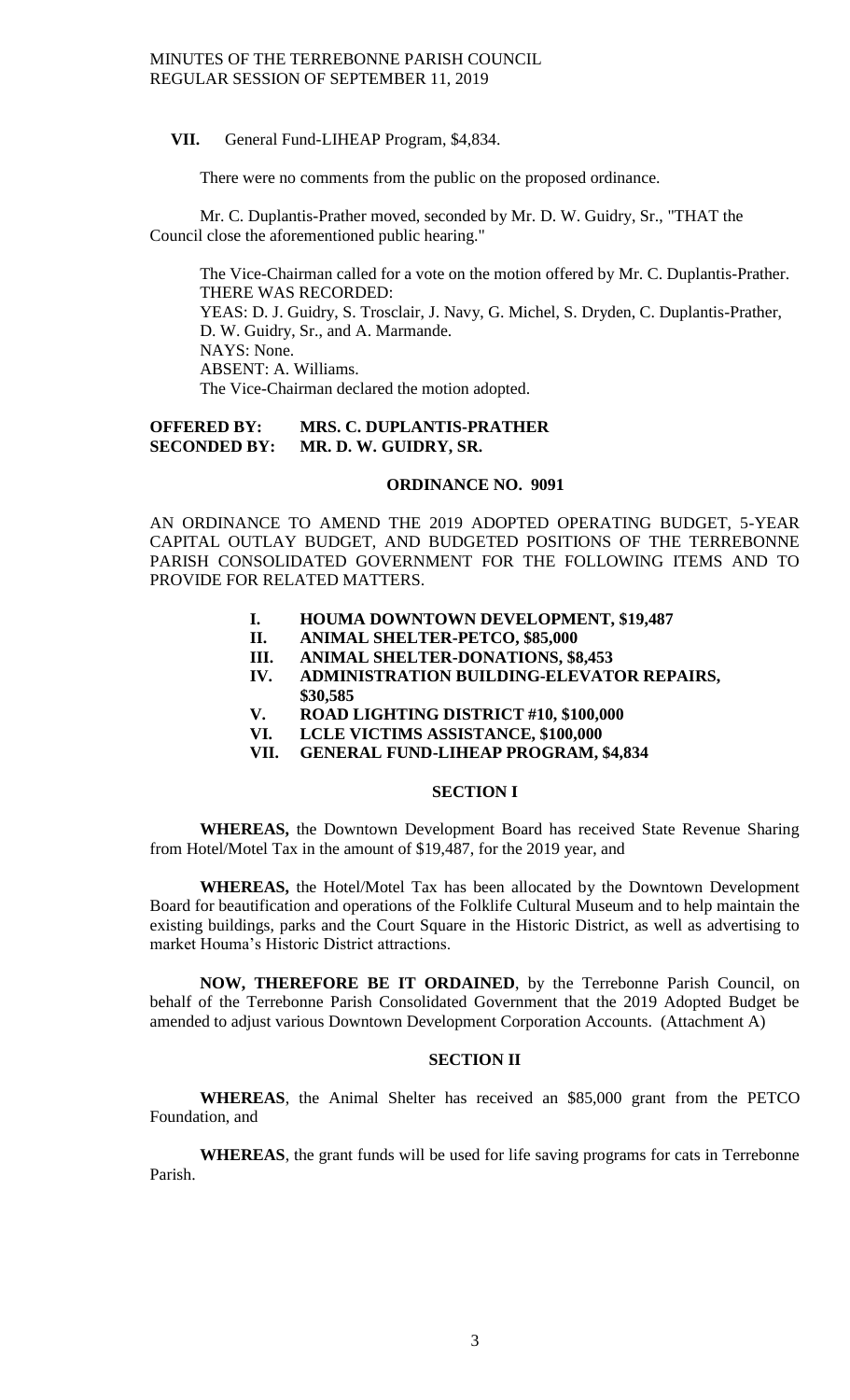**NOW, THEREFORE BE IT FURTHER ORDAI**NED, by the Terrebonne Parish Council, on behalf of the Terrebonne Parish Consolidated Government, that the 2019 Adopted Operating Budget be amended for the Animal Shelter. (Attachment B)

# **SECTION III**

**WHEREAS**, the Animal Shelter receives donations to purchase medicine for the animals at the shelter, and

**WHEREAS**, the donations will be put into the Medical and Drugs account for \$8,453.

**NOW, THEREFORE BE IT FURTHER ORDAINED,** by the Terrebonne Parish Council, on behalf of the Terrebonne Parish Consolidated Government, that the 2019 Adopted Operating Budget be amended for the Animal Control Department. (Attachment C)

#### **SECTION IV**

**WHEREAS,** Administration is requesting funding for the Elevator repairs in the Government tower in the amount of \$30,585, and

**WHEREAS,** the funding will come from completed projects in the Civic Center/Administration Building fund for \$22,772, and the Capital Projects Control fund for \$7,813.

**NOW, THEREFORE BE IT FURTHER ORDAINED,** by the Terrebonne Parish Council, on behalf of the Terrebonne Parish Consolidated Government, that the 2019 Adopted Operating Budget and 5-Year Capital Outlay Budget be amended for the elevator repairs. (Attachment D)

# **SECTION V**

**WHEREAS,** Administration is requesting funding for Road Lighting District #10 in the amount of \$100,000, and

**WHEREAS,** the funding will come from General Fund, fund balance.

**NOW, THEREFORE BE IT FURTHER ORDAINED,** by the Terrebonne Parish Council, on behalf of the Terrebonne Parish Consolidated Government, that the 2019 Adopted Operating Budget be amended for the Road Lighting District #10. (Attachment E)

# **SECTION VI**

**WHEREAS,** the Houma Police Department of the Terrebonne Parish Consolidated Government received a grant from the Louisiana Commission on Law Enforcement and the Administration of Criminal Justice CVA #4340, which provides funding to improve the effectiveness and safety of our Police Officers victim advocates, and

**WHEREAS,** the grant needs to be adjusted by \$100,000 in the Public Safety Fund, and

**WHEREAS,** the adjustment is to correct the allocation of the expense accounts and transfer accounts in the Houma Police Department budget, and

**NOW, THEREFORE BE IT FURTHER ORDAINED,** by the Terrebonne Parish Council, on behalf of the Terrebonne Parish Consolidated Government, that the 2019 Adopted Operating of the Terrebonne Parish Consolidated Government be amended for the adjustment of the Louisiana Commission on Law Enforcement and the Administration of Criminal Justice Grant. (Attachment F)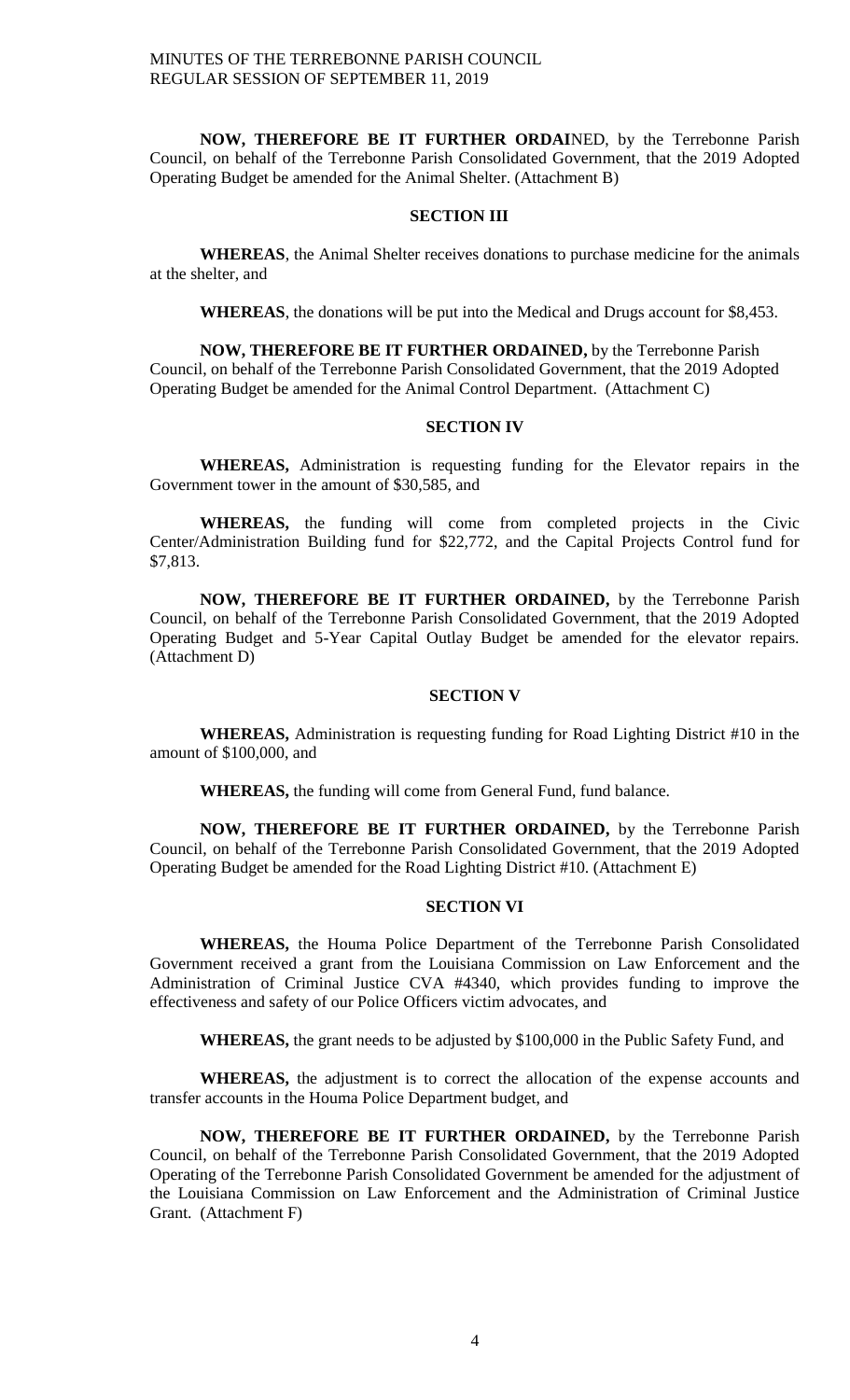### **SECTION VII**

**WHEREAS,** the Low Income Home Energy Assistance Program (LIHEAP) entered into an agreement with Terrebonne Parish Consolidated Government (TPCG) to provide funding of \$4,834, and

**WHEREAS,** these funds are to provide client education materials that encourage or enable households to reduce their home energy needs, and

**NOW, THEREFORE BE IT FURTHER ORDAINED,** by the Terrebonne Parish Council, on behalf of the Terrebonne Parish Consolidated Government, that the 2019 Adopted Operating Budget be amended to recognize the funding from LIHEAP. (Attachment G)

### **SECTION VIII**

If any word, clause, phrase, section or other portion of this ordinance shall be declared null, void, invalid, illegal, or unconstitutional, the remaining words, clauses, phrases, sections and other portions of this ordinance shall remain in full force and effect, the provisions of this ordinance hereby being declared to be severable.

### **SECTION IX**

This ordinance shall become effective upon approval by the Parish President or as otherwise provided in Section 2-13(b) of the Home Rule Charter for a Consolidated Government for Terrebonne Parish, whichever occurs sooner.

This ordinance, having been introduced and laid on the table for at least two weeks, was voted upon as follows:

#### **THERE WAS RECORDED:**

YEAS: D.J. Guidry, S. Trosclair, J. Navy, G. Michel, S. Dryden, C. Duplantis-Prather D. W. Guidry, Sr., and A. Marmande. NAYS: None. NOT VOTING: None. ABSTAINING: None. ABSENT: A. Williams. The Chairman declared the ordinance adopted on this, the 11th day of September 2019.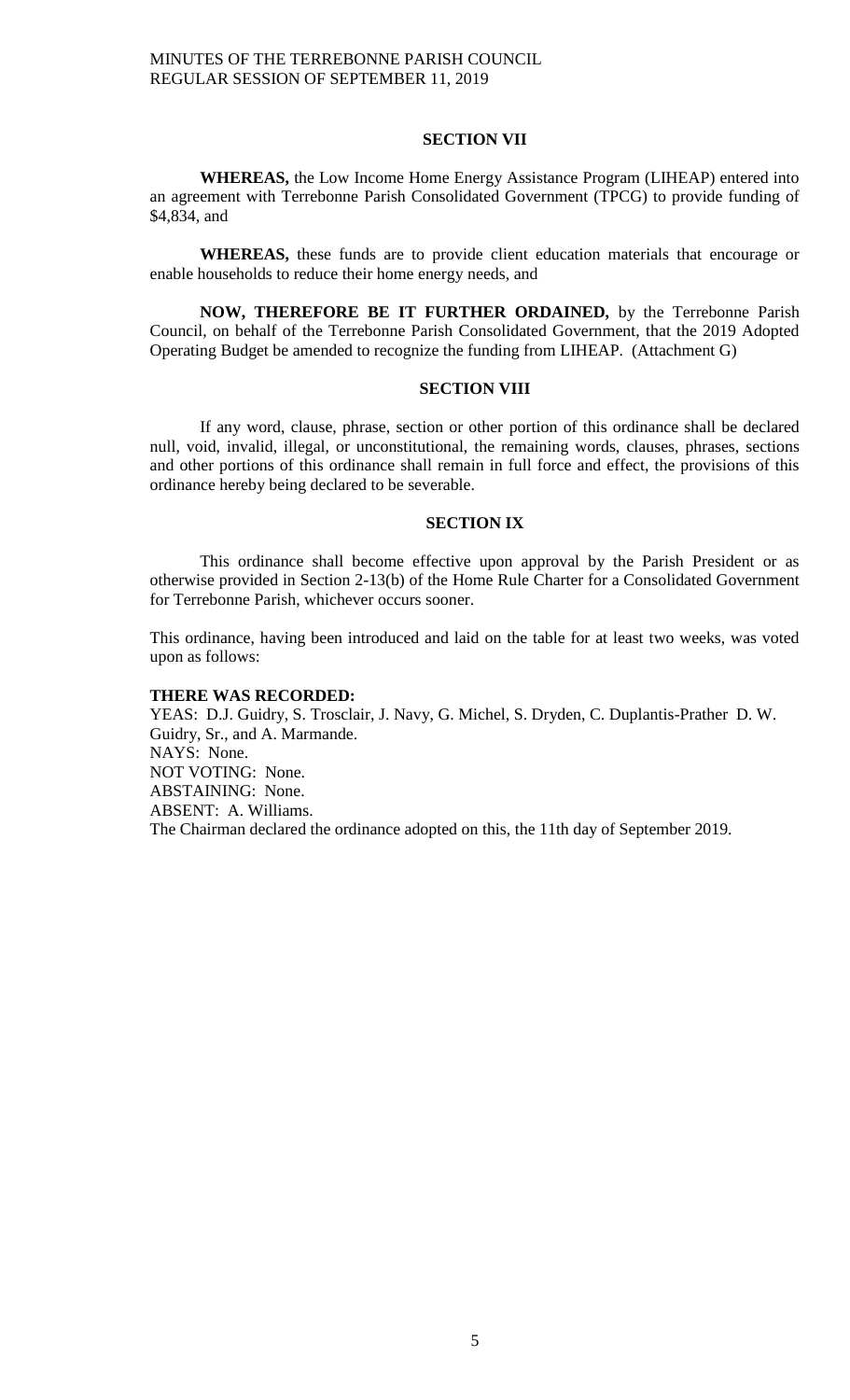# **ATTACHMENT A- Houma Downtown Development**

| 2019           |               |           |
|----------------|---------------|-----------|
| <b>Adopted</b> | <b>Change</b> | Amended   |
| (167, 429)     | (19,487)      | (186,916) |
| 14,550         | 5,450         | 20,000    |
| 26,300         | 5,000         | 31,300    |
| 73,943         | 5,000         | 78,943    |
| 26,000         | 4,037         | 30,037    |
|                |               |           |

# **ATTACHMENT B - Animal Shelter**

|                                     |                | 2019          |          |
|-------------------------------------|----------------|---------------|----------|
|                                     | <b>Adopted</b> | <b>Change</b> | Amended  |
| Donations-Animal Shelter            | (10,000)       | (85,000)      | (95,000) |
| Motor Vehicles                      | 46,000         | 20,000        | 66,000   |
| Other Fees                          | 6.644          | 28,000        | 34.644   |
| <b>Other Contracts &amp; Leases</b> | 112,365        | 20,000        | 132,365  |
| Salaries & Wages                    | 465,449        | 15,160        | 480,609  |
| Fica                                | 31,338         | 939           | 32,277   |
| Medicare                            | 7,329          | 220           | 7,549    |
| Unemployment                        | 7,582          | 227           | 7,809    |
| Workers Comp                        | 19,270         | 454           | 19,724   |

# **ATTACHMENT B - Animal Shelter**

|                           |        |       |        | 2019  |            |             |            |
|---------------------------|--------|-------|--------|-------|------------|-------------|------------|
|                           | Adopte | Chang | Amende |       |            |             |            |
|                           | d      | e     | d      | Level | <b>MIN</b> | <b>MID</b>  | <b>MAX</b> |
|                           |        |       |        |       |            |             |            |
| <b>P/T Animal Shelter</b> |        |       |        |       |            | 10,60 13,25 | 15,90      |
| Attend                    |        |       |        | 102   | 3          | 4           | 5          |

# **ATTACHMENT C - Animal Shelter**

|                                   | 2019           |               |         |
|-----------------------------------|----------------|---------------|---------|
|                                   | <b>Adopted</b> | <b>Change</b> | Amended |
| Donations-Meds for Animal Shelter | (1,376)        | (8, 453)      | (9,829) |
| Medical & Drugs                   | 83.452         | 8.453         | 91,905  |

# **ATTACHMENT D - Administration Building**

|                                            | 2019           |               |           |
|--------------------------------------------|----------------|---------------|-----------|
|                                            | <b>Adopted</b> | <b>Change</b> | Amended   |
|                                            |                |               |           |
| District Court                             | 14,214         | (7,813)       | 6,401     |
| Transfer to Civic Ctr/Adm Bldg Constr      | 300,199        | 7,813         | 308,012   |
| <b>Transfer from Capital Projects Fund</b> | (300, 199)     | (7,813)       | (308,012) |
| <b>Administrative Building</b>             | 750,199        | 30,585        | 780,784   |
| Courthouse Annex Bldg Modifications        | 22,772         | (22, 772)     |           |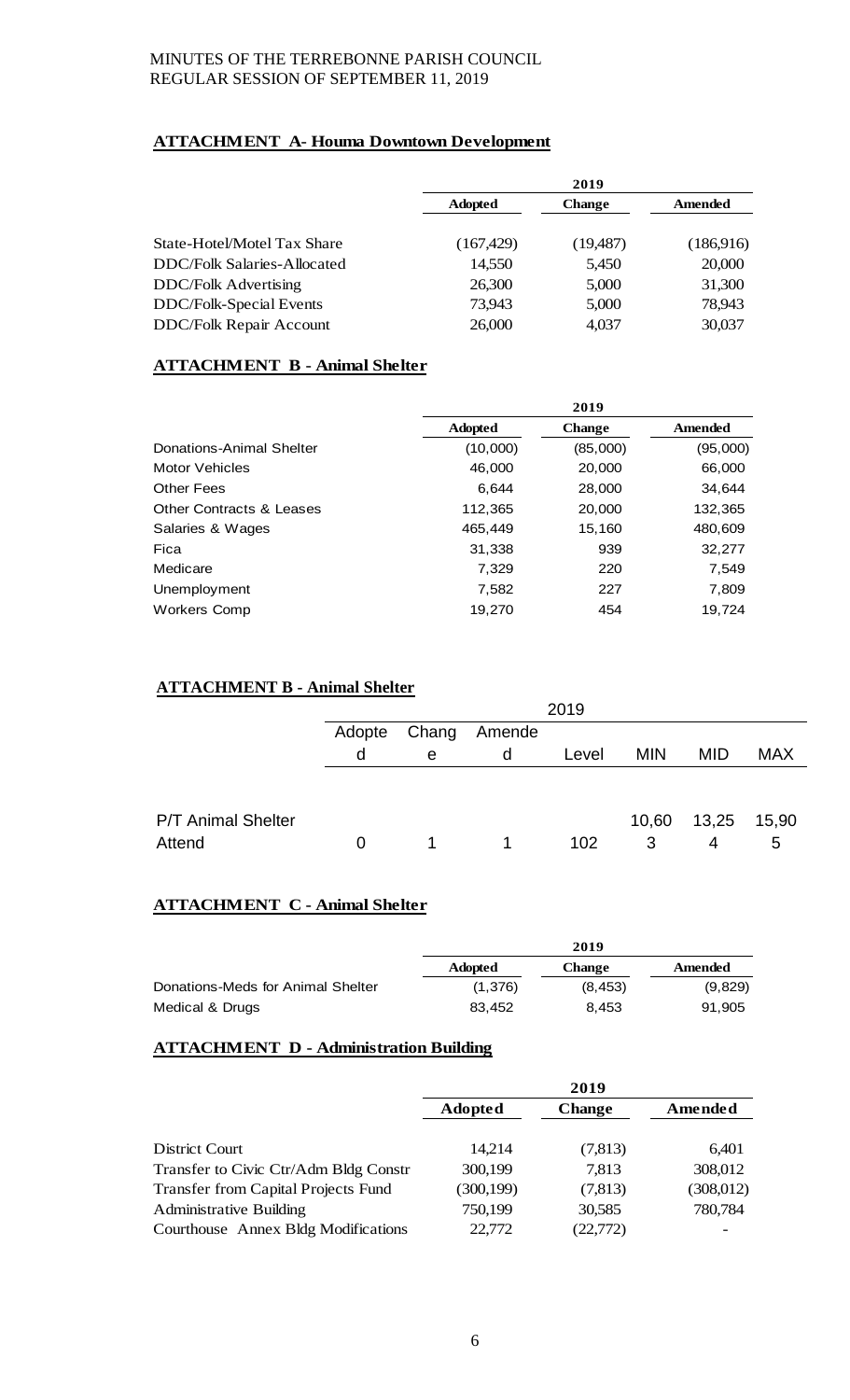# **ATTACHMENT E - Road Lighting District #10**

|                            | 2019           |               |           |
|----------------------------|----------------|---------------|-----------|
|                            | <b>Adopted</b> | <b>Change</b> | Amended   |
| Transfer from General Fund |                | (100,000)     | (100,000) |
| Fund balance (increase)    | n/a            | 100,000       | n/a       |
| Transfer to RL #10         |                | 100,000       | 100,000   |
| Fund balance (decrease)    | n/a            | (100,000)     | n/a       |

# **ATTACHMENT F - Public Safety Fund**

|                                |                | 2019          |           |
|--------------------------------|----------------|---------------|-----------|
|                                | <b>Adopted</b> | <b>Change</b> | Amended   |
| Crime Victims Assistance       | (44, 317)      | (80, 683)     | (125,000) |
| Transfer from OJP-LCLE         | 44.317         | (19, 317)     | 25,000    |
| Fund balance (increase)        | n/a            | 100,000       | n/a       |
| Transfer to Public Safety Fund | (44, 317)      | 19.317        | (25,000)  |
| Fund balance (decrease)        | n/a            | (19, 317)     | n/a       |

# **ATTACHMENT G - Housing & Human Service**

|                              | 2019           |               |         |
|------------------------------|----------------|---------------|---------|
|                              | <b>Adopted</b> | <b>Change</b> | Amended |
| <b>LHFA Client Education</b> |                | 4.834         | 4.834   |
| Fund balance (decrease)      | n/a            | (4.834)       | n/a     |

The Vice-Chairman recognized the public for comments on the following:

B. A proposed ordinance to dedicate and accept the maintenance/operation of the street(s), drainage servitudes, gas, and rights-of-way for "High Land Development, Addendum No. 1;" energize and accept the street lights and to incorporate "Gulf of Mexico Avenue" into the Enhanced 911 Emergency Response System.

There were no comments from the public on the proposed ordinance.

Mr. C. Duplantis-Prather moved, seconded by Mr. D. W. Guidry, Sr., "THAT the Council close the aforementioned public hearing."

The Vice-Chairman called for a vote on the motion offered by Mr. C. Duplantis-Prather. THERE WAS RECORDED:

YEAS: D. J. Guidry, S. Trosclair, J. Navy, G. Michel, S. Dryden, C. Duplantis-Prather, D. W. Guidry, Sr., and A. Marmande. NAYS: None.

ABSENT: A. Williams.

The Vice-Chairman declared the motion adopted.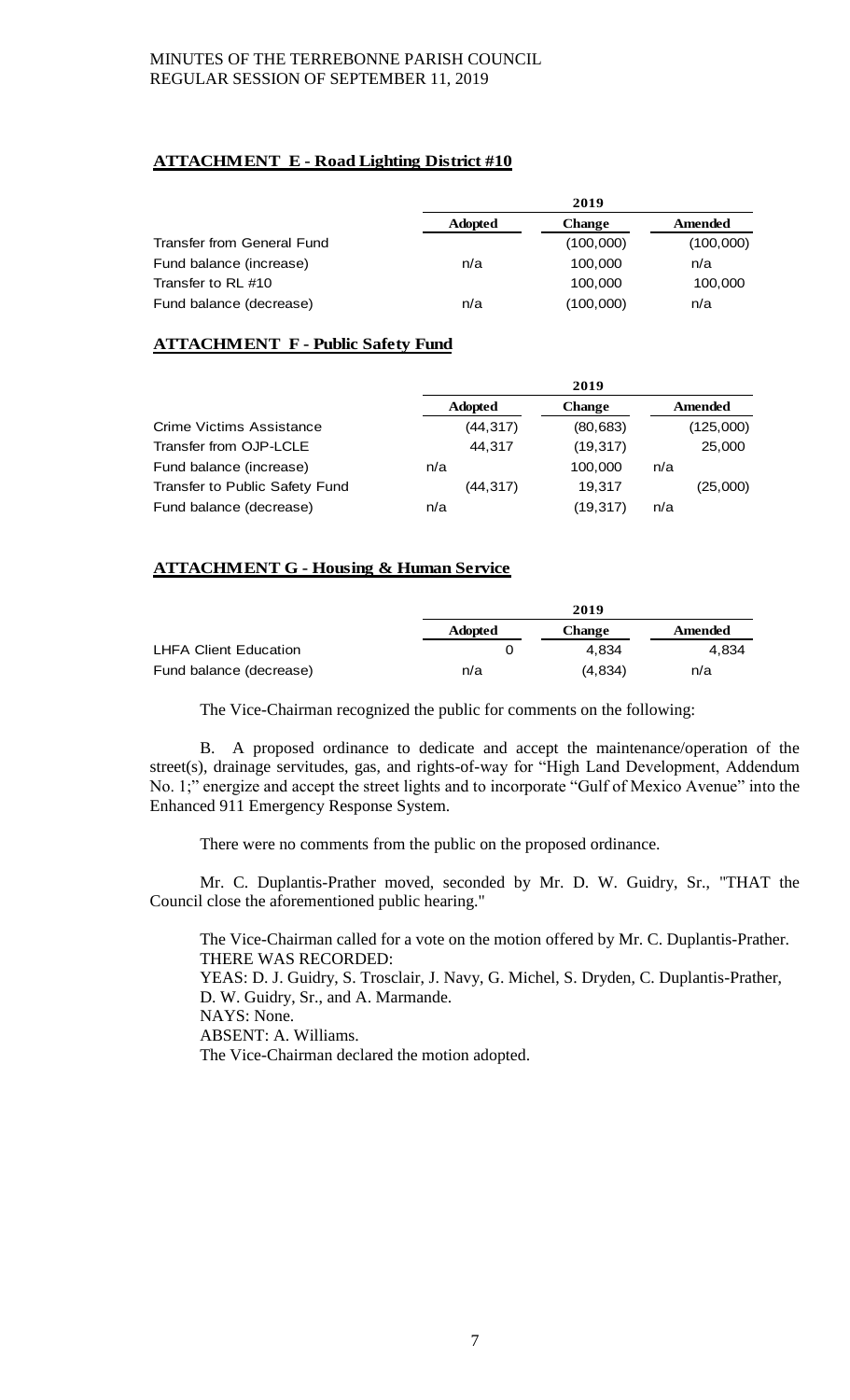OFFERED BY: MRS. C. DUPLANTIS-PRATHER SECONDED BY: MR. D. W. GUIDRY, SR.

#### **ORDINANCE NO. 9092**

AN ORDINANCE DEDICATING AND ACCEPTING THE MAINTENANCE/OPERATION OF THE STREET(S), DRAINAGE SERVITUDES, GAS, AND RIGHTS-OF-WAY FOR "HIGH LAND DEVELOPMENT, ADDENDUM NO. 1;" ENERGIZE AND ACCEPT THE STREET LIGHTS; AND TO INCORPORATE "GULF OF MEXICO AVENUE" INTO THE ENHANCED 911 EMERGENCY RESPONSE SYSTEM FOR THE PURPOSE OF PROVIDING A BETTER MEANS OF LOCATING ADDRESSES; AND TO SET FORTH AN EFFECTIVE DATE FOR THE INCORPORATION OF STREET NAME(S), TO INFORM THE PROPER AGENCIES OF THE STREET NAME(S), AND TO AUTHORIZE THE INSTALLATION OF THE APPROPRIATE STREET SIGN(S), AND TO ADDRESS OTHER MATTERS RELATIVE THERETO.

#### SECTION I

**BE IT ORDAINED** that the Terrebonne Parish Council, on behalf of Terrebonne Parish Consolidated Government, dedicates and accepts the maintenance/operation of the street(s), drainage servitudes, gas, and rights-of-way; and energize and accept the street lights as depicted as depicted on a plat, prepared on July 23, 2019, by Neil B. Angelette, P.L.S. titled "High Land Development, Addendum No. 1", a copy of which is attached hereto and made a part hereof;

**BE IT FURTHER ORDAINED** effective on the 16th day of October 16, 2019, that "Gulf of Mexico Avenue" be incorporated into the Enhanced 911 Emergency Response System;

**BE IT FURTHER ORDAINED** that a copy of this ordinance be submitted to the Terrebonne Parish Communications Board, local U.S. Postal Services, fire districts, Acadian Ambulance, Terrebonne Parish Sheriff's Office, and any other appropriate agency; and

**BE IT FURTHER ORDAINED** that the Parish Forces be directed to install the proper street sign on the appropriate street, and that any other actions relative thereto be addressed.

### **SECTION II**

If any word, clause, phrase, section or other portion of this ordinance shall be declared null, void, invalid, illegal, or unconstitutional, the remaining words, clauses, phrases, sections or other portions of this ordinance shall remain in full force and effect, the provisions of this section hereby being declared to be severable.

### **SECTION III**

This ordinance shall become effective upon approval by the Parish President or as otherwise provided in Section 2-13(b) of the Home Rule Charter for a Consolidated Government

This ordinance, having been introduced and laid on the table for at least two weeks, was voted upon as follows:

THERE WAS RECORDED: YEAS: D.J. Guidry, S. Trosclair, J. Navy, G. Michel, S. Dryden, C. Duplantis-Prather D. W. Guidry, Sr., and A. Marmande. NAYS: None. NOT VOTING: None. ABSTAINING: None. ABSENT: A. Williams. The Chairman declared the ordinance adopted on this, the 11th day of September 2019.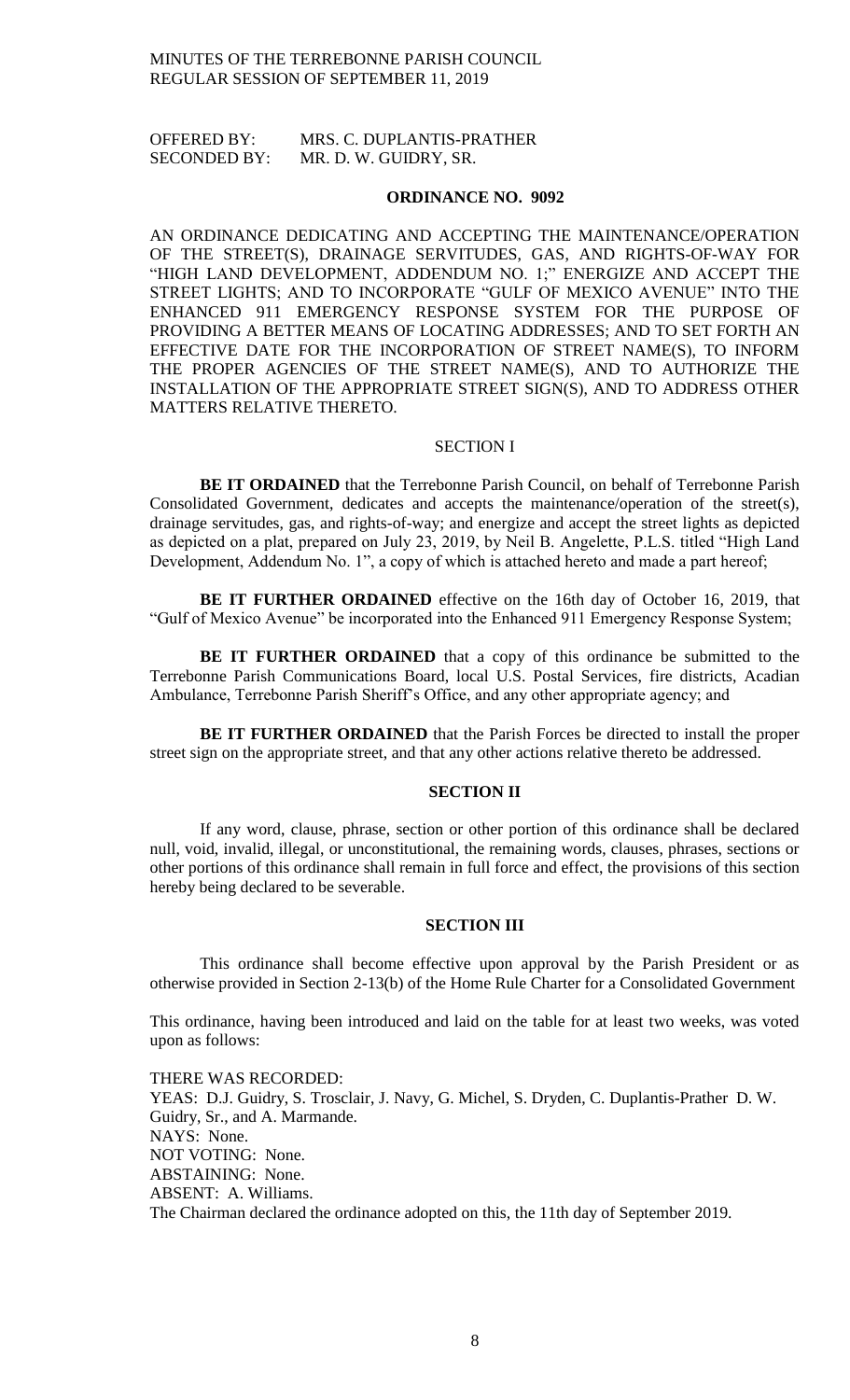The Vice-Chairman recognized the public for comments on the following:

C. A proposed ordinance to amend the Parish Code of Terrebonne Parish, Chapter 18, Article V, Section 18-197 (a) to create a "HANDICAPPED PARKING ONLY" adjacent to the property at 303 Verret Street and remove the first parking meter from its intersection with Verret Street and replace with the appropriate signage and curb markings.

There were no comments from the public on the proposed ordinance.

Mr. J. Navy moved, seconded by Mr. G. Michel, "THAT the Council close the aforementioned public hearing."

The Vice-Chairman called for a vote on the motion offered by Mr. J. Navy. THERE WAS RECORDED: YEAS: D. J. Guidry, S. Trosclair, J. Navy, G. Michel, S. Dryden, C. Duplantis-Prather, D. W. Guidry, Sr., and A. Marmande. NAYS: None. ABSENT: A. Williams. The Vice-Chairman declared the motion adopted.

OFFERED BY: MR. J. NAVY SECONDED BY: MR. G. MICHEL

# **ORDINANCE NO. 9093**

AN ORDINANCE AMENDING THE PARISH CODE OF TERREBONNE PARISH, CHAPTER 18, ARTICLE V., SECTION 18-197 (A) TO CREATE A "HANDICAPPED PARKING ONLY" ZONE ON THE EAST SIDE OF GRINAGE STREET NEAR THE INTERSECTION WITH VERRET STREET, ADJACENT TO THE PROPERTY AT 303 VERRET STREET AND REMOVE THE FIRST PARKING METER FROM ITS INTERSECTION WITH VERRET STREET AND REPLACE WITH THE APPROPRIATE SIGNAGE AND CURB MARKINGS, AND TO ADDRESS OTHER MATTERS RELATIVE THERETO.

# **SECTION I**

BE IT ORDAINED by the Terrebonne Parish Council, in regular session convened, acting pursuant to the authority invested in it by the Constitution and laws of the State of Louisiana, the Home Rule Charter for a Consolidated Government for Terrebonne Parish, and including, but not limited to, LSA R.S. 33:1368 and other statutes of the State of Louisiana, to amend the Parish Code of Terrebonne Parish, Chapter 18, Article V, Section 18-197 (a) to create a "HANDICAPPED PARKING ONLY" zone on the east side of Grinage Street near the intersection with Verret Street, adjacent to the property at 303 Verret Street as follows:

# **CHAPTER 18, Motor Vehicles and Traffic ARTICLE V, Stopping, Standing and Parking DIVISION I, General SECTION 18-197, "HANDICAPPED PARKING ONLY ZONES"**

# *(a) ADD TO EXISTING LIST OF LOCATIONS*

On the Grinage Street side of the property located adjacent to the property at 303 Verret Street, on the east side of Grinage Street near the intersection with Verret Street, shall be declared as a "Handicapped Parking Only" zone, and appropriate "Handicapped Only Parking" signs as well as curb and pavement markings shall be erected and maintained at this location. Any vehicle traveling on Levron Street shall adhere to the provisions of this ordinance.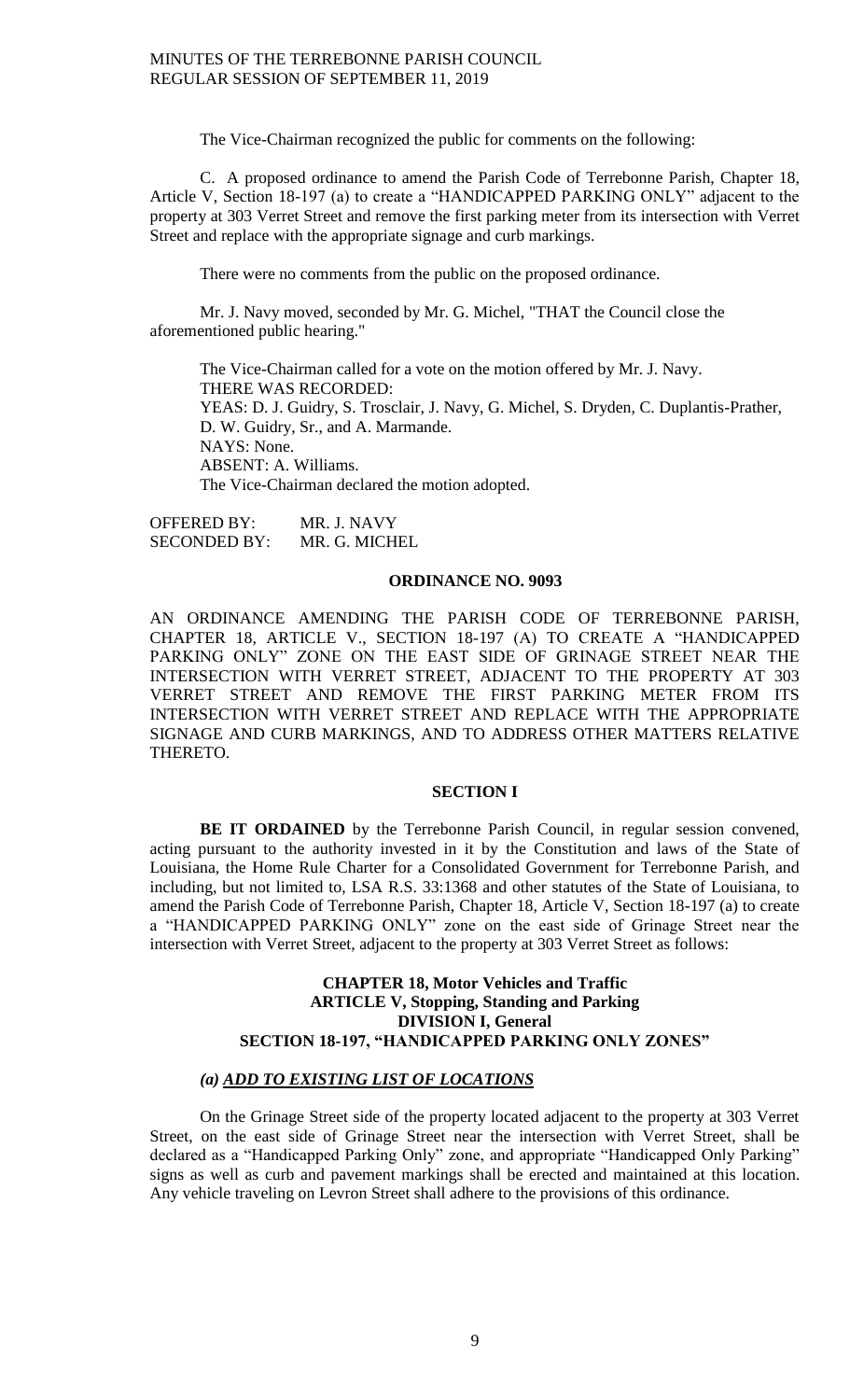# **SECTION II**

If any word, clause, phrase, section or other portion of this ordinance shall be declared null, void, invalid, illegal, or unconstitutional, the remaining words, clauses, phrases, sections or other portions of this ordinance shall remain in full force and effect, the provisions of this section hereby being declared to be severable.

#### **SECTION III**

Any ordinance or part thereof in conflict herewith is hereby repealed.

### **SECTION IV**

This ordinance shall become effective upon approval by the Parish President or as otherwise provided in Section 2-13 (b) of the Home Rule Charter for Consolidated Government for Terrebonne Parish, whichever occurs sooner.

This ordinance, having been introduced and laid on the table for at least two weeks, was voted upon as follows:

#### **THERE WAS RECORDED**:

YEAS: D.J. Guidry, S. Trosclair, J. Navy, G. Michel, S. Dryden, C. Duplantis-Prather D. W. Guidry, Sr., and A. Marmande. NAYS: None. NOT VOTING: None. ABSTAINING: None. ABSENT: A. Williams. The Chairman declared the ordinance adopted on this, the 11th day of September 2019.

Mr. J. Navy moved, seconded by Mr. S. Trosclair, "THAT the Council return to the regular order of business."

The Vice-Chairman called for a vote on the motion offered by Mr. J. Navy. THERE WAS RECORDED: YEAS: D. J. Guidry, S. Trosclair, J. Navy, G. Michel, S. Dryden, C. Duplantis-Prather, D. W. Guidry, Sr., and A. Marmande. NAYS: None. ABSENT: A. Williams. The Vice-Chairman declared the motion adopted.

Council Member J. Navy expressed concerns shared by parish residents and Council Members for the location and design of utility poles installed in residential areas by AT&T. He then asked for clarification regarding the process followed to allow the installation of the poles and shared his concerns for a lack of notification of a pole's installation to adjacent residents.

Upon Council Member J. Navy's request, the Vice-Chairman recognized Mr. Christopher Pulaski, Planning and Zoning Director, who gave a brief overview of the process and requirements followed by AT&T to receive permitting to install the utility poles in public rightsof-way planned in residential, commercial, and industrial areas. He clarified that the process followed was mandated by ordinances adopted in March 2019 and did not require public notification of a pole's installation prior to construction.

Council Member J. Navy suggested that the ordinance could be revisited and amended to prohibit the installation of the utility poles in residential areas and then suggested that the poles could be relocated to provide services.

Upon Council Member J. Navy's request, the Vice-Chairman recognized Ms. Amanda Alvarez and Mr. Michael Ruffin, AT&T representatives, who explained that the small cell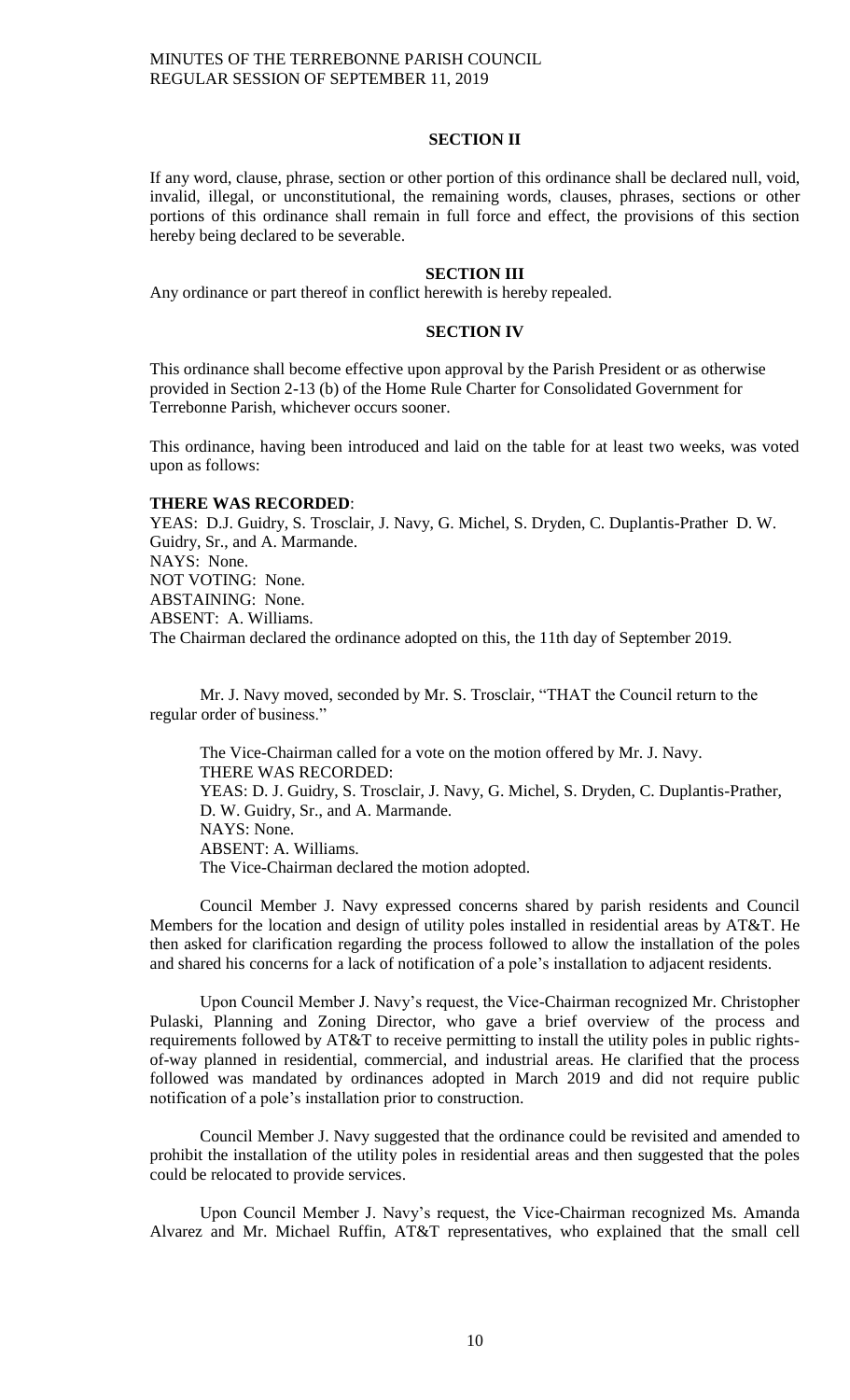towers installed on the utility poles would need to be located in residential and commercial areas to provide additional data capacity for AT&T customers as its data demands increase.

Upon Council Member S. Dryden's request, Mr. Ruffin clarified that the small cell towers were to improve the current LTE 4G network in the area and allow for 5G network capability in the future. Ms. Alvarez then clarified that none of the installed towers were in operation at this time as many required power or fiber to be delivered before they could begin operating.

Council Member S. Dryden shared his concerns for the design for the utility poles used in relation to their local surroundings. Upon Council Member S. Dryden's request, Mr. Pulaski explained that the associated ordinances include a design manual for requiring matching designs in terms of colors and materials within a given area for utility poles but not in terms of relative heights.

Upon Council Member S. Dryden's request, Mr. Ruffin stated that, as per the FCC and as corroborated by several health organizations, there were no known health risks involved with the high frequency radio waves and radiation generated by 5G network utilities.

Council Member D. W. Guidry, Sr. stated his understanding was that the small cell towers would be located on existing poles or similarly designed poles and not on the current design of poles being used by AT&T. He then suggested that the ordinance be revisited and amended to set new standards for height allowances for these poles and shared concerns for the towers being located in residential areas.

Upon Council Member G. Michel's request, Ms. Alvarez clarified that AT&T made substantial investments in the pole and cell tower installations after receiving the necessary permitting and shared concerns regarding the feasibility of a reversal of the procedures at this time. Mr. Michel then shared his support for revisiting and reviewing the process for approving these installations.

A discussion ensued relative to the amending of the current ordinances regarding cell tower installations so as to include public notification and other requirements when an installation would occur in a residential area and the potential measures available to the Council for pausing additional installations until another ordinance could be adopted.

Upon Council Member J. Navy's request, the Vice-Chairman recognized Mr. Julius Hebert, Parish Attorney, who clarified that another ordinance would be required to amend any part of the current ordinances and that ordinance would have to follow regular protocol including giving public notice and holding a public hearing. He then suggested that the Council could ask Administration, under the direction of the Parish President, to not issue any additional permits until a new ordinance had been drafted, reviewed, and adopted at a future meeting.

Discussion then continued regarding Terrebonne Parish's ability to pull any pending permits prior to construction and the responsibilities of the Parish and of AT&T regarding delays with small cell tower installations until another ordinance could be adopted. Mr. Hebert clarified that AT&T would have to agree to pull back the permits that have already been issued then shared his optimism for continuing cooperation between AT&T and Terrebonne Parish. Several Council Members asked Administration to provide information to the Council relative to small cell tower installations and their current or potential locations.

A discussion then ensued regarding the potential number of small cell towers that would be required to serve a given population. Several Council Members shared their concerns for the potential health and safety risks posed by a large number of small cell towers installations that would be required to service a small residential area.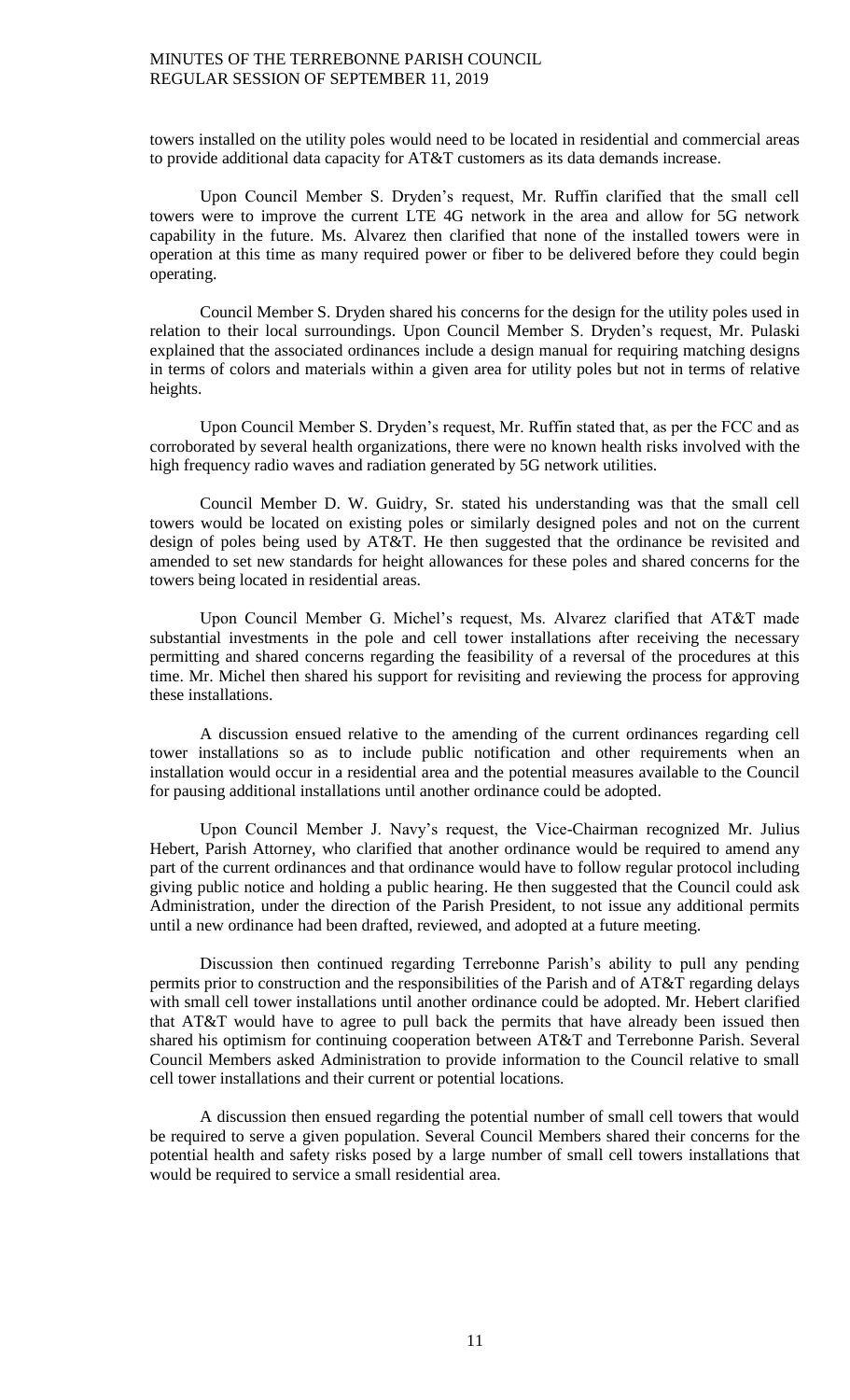Upon Council Member D. J. Guidry's request, Ms. Alvarez clarified that AT&T's decision to operate the within public rights-of-way was as a measure for faster deployment of their technology.

Upon Council Member J. Navy's request, Mr. Pulaski stated that the associated ordinances allow for the installed poles to act as an additional utility structure location for other companies that could use the poles for other utilities.

The Vice-Chairman recognized Mr. Donald Culpepper, Louis Drive resident, who shared his concerns for increased power requirements of 5G networking technology and stated that he had not been informed prior to the installation of a 5G network pole on his street. He then shared his concerns for safety issues with 5G network poles being installed and a potential need for additional installations to provide for a small population.

Ms. C. Duplantis-Prather moved, seconded by Mr. G. Michel, "THAT Mr. Culpepper's time to speak be extended."

The Vice-Chairman called for a vote on the motion offered by Ms. C. Duplantis-Prather. THERE WAS RECORDED: YEAS: D. J. Guidry, S. Trosclair, J. Navy, G. Michel, S. Dryden, C. Duplantis-Prather, and A. Marmande. NAYS: None. ABSENT: A. Williams and D. W. Guidry, Sr. The Vice-Chairman declared the motion adopted.

He then shared his concerns for safety issues with additional installations of 5G network technology and their potential health risks.

Several Council Members then shared their concerns for the number of pole installations required for providing coverage and capacity to AT&T customers within a square mile.

OFFEREDBY: MR. D. J. GUIDRY<br>SECONDED BY: MR. S. DRYDEN SECONDED BY:

# **RESOLUTION NO. 19-303**

**WHEREAS,** prices were obtained by the Forced Drainage Division, Public Works Department for the Posi Shell Erosion Control Installation Services and Materials for the Evelyn Avenue ditch, and

**WHEREAS,** after careful review by Carl Ledet, Forced Drainage Superintendent and David Rome, Public Works Director it has been determined that the quoted price of One Hundred Fifty Thousand, Fifty Dollars and Zero Cents (\$150,050.00) from Integrity Coatings for the proprietary purchase and installation of the Posi Shell Erosion Control Services and Materials should be accepted as per the attached documents and the under sole source *I* proprietary provisions set forth in the Louisiana Revised Statutes Titles 39:1597 and 39:1551 et seq., and

**WHEREAS**, the Parish Administration has recommended the acceptance of the price for the Posi Shell Erosion Control Services and Materials at the estimated cost of One Hundred Fifty Thousand, Fifty Dollars and Zero Cents (\$150,050.00) as per the attached documents.

**NOW, THEREFORE BE IT RESOLVED** by the Terrebonne Parish Council, on behalf of the Terrebonne Parish Consolidated Government, that the recommendation of the Parish Administration be approved and that the sole source *I* proprietary purchase and installation of the Posi Shell Erosion Control Services and Materials be accepted as per the attached forms.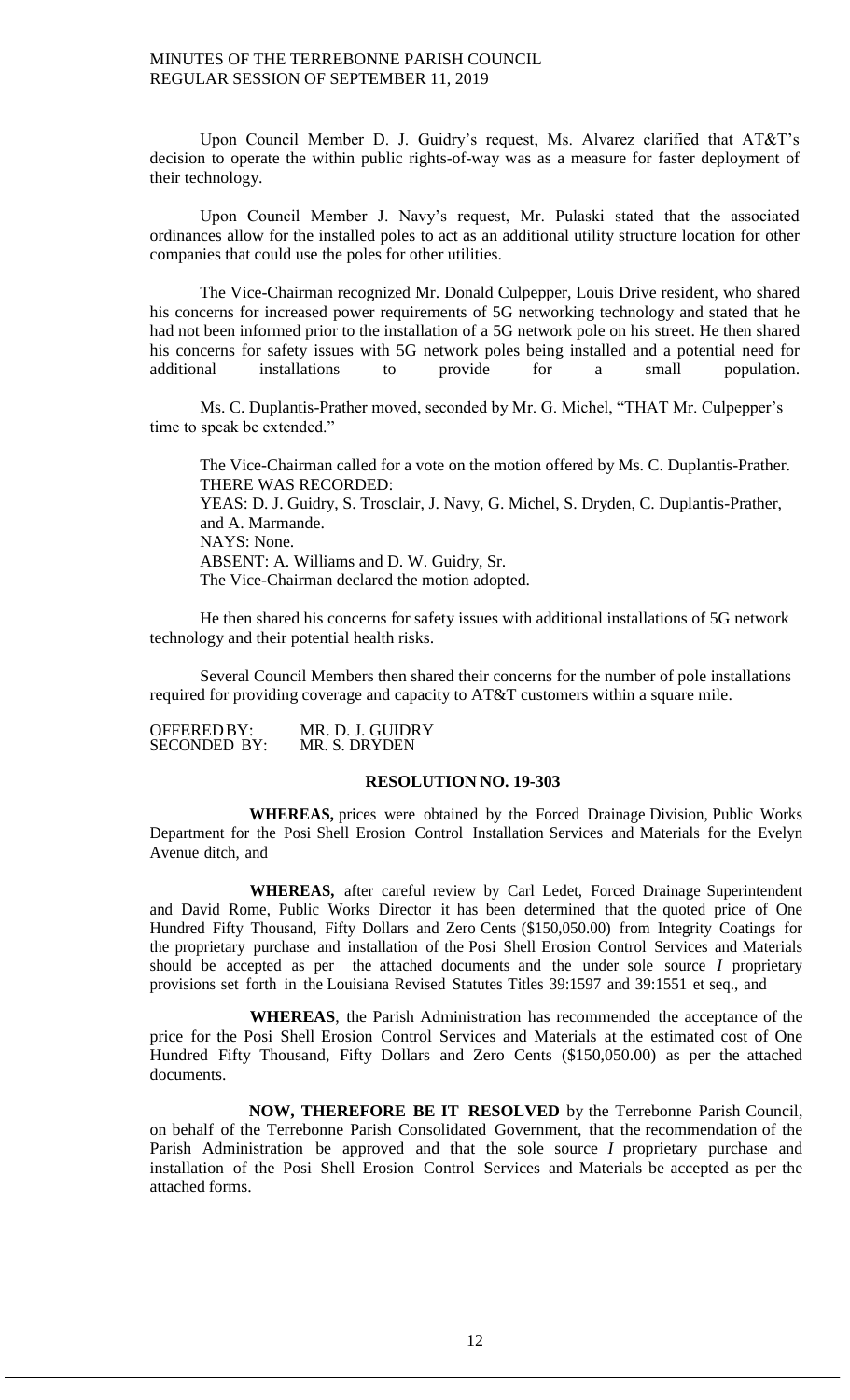#### **THERE WAS RECORDED:**

YEAS: D. J. Guidry, J. Navy, G. Michel, S. Dryden, C. Duplantis-Prather, D. W. Guidry, Sr., and A. Marmande, Sr. NAYS: None. ABSTAINING: None. ABSENT: S. Trosclair and A. Williams. The Chairman declared the resolution adopted on this the  $11<sup>TH</sup>$  day of September 2019.



Customer: **TPCG Drainage** 1860 Grand Caillou Rd Houma, LA 70363 Contact: Carl Ledet Phone: 985-873-6717 Email: cledet@tpcg.org

Date: 9/5/2019

Project Name: Erosion Control Re: Quote Number: 3039 Product: Posi Shell

Total Square Footage: Approx. 20,800 **Total Mobilizations: 1** 

Dear Mr. Ledet

Thank you for the opportunity to earn your business. For this project, Integrity Coatings agrees to provide erosion control installation services and materials. The quotation is inclusive of installation and material cost for the area defined, associated freight charges, travel, lodging, and per diem expenses not to exceed one continuous mobilization. The scope of work required by this proposal shall be limited to the installation of Posi-Shell and related accessories according to the specifications set forth in the proposal. Any work or services not specified in the proposal or outside the scope of services set forth herein are specifically excluded from the proposal and shall be the sole responsibility of the customer.

#### Scope of Work

- Integrity Coatings to clear debris from drainage ditch and haul from work site.
- Integrity Coatings to trim overhanging trees as necessary to allow access for equipment.
- Integrity Coatings to correct washouts on ditch slopes by reforming ditch sides where needed.
- Integrity Coatings to apply crushed limestone at bottom of drainage ditch.
- . Integrity Coatings to apply Posi Shell to ditch walls and limestone bottom.

1 | Page

Integrity Coatings LLC \* 157 Casey Dr \* Bourg, LA 70343 \* Phone: 985-346-8060 \* Fax: 985-876-9803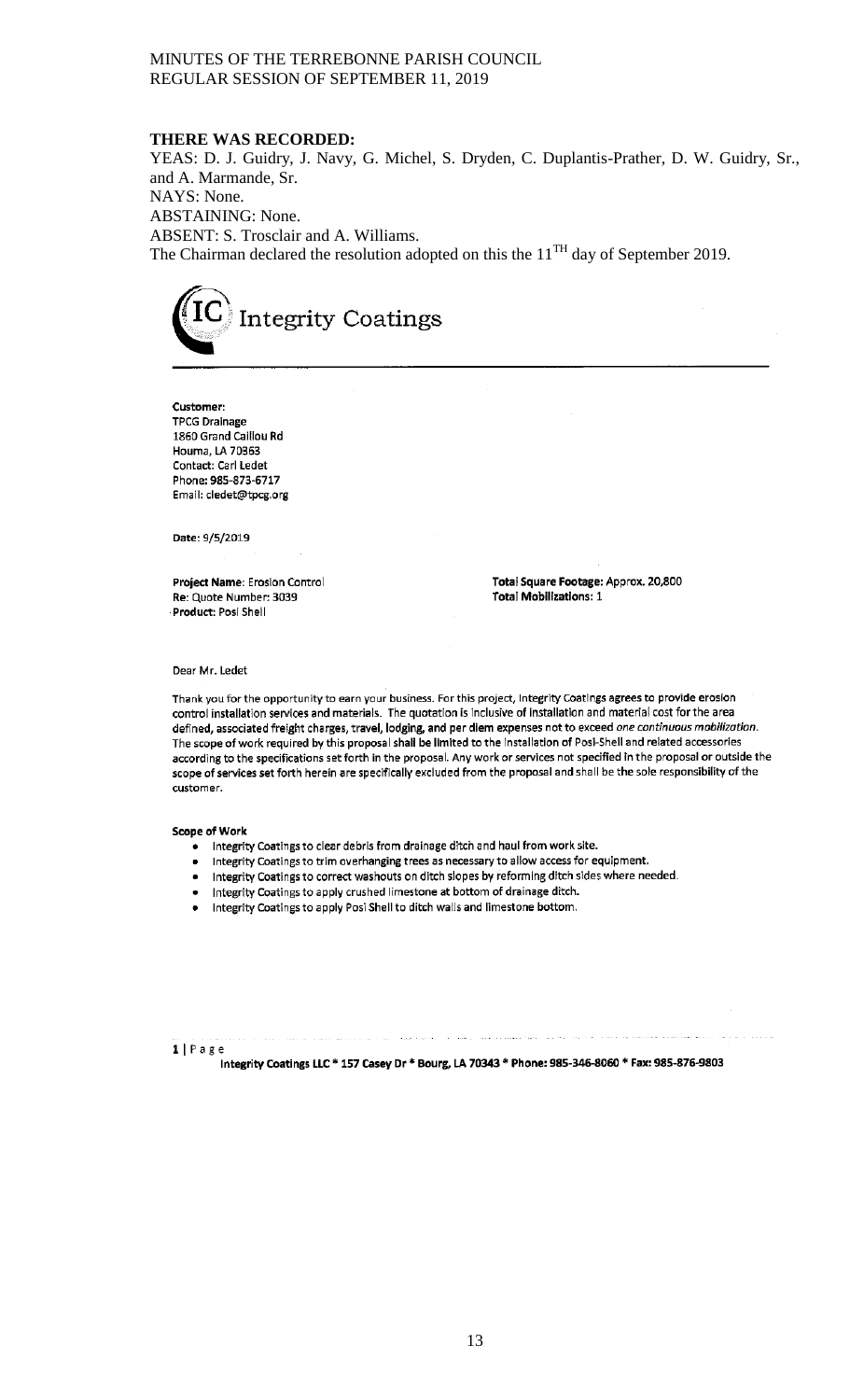#### **Pricing Assumes:**

- All leftover Posi Shell product is property of Integrity Coatings.
- Quoted pricing excludes any allowance for lost time caused by conditions beyond the control of Integrity  $\bullet$ Coatings.

#### **Special Terms and Conditions:**

- . Price is based on one mobilization. A mobilization includes having the entire area available and unobstructed for the duration of the project. Area to be free from traffic and other trades during installation and for twelve-hour period following installation to allow product to cure.
- Terrebonne Parish to provide necessary fill dirt as required.
- Pricing summary below includes cost with Integrity Coatings providing limestone as an option.
- Required limestone estimated to be #57 limestone at 60 tons

#### **Pricing Summary:**

- Lump Sum price to install project is \$147,350.00
- . Lump Sum price to install project with limestone material by Integrity Coatings is \$150,050.00

Thank you for allowing me to present this proposal. If this proposal meets with your approval, please sign below and fax to my attention. If you prefer to utilize your own Purchase Order, please reference Quote# 3039 and send a copy to the address listed.

Please contact me at 504-722-0929 with any questions or concerns. I look forward to working with you and your team on this project.

Sincerely, Integrity Coatings LLC

Michael Methe **Gulf Coast Territory Manager** 

Accepted By:

Position/Title:

Signature:

 $2 | P \text{age}$ 

Integrity Coatings LLC \* 157 Casey Dr \* Bourg, LA 70343 \* Phone: 985-346-8060 \* Fax: 985-876-9803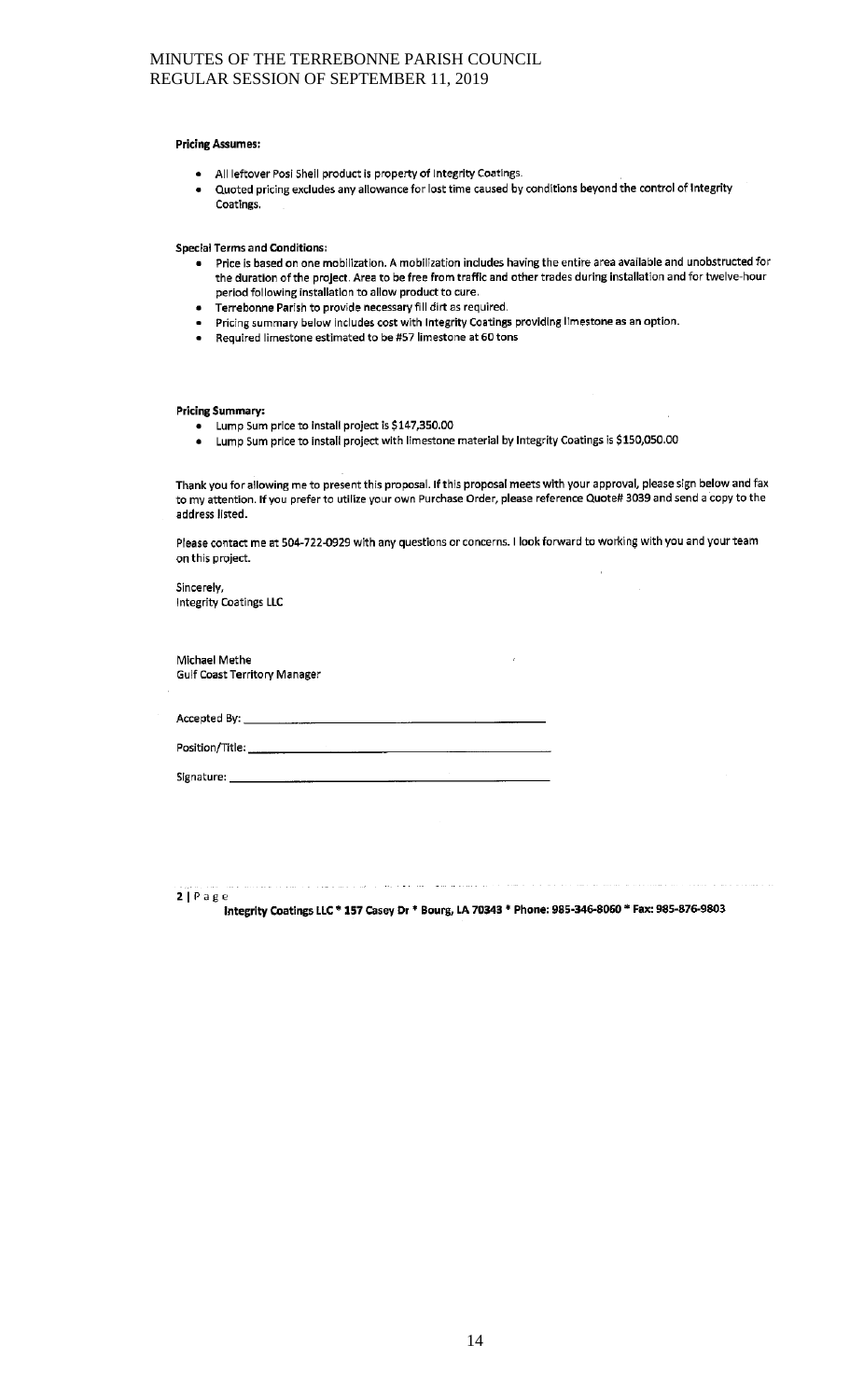# **JUSTIFICATION FOR SOLE SOURCE OR PROPRIETARY PURCHASE**

Requisition / P.O.  $\#$ 

Department: Public Works/Drainage

Indicate if sole source or proprietary: Proprietary

Sole Source / Proprietary Product or Service: Post Shell Erosion Control

Vendor name, address, and telephone number: *Integrity Coatings, LLC. 157 Casey Dr.* Bourg, LA 70343 504-722-0929

Sole source and proprietary purchases are allowed by the Louisiana Procurement Code (La R.S. 39:1551 et. seq.) when certain conditions exist. This form shall be used to justify sole source or proprietary purchases for unique products, services or conditions. This form shall become a part of the permanent record for this purchase.

A sole source justification represents a request from the end user for the Purchasing Division to waive the bid process in accordance with La. R.S. 39:1597 and L.A.C. 34:1.901-907. For the purpose of this form, the particular item or service is available from only one supplier (usually the manufacturer) and is unique in that no other will be suitable or acceptable to meet the need.

A proprietary specification justification represents a request from the end user to limit the specification to describe a product proprietary to one supplier in accordance with La. R.S. 39:1655 and meets the definition and use described in L.A.C. 34:1.309. A proprietary purchase is similar to a sole source when no other is suitable or acceptable to meet the need, but there is more than one potential bidder because the manufacturer has chose to sell his product through multiple distributors. A proprietary purchase is considered competitive and the solicitation shall include language indicating the purchase has been approved as proprietary and not invite bids for equal products.

Explain specification requirements and how or why ONLY the designated product/service meets the need. Cite the qualities/features that make this product or service unique in meeting the need.

Project requires extensive cleaning and reforming of the ditch to allow for application of erosion control material. Posi Shell Erosion Control requires the least amount of reforming, and can be done without large equipment necessary for other methods. Posi Shell does not require reinforcement material (i.e. rebar). Unlike other spray applications, Posi Shell requires the least amount of intrusion on surrounding properties.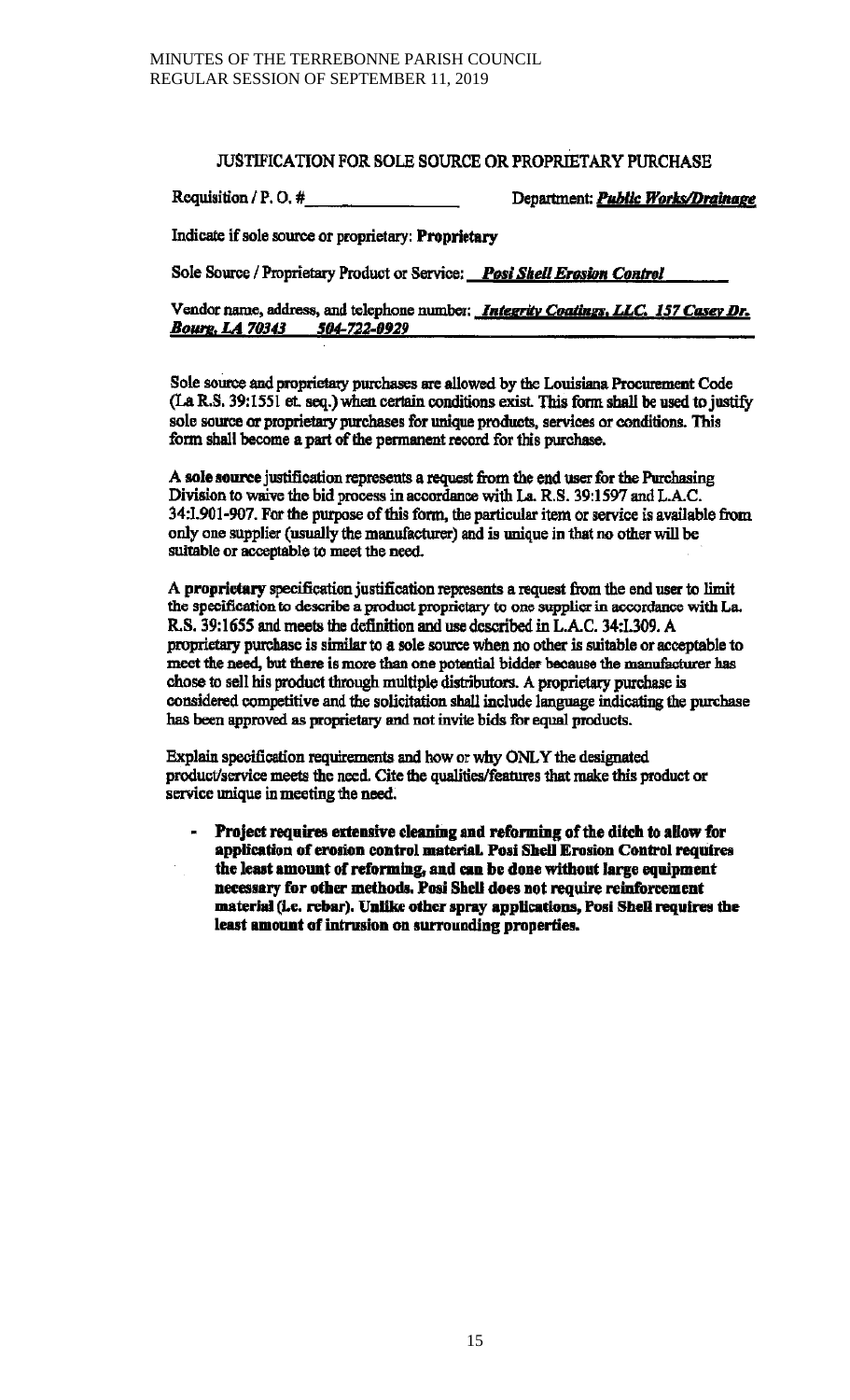Specifically name, by manufacturer and model or service provider, other products or services investigated (if fewer than two, explain).

- **Subsurface culverts**
- **Shotcrete**
- **Concrete Cloth**

State specifically why and how other products investigated are deficient in meeting the need.

- Subsurface culverts requires extensive ROW and intrusion on to surrounding property for equipment and excavation. Extremely high cost.
- Shotcrete requires reinforcement material and extensive "grading" of existing ditch. High cost.
- Concrete Cloth requires heavy equipment to move rolls into place and requires extensive "grading" of existing ditch. High cost.

Sole Source - Obtain signed letterhead quotation and declaration of sole source from corporate marketing (not sales representative) stating product or service is not sold through distributors, attach a notarized or published price list or retail price verification for the item(s), and submit all documents to your division and/or department head for approval and forwarding to the Purchasing Division. OŘ

**Proprietary** – Submit this justification form to your division and/or department head for approval and forwarding to the Purchasing Division.

√

Director of Public Work

6 /1 2

FOR PURCHASING DIVISION USE

| Comments:                   |                                         |  |
|-----------------------------|-----------------------------------------|--|
|                             |                                         |  |
| Purchasing Manager: Approve | <b>Disapprove</b><br>Signature and Date |  |

Council Member D. J. Guidry clarified that the equipment and materials would be used to treat an eroding ditch on Evelyn Avenue and thanked Administration and the Council for their assistance in locating the materials and service provider.

The Vice-Chairman recognized Ms. Lucretia McBride, Houma resident, who shared her experiences in requesting and reviewing information from the Houma Police Department regarding a recent incident that occurred at the Courthouse Square. She commended those officers who responded to and reported on the incident. She then shared her concern for a lack of public notification of the reports when considering the incident occurred at the Courthouse Square and other similar incidents occurred across the parish.

Ms. C. Duplantis-Prather moved, seconded by Mr. G. Michel, "THAT Ms. McBride's time to speak be extended."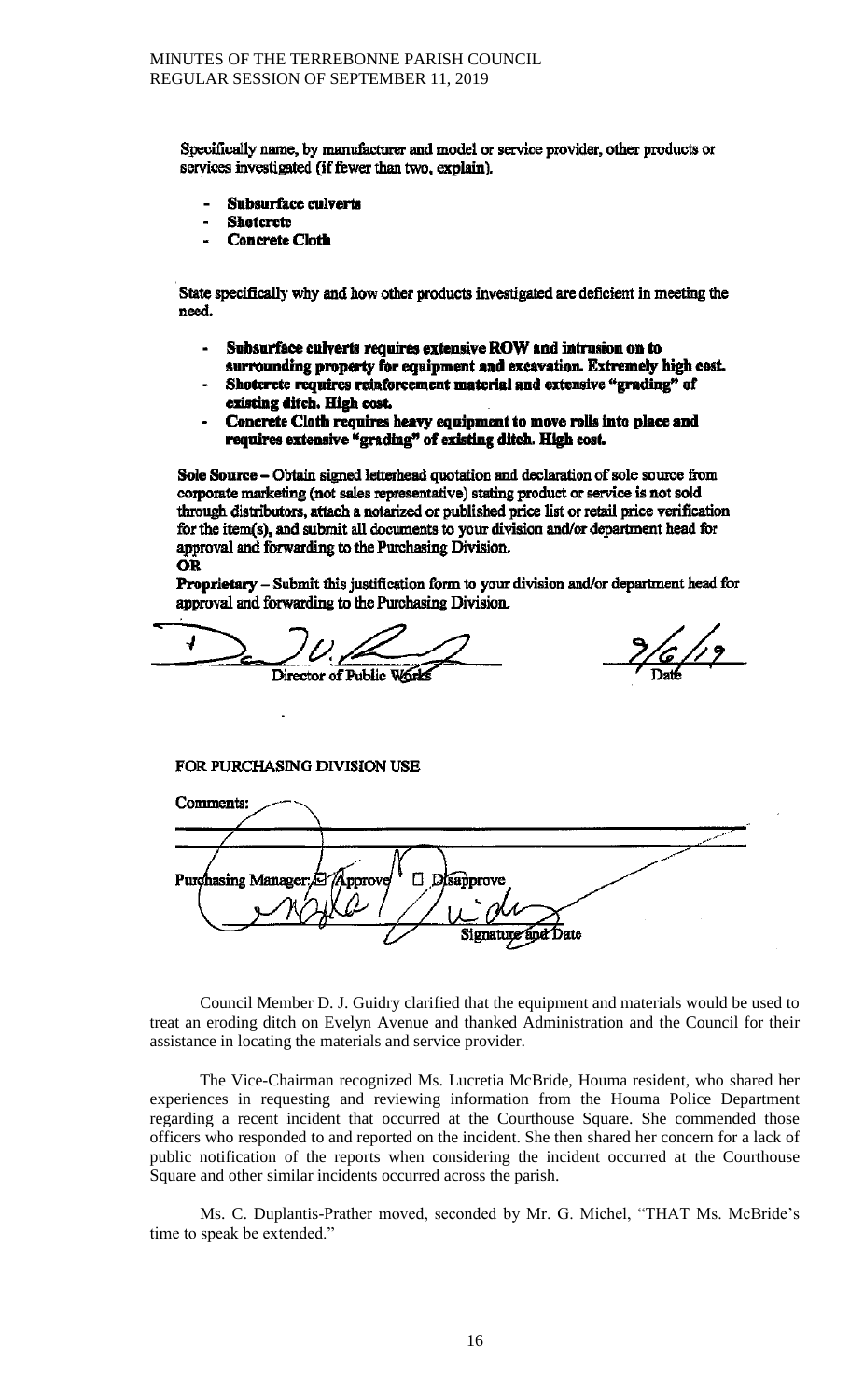The Vice-Chairman called for a vote on the motion offered by Ms. C. Duplantis-Prather. THERE WAS RECORDED: YEAS: D. J. Guidry, S. Trosclair, J. Navy, G. Michel, S. Dryden, C. Duplantis-Prather, and A. Marmande. NAYS: None. ABSENT: A. Williams and D. W. Guidry, Sr. The Vice-Chairman declared the motion adopted.

Ms. McBride then reiterated her concern with the lack of public notification regarding public safety issues.

Council Member S. Dryden shared his concerns for the public notification of all incidents being reported and their potential to encourage additional incidents to take place due to those who may wish to replicate the incidents of their own accord.

Upon Council Member S. Dryden's request, the Vice-Chairman recognized Chief Dana Coleman, Houma Police Department, who gave a brief summary of HPD's responses with regards to recent incidents in relation to the Courthouse Square then stated that the decision to not publicly announce the details of those incidents was to prevent a sense of panic from developing with local residents. He then commended the officers for their professionalism and diligence in their investigation and encouraged the public to contact HPD should they have concerns.

Several Council Members commended Chief Coleman and HPD for their professionalism, respect, and integrity and shared their appreciation for HPD's service to the local community as law enforcement officials.

The Vice-Chairman recognized Mr. Scott Holmes, Michael Street resident, who thanked Administration and the Council for the drainage and flood mitigation improvements in the Parish then reported on an ongoing flooding issue at his property which he has been discussing with the Public Works Department. He shared some concerns for the vegetation controls being utilized at Bayou Cane then suggested that pump stations could be outfitted with conveyor belts to relocate collected debris and maintain proper operation.

Upon Council Member G. Michel's request, the Vice-Chairman recognized Mr. Mike Toups, Parish Manager, who stated that the Morris P. Hebert firm had been hired by the Parish to look into the situation with Mr. Holmes's property. He reported having met with the Corps of Engineers multiple times regarding the Parish's approval and transition to new datum levels that could address Mr. Holmes's issue.

The Vice-Chairman called for a report on the Budget and Finance Committee meeting held on 9/9/19, whereupon the Committee Chairman, noting that ratification of minutes calls public hearings on September 25, 2019 at 6:30 p.m., rendered the following:

### **BUDGET & FINANCE COMMITTEE**

#### **SEPTEMBER 9, 2019**

The Chairman, John Navy, called the Budget & Finance Committee meeting to order at 5:31 p.m. in the Terrebonne Parish Council Meeting Room with an Invocation offered by Committee Member A. Williams and the Pledge of Allegiance led by Committee Member D. J. Guidry. Upon roll call, Committee Members recorded as present were: D. J. Guidry, S. Trosclair, J. Navy, A. Williams, S. Dryden, C. Duplantis-Prather, D. W. Guidry, Sr. and A. Marmande. Committee Member G. Michel was recorded as entering the proceedings at 5:36 p.m. A quorum was declared present.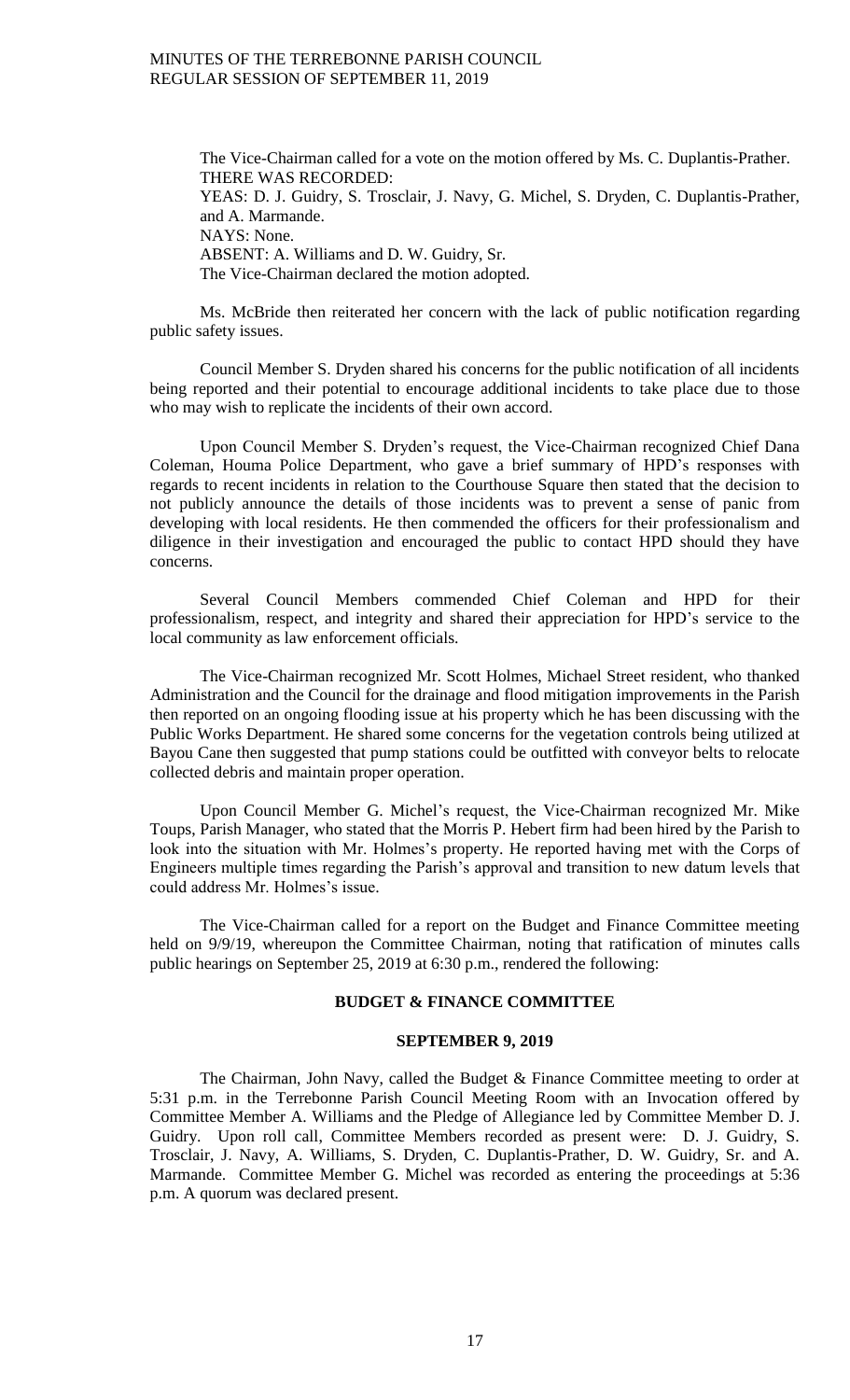Ms. C. Duplantis-Prather moved, seconded by Mr. S. Trosclair, "THAT, the Budget & Finance Committee approve the co-sponsorship request from the Children's Water Safety Organization for the  $3<sup>rd</sup>$  Annual Pastalaya on the Bayou Cook Off on November 2, 2019 at the Houma Courthouse Square."

The Chairman called for the vote on the motion offered by Ms. C. Duplantis-Prather. THERE WAS RECORDED: YEAS: D. J. Guidry, S. Trosclair, J. Navy, A. Williams, S. Dryden, C. Duplantis-Prather, D. W. Guidry, Sr. and A. Marmande. NAYS: None. ABSENT: G. Michel. The Chairman declared the motion adopted.

Ms. C. Duplantis-Prather moved, seconded by Mr. D. W. Guidry, Sr., "THAT, the Budget & Finance Committee approve the co-sponsorship request from Maria Immacolata Catholic School for their Annual Gala on November 11, 2019 at the Houma Airbase Event Center."

The Chairman called for the vote on the motion offered by Ms. C. Duplantis-Prather. THERE WAS RECORDED: YEAS: D. J. Guidry, S. Trosclair, J. Navy, A. Williams, S. Dryden, C. Duplantis-Prather, D. W. Guidry, Sr. and A. Marmande. NAYS: None. ABSENT: G. Michel. The Chairman declared the motion adopted.

OFFERED BY: MR. D. J. GUIDRY SECONDED BY: MR. S. TROSCLAIR

# **RESOLUTION NO. 19-304**

A RESOLUTION IN ACCORDANCE WITH SECTION 21-90 OF THE TERREBONNE PARISH CODE OF ORDINANCES TO APPROVE MONETARY SPENDING FOR A PROJECT, CONTRACT OR PURCHASE WHICH LOUISIANA LAW REQUIRES BE LET FOR BID OR AWARDED THROUGH A REQUEST FOR PROPOSALS PROCESS, AS PROPOSED BY TERREBONNE PARISH RECREATION DISTRICT NO. 11 TO APPROVE THE PURCHASE OF FALL PROTECTION AT ADULT SOFTBALL COMPLEX AND AIRBASE

**WHEREAS**, Section 21-90 of the Terrebonne Parish Code of Ordinances requires each recreation district within Terrebonne Parish to obtain Terrebonne Parish Council approval by resolution for "any monetary spending which Louisiana law requires be let out for bid or be awarded through a request for proposals process";

**WHEREAS**, on August 27, 2019, in accordance with Section 21-90, Terrebonne Parish Recreation District Number 11 submitted its request for this Council's approval for the project, contract, or purchase as further described in the attachments to this resolution;

**WHEREAS**, The Board of the said District advises that the project, contract, or purchase, as proposed, is one which Louisiana law requires be let out for bid or be awarded through a request for proposals process, and, therefore, requests approval via resolution by the Terrebonne Parish Council prior to any action by the District Board; and

**WHEREAS,** the Terrebonne Parish Council finds the project, contract, or purchase, as proposed and attached hereto, to be acceptable; and

**NOW THEREFORE, BE IT RESOLVED** that the Terrebonne Parish Council approves the project, contract, or purchase as proposed by and for Terrebonne Parish Recreation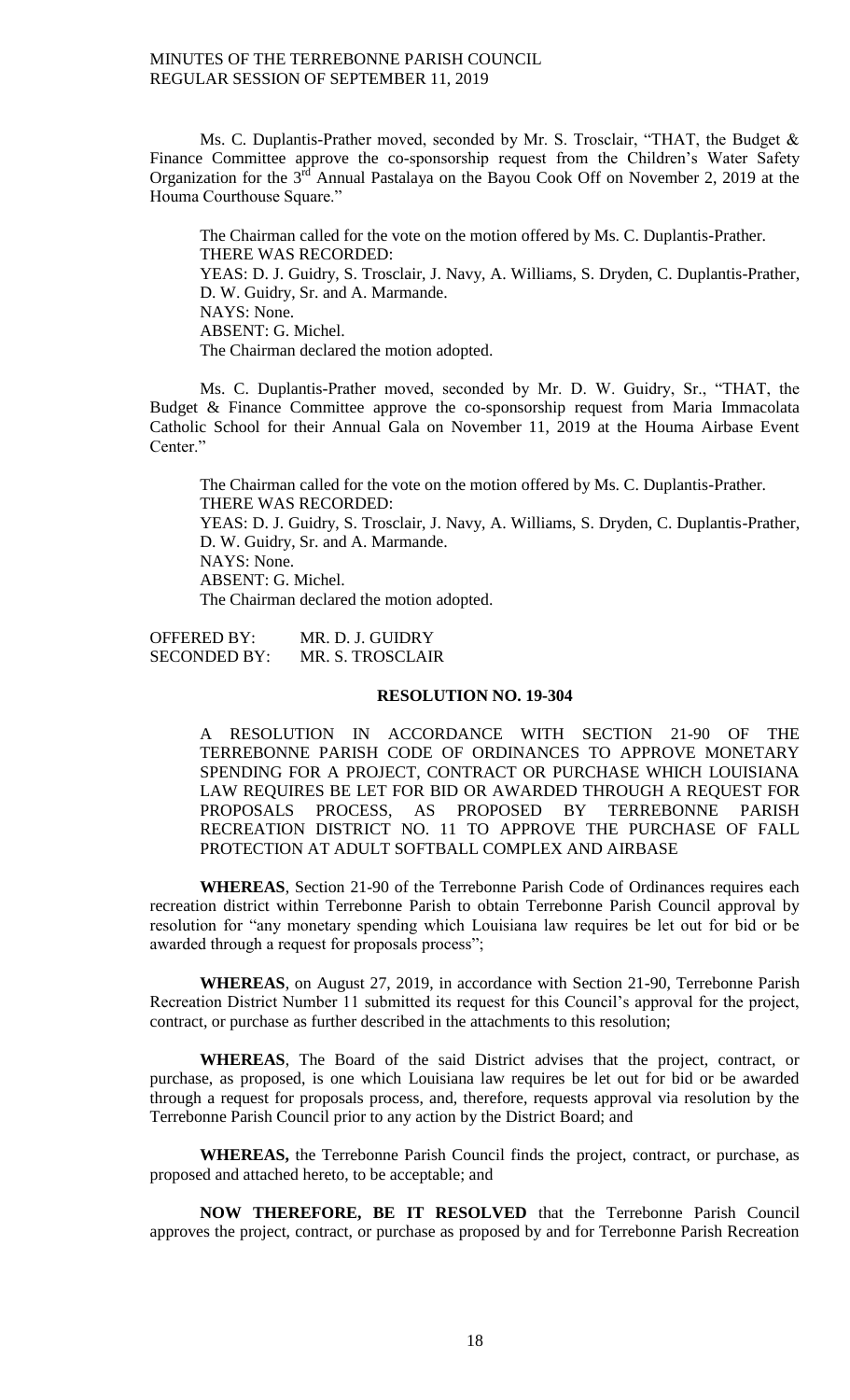District No. 11, and directs the District Board to comply with all local, state, and federal laws and regulations when managing the said project, contract, or purchase.

### **THERE WAS RECORDED:**

YEAS: D. J. Guidry, S. Trosclair, J. Navy, A. Williams, S. Dryden, C. Duplantis-Prather, D. W. Guidry, Sr., and A. Marmande, Sr. NAYS: None. ABSTAINING: None. ABSENT: G. Michel. The Chairman declared the resolution adopted on this the  $9^{TH}$  day of September 2019.

\* \* \* \* \* \* \* \* \*

OFFERED BY: MR. D. J. GUIDRY SECONDED BY: MR. A. MARMANDE

### **RESOLUTION NO. 19-305**

A RESOLUTION IN ACCORDANCE WITH SECTION 21-90 OF THE TERREBONNE PARISH CODE OF ORDINANCES TO APPROVE MONETARY SPENDING FOR A PROJECT, CONTRACT OR PURCHASE WHICH LOUISIANA LAW REQUIRES BE LET FOR BID OR AWARDED THROUGH A REQUEST FOR PROPOSALS PROCESS, AS PROPOSED BY TERREBONNE PARISH RECREATION DISTRICT NO. 11 TO APPROVE THE PURCHASE SHADES FOR PLAYGROUND EQUIPMENT AT MECHANICVILLE PARK, DUMAS PARK, AND GUM STREET PARK

**WHEREAS**, Section 21-90 of the Terrebonne Parish Code of Ordinances requires each recreation district within Terrebonne Parish to obtain Terrebonne Parish Council approval by resolution for "any monetary spending which Louisiana law requires be let out for bid or be awarded through a request for proposals process";

**WHEREAS**, on August 27, 2019, in accordance with Section 21-90, Terrebonne Parish Recreation District Number 11 submitted its request for this Council's approval for the project, contract, or purchase as further described in the attachments to this resolution;

**WHEREAS**, The Board of the said District advises that the project, contract, or purchase, as proposed, is one which Louisiana law requires be let out for bid or be awarded through a request for proposals process, and, therefore, requests approval via resolution by the Terrebonne Parish Council prior to any action by the District Board; and

**WHEREAS**, the Terrebonne Parish Council finds the project, contract, or purchase, as proposed and attached hereto, to be acceptable; and

**NOW THEREFORE, BE IT RESOLVED** that the Terrebonne Parish Council approves the project, contract, or purchase as proposed by and for Terrebonne Parish Recreation District No. 11, and directs the District Board to comply with all local, state, and federal laws and regulations when managing the said project, contract, or purchase.

### **THERE WAS RECORDED:**

YEAS: D. J. Guidry, S. Trosclair, J. Navy, A. Williams, S. Dryden, C. Duplantis-Prather, D. W. Guidry, Sr., and A. Marmande, Sr. NAYS: None. ABSTAINING: None. ABSENT: G. Michel. The Chairman declared the resolution adopted on this the  $9<sup>TH</sup>$  day of September 2019.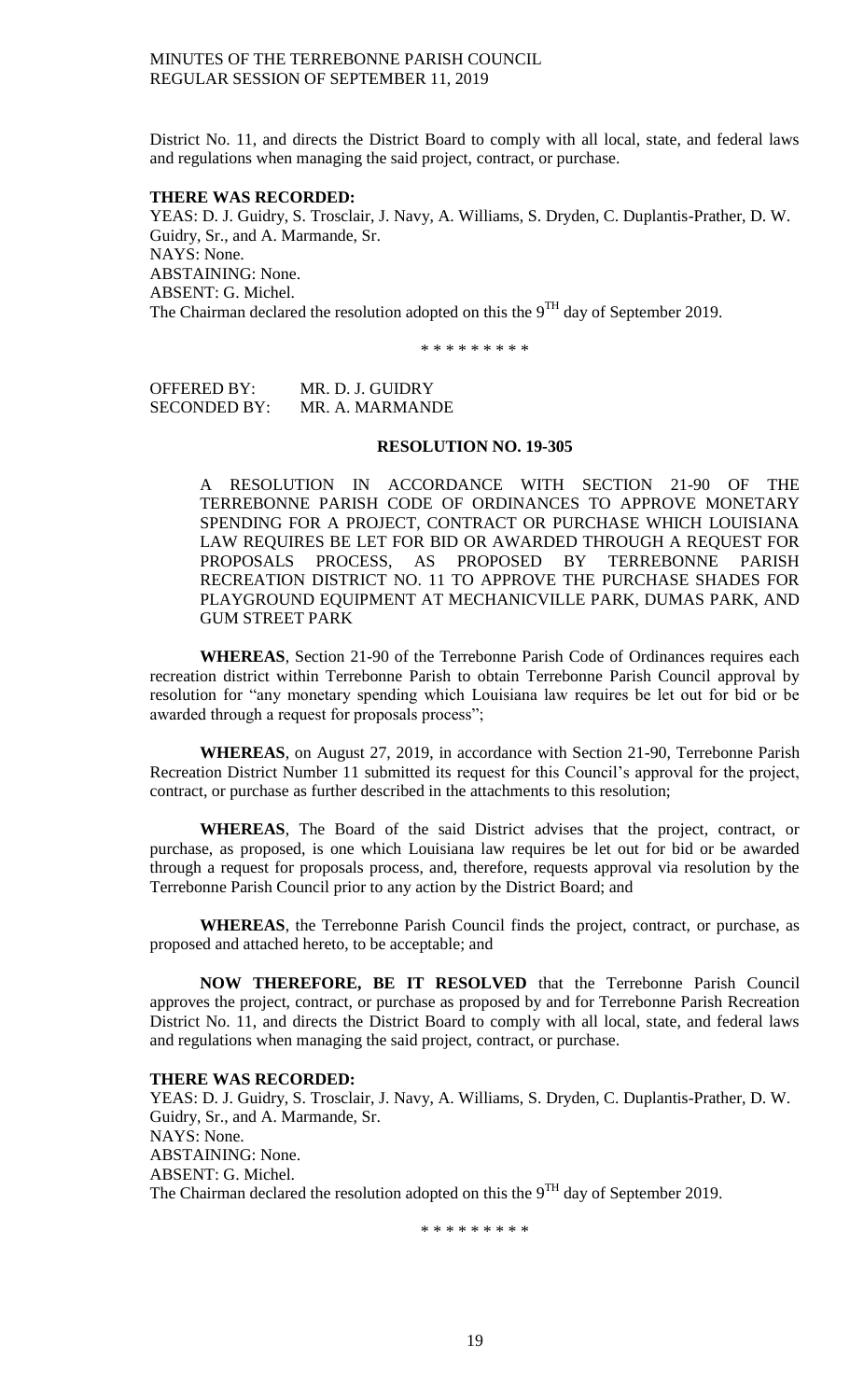| <b>OFFERED BY:</b>  | MS. C. DUPLANTIS-PRATHER |
|---------------------|--------------------------|
| <b>SECONDED BY:</b> | MR. D. W. GUIDRY         |

#### **RESOLUTION NO. 19-306**

# A RESOLUTION AUTHORIZING THE UPDATE OF THE COTT SYSTEM USED BY THE TERREBONNE PARISH CLERK OF COURT'S OFFICE TOTALING \$59,690

**WHEREAS**, the Terrebonne Parish Clerk of Court's Office has requested an update to their Cott System which incorporates all filings that are received by the Clerk's office and ensures all back-ups remain current and updated, and

**WHEREAS**, Theresa Robichaux, Clerk of Court, recommends the update in order for the Clerk's office to update the hard bound books in the mortgage department they are required to keep by statute, and

**WHEREAS**, the Finance Department has verified that funds are budgeted and available in the 2019 Adopted Budget, Account Number 151-124-8211-01 (\$60,000), and

**NOW, THEREFORE BE IT RESOLVED** by the Terrebonne Parish Council (Budget and Finance Committee), on behalf of the Terrebonne Parish Consolidated Government, that the recommendation of the Clerk of Court, Theresa Robichaux, be accepted and that the Council approve the update of the Cott System for the Clerk of Court for a for a total price of \$59,690.

#### **THERE WAS RECORDED:**

YEAS: D. J. Guidry, S. Trosclair, J. Navy, A. Williams, S. Dryden, C. Duplantis-Prather, D. W. Guidry, Sr., and A. Marmande, Sr. NAYS: None. ABSTAINING: None. ABSENT: G. Michel. The Chairman declared the resolution adopted on this the  $9<sup>TH</sup>$  day of September 2019.

\* \* \* \* \* \* \* \* \*

OFFERED BY: MS. A. WILLIAMS SECONDED BY: MR. A. MARMANDE

## **RESOLUTION NO. 19-307**

A RESOLUTION AUTHORIZING THE PARISH PRESIDENT TO EXECUTE THE EMERGENCY MANAGEMENT PERFORMANCE GRANT - FY 2019 NO. EMT-2019-EP-00006-S01 FROM THE GOVERNOR'S OFFICE OF HOMELAND SECURITY AND EMERGENCY PREPAREDNESS (GOHSEP) FOR OPERATIONAL EXPENSES OF THE TERREBONNE PARISH OFFICE OF HOMELAND SECURITY AND EMERGENCY PREPAREDNESS.

**WHEREAS**, the Parish has received a grant from the Governor's Office of Homeland Security and Emergency Preparedness in the amount of \$33,187.87, which the period of this grant expires May 31, 2021, and

**WHEREAS**, the Parish agrees to apply said funds towards salaries or expenses related directly to the operations of the Parish's Office of Emergency Preparedness Department.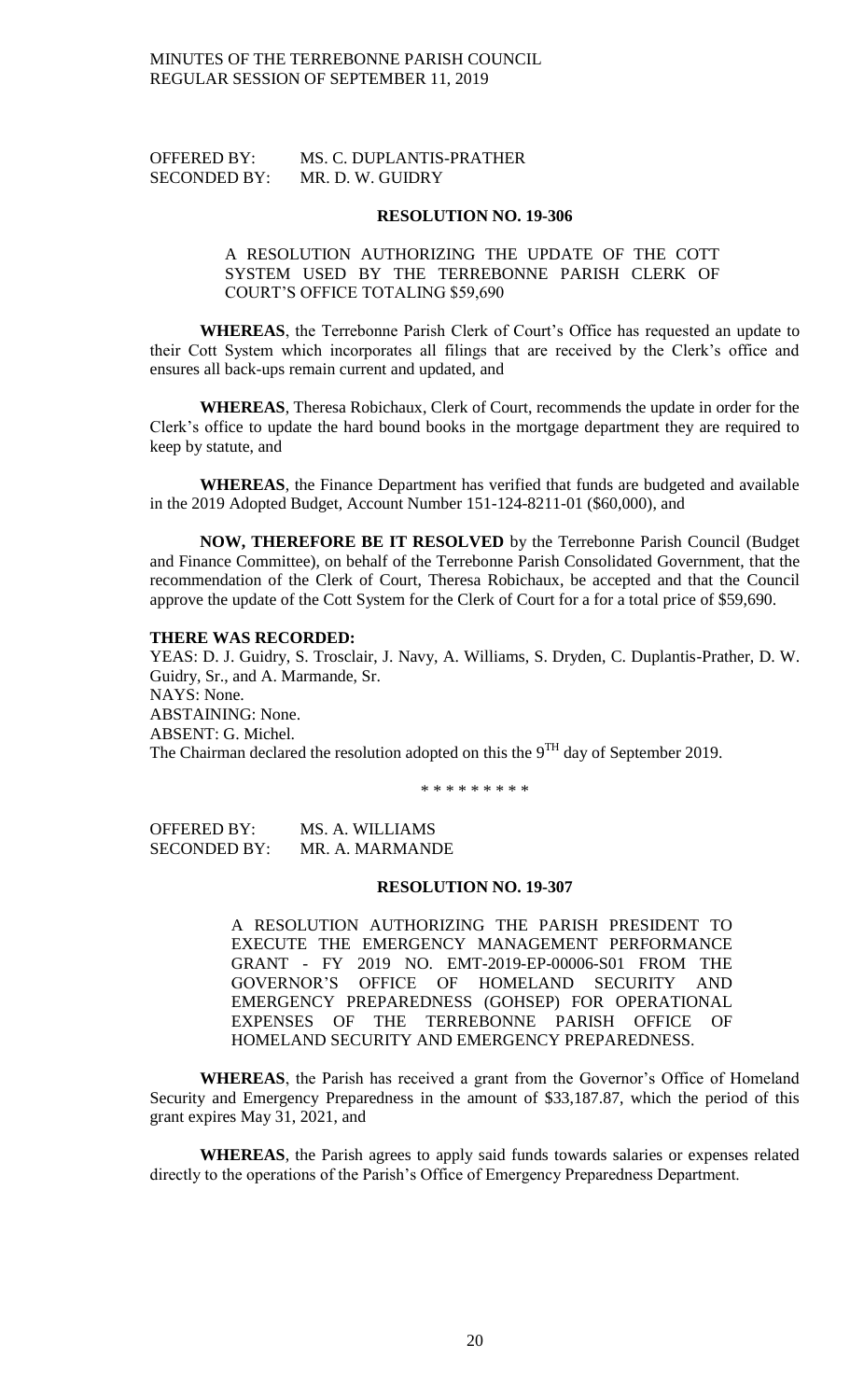**NOW THEREFORE, BE IT RESOLVED**, by the Terrebonne Parish Council, on behalf of the Terrebonne Parish Consolidated Government, does authorize Parish President Gordon E. Dove to execute any and all documents relative to this grant.

# **THERE WAS RECORDED:**

YEAS: D. J. Guidry, S. Trosclair, J. Navy, A. Williams, S. Dryden, C. Duplantis-Prather, D. W. Guidry, Sr., and A. Marmande, Sr. NAYS: None. ABSTAINING: None. ABSENT: G. Michel. The Chairman declared the resolution adopted on this the  $9<sup>TH</sup>$  day of September 2019.

\* \* \* \* \* \* \* \* \*

Ms. C. Duplantis-Prather moved, seconded by Mr. D. W. Guidry, Sr., "THAT, the Budget & Finance Committee introduce an ordinance to amend the 2019 Adopted Operating Budget of the Terrebonne Parish Consolidated Government for the following items and to provide for related matters:

- I. HUD CDBG Recovery, \$544,503
- II. Rapid Re-housing Program, \$144,828
- III. General Fund-Housing and Human Service, \$7,500
- IV. Terrebonne Homeless Shelter, \$11,813
- V. General Fund-Marina, \$11,250<br>VI Civic Center. \$1,930
- Civic Center, \$1,930
- VII. General Fund-Government Buildings, \$1,113
- VIII. General Fund, \$216,000

and call a public hearing on said matter on September 25, 2019 at 6:30 p.m."

The Chairman called for the vote on the motion offered by Ms. C. Duplantis-Prather. THERE WAS RECORDED: YEAS: D. J. Guidry, S. Trosclair, J. Navy, A. Williams, S. Dryden, C. Duplantis-Prather, D. W. Guidry, Sr. and A. Marmande. NAYS: None. ABSENT: G. Michel. The Chairman declared the motion adopted.

Mr. D. J. Guidry moved, seconded by Mr. S. Trosclair, "THAT, the Budget & Finance Committee introduce an ordinance to amend the 2019 Adopted Operating Budget and the 5-Year Capital Outlay Budget of the Terrebonne Consolidated Government for the following items and to provide for related matter:

I. Petit Caillou Drainage, \$2,710,525

and call a public hearing on said matter on September 25, 2019 at 6:30 p.m."

The Chairman called for the vote on the motion offered by Mr. D. J. Guidry. THERE WAS RECORDED: YEAS: D. J. Guidry, S. Trosclair, J. Navy, A. Williams, S. Dryden, C. Duplantis-Prather, D. W. Guidry, Sr. and A. Marmande. NAYS: None. ABSENT: G. Michel. The Chairman declared the motion adopted.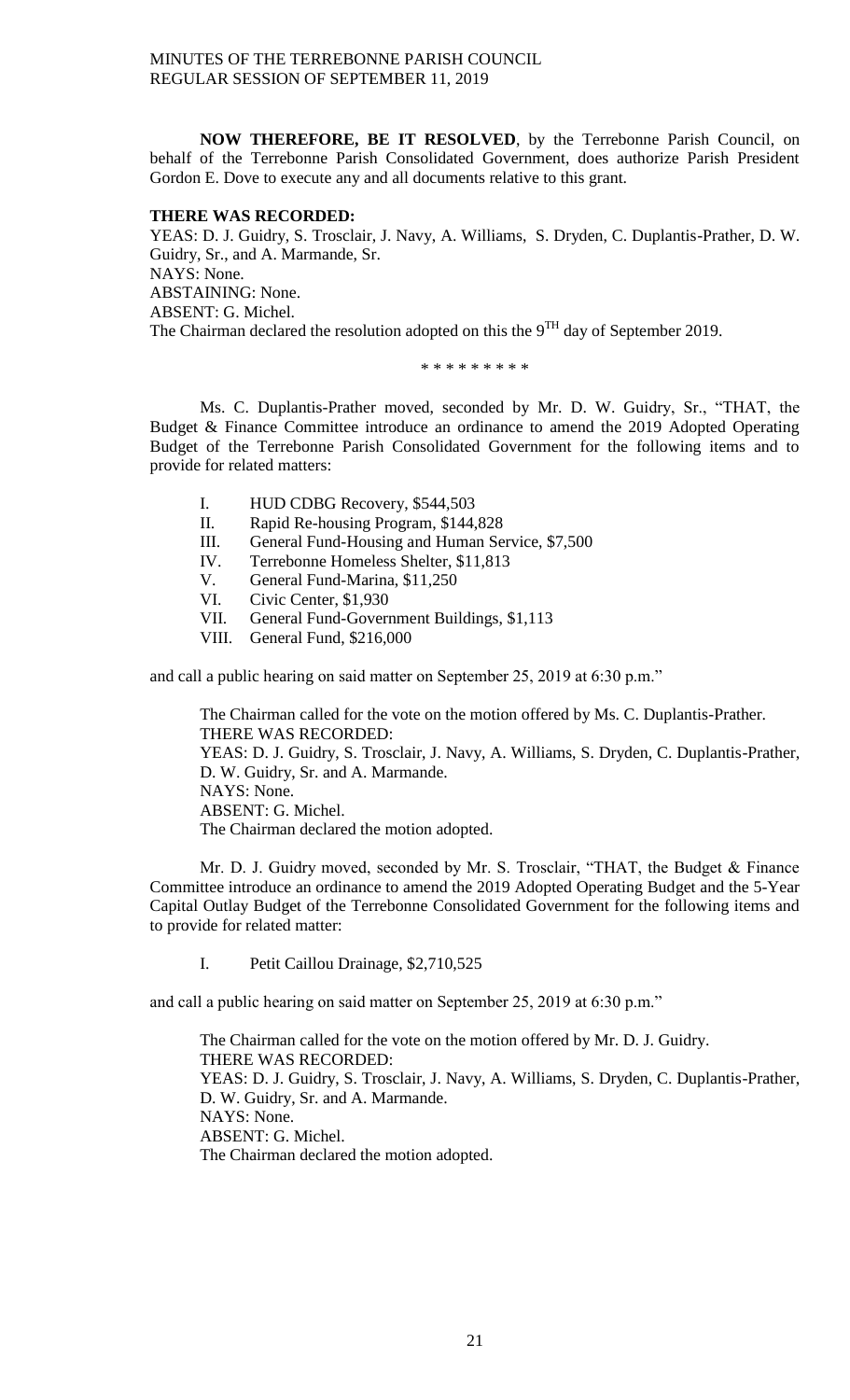# OFFERED BY: MS. A. WILLIAMS SECONDED BY: MS. C. DUPLANTIS-PRATHER

#### **RESOLUTION NO. 19-308**

A RESOLUTION TO AUTHORIZE THE PRESIDENT TO SIGN THE AMENDED COOPERATIVE ENDEAVOR AGREEMENT ACCEPTING THE REALLLOCATION OF FUNDS FOR THE EXISTING FIRST-TIME HOMEBUYER PROJECT FUNDED THROUGH THE COMMUNITY DEVELOPMENT BLOCK GRANT (CDBG) DISASTER RECOVERY PROGRAM.

**WHEREAS**, the Terrebonne Parish Consolidated Government has been awarded \$145,058,175.62 from HUD CDBG funding authorized and monitored by the State of Louisiana Office of Community Development Disaster Recovery Unit (OCD/DRU) including; and

**WHEREAS,** the Parish Gustav/Ike Recovery Plan approved by the Parish council included the infrastructure for the Parkwood Place development and a First-Time Homebuyer Program administered by the Department of Housing and Human Services; and

**WHEREAS**, in the implementation of other programs funded through the CDBG funds the Parish has generated \$540,750 of program income that must be expended in a manner approved by OCD-DRU; and

**WHEREAS,** due to the successful implementation of CDBG funded programs, the Office of Community Development and HUD have agreed to reallocate the program income funds to provide First-Time Homebuyer Benefits to assist low to moderate income residents in becoming homeowners in the new Parkwood Place Development; and

**WHEREAS**, the proposed CEA is attached for review resulting in the following funding**:**

# **CURRENT VALUE: \$145,058,175.62 ADDITIONAL ALLOCATION: \$540,750.00**  $\frac{1}{2}$  , and the set of the set of the set of the set of the set of the set of the set of the set of the set of the set of the set of the set of the set of the set of the set of the set of the set of the set of the set

**TOTAL: \$145,598,925.62**

**WHEREAS**, the Terrebonne Parish Council must authorize the Parish President to enter into the appropriate agreement with the state in order to receive these funds; and

**NOW, THEREFORE, BE IT RESOLVED** by the Terrebonne Parish Council to authorize the Parish President to sign the amended CEA to accept these additional funds for First-Time Homebuyer for the Parkwood Place development.

#### **THERE WAS RECORDED:**

YEAS: D. J. Guidry, S. Trosclair, J. Navy, A. Williams, S. Dryden, C. Duplantis-Prather, D. W. Guidry, Sr., and A. Marmande, Sr. NAYS: None. ABSTAINING: None. ABSENT: G. Michel. The Chairman declared the resolution adopted on this the  $9<sup>TH</sup>$  day of September 2019.

\* \* \* \* \* \* \* \* \*

Committee Member A. Williams asked that Agenda Item No. 10-Update on the status of the Re-entry Program Grant with Goodwill Industries, be placed on the agenda to inform and/or update the Council and Administration on the progress of the grant project. Ms. Williams stated that the aforementioned grant has been awarded to the parish and will be used to assist individuals that have been incarcerated transition back into society. The parish will be receiving approximately \$636,000.00 for the next three (3) years of which said funding will be used to educate and train former incarcerated individuals.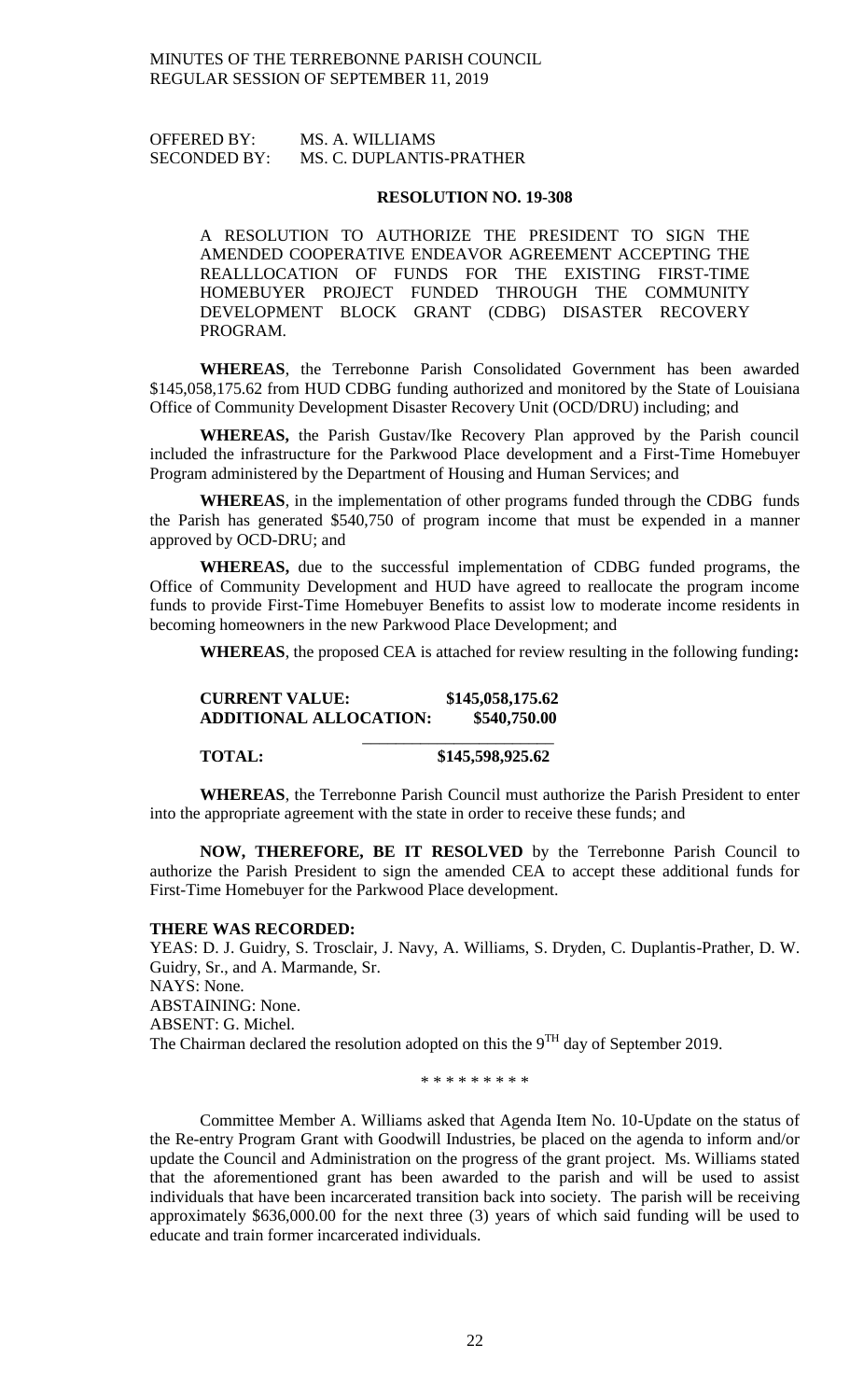Committee Chairman J. Navy thanked Ms. Williams and Administration for a job well done in supporting individuals that need help transitioning back into society.

# *Committee Member G. Michel was recorded as entering the proceeding at this time (5:36 p.m.)*

| <b>OFFERED BY:</b>  | MS. C. DUPLANTIS-PRATHER |
|---------------------|--------------------------|
| <b>SECONDED BY:</b> | MR. G. MICHEL            |

### **RESOLUTION NO. 19-309**

A resolution authorizing the Parish President to execute an application form to the U.S. Department of Justice, Office of Justice Programs 2019 Edward Byrne Memorial JAG Grant for the Houma Police Department of the Terrebonne Parish Consolidated Government; and to address other matters relative thereto.

**WHEREAS,** the Houma Police Department of the Terrebonne Parish Consolidated Government has been approved to implement an application for a grant from the U.S. Department of Justice, Office of Justice Programs Fiscal Year 2019 Edward Byrne Memorial JAG Fund in the amount of Twelve Thousand and Seventeen dollars(\$12,017.00) for the Terrebonne Parish Consolidated Government, The Fiscal Year 2019 Edward Byrne Memorial JAG Fund will provide grant funding to improve the effectiveness and safety of our Police Officers by providing them with overtime, Traffic Enforcement and complaints, improving Police Officer Safety, community policing with Terrebonne Young Marines,

**WHEREAS,** the Parish Administrative staff and the Parish Finance Department will oversee the application process in the implementation and meeting all the requirements set forth by the United States Department of Justice, Office of Justice Programs and,

**NOW, THEREFORE BE IT RESOLVED,** that the Terrebonne Parish Council on behalf of the Terrebonne Parish Consolidated Government, authorizes the Parish President to execute any and all necessary documents to implement the grant from the United States Department of Justice, Office of Justice Programs and to address other matters relative thereto.

## **THERE WAS RECORDED:**

YEAS: D. J. Guidry, S. Trosclair, J. Navy, A. Williams, G. Michel, S. Dryden, C. Duplantis-Prather, D. W. Guidry, Sr., and A. Marmande, Sr. NAYS: None. ABSTAINING: None. ABSENT: None. The Chairman declared the resolution adopted on this the 9<sup>TH</sup> day of September 2019.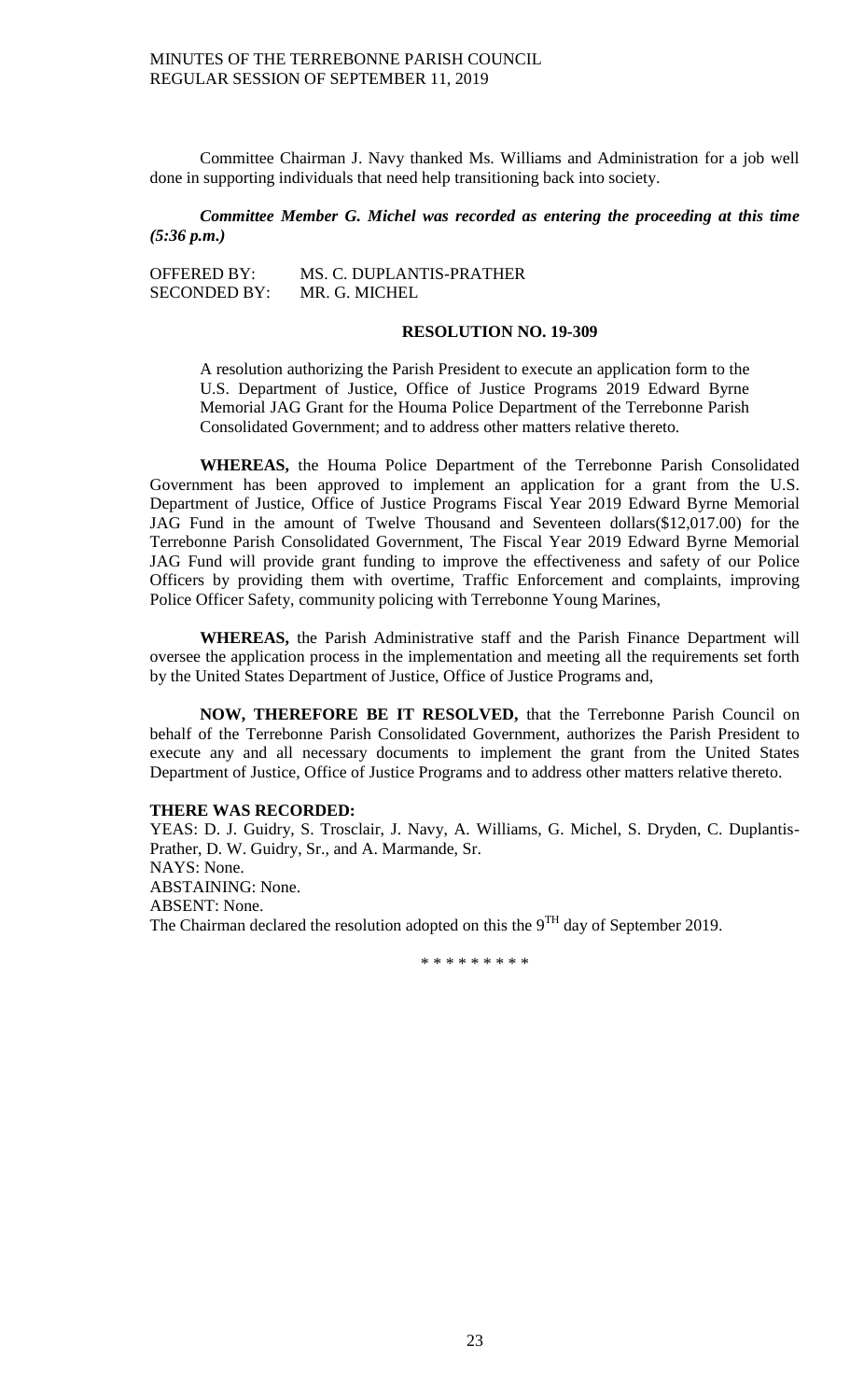# OFFERED BY: MS. C. DUPLANTIS-PRATHER SECONDED BY: MR. D. J.GUIDRY

### **RESOLUTION NO. 19-310**

A RESOLUTION AUTHORIZING THE PARISH PRESIDENT TO EXECUTE AN APPLICATION FORM TO THE LOUISIANA HIGHWAY SAFETY COMMISSION (LHSC) FOR THE FEDERAL FISCAL YEAR 2019/2020 LHSC GRANT FOR THE HOUMA POLICE DEPARTMENT OF THE TERREBONNE PARISH CONSOLIDATED GOVERNMENT; AND TO ADDRESS OTHER MATTERS RELATIVE THERETO.

**WHEREAS,** the Houma Police Department of the Terrebonne Parish Consolidated Government has been approved to implement an application for a grant from the Louisiana Highway Safety Commission (LHSC) for the Federal Fiscal Year 2019/2020 LHSC Grant in the amount of Ninety Five Thousand Four Hundred and Ten dollars (\$95,410.00) for the Terrebonne Parish Consolidated Government, The Funding will provide grant funding to improve the effectiveness and safety of our Police Officers by providing them with overtime to address highway safety issues and,

**WHEREAS,** the Parish Administrative staff and the Parish Finance Department will oversee the application process in the implementation and meeting all the requirements set forth by the Louisiana Highway Safety Commission (LHSC) and,

**NOW, THEREFORE BE IT RESOLVED,** that the Terrebonne Parish Council on behalf of the Terrebonne Parish Consolidated Government, authorizes the Parish President to execute any and all necessary documents to implement the grant from the Louisiana Highway Safety Commission (LHSC) and to address other matters relative thereto.

## **THERE WAS RECORDED:**

YEAS: D. J. Guidry, S. Trosclair, J. Navy, A. Williams, G. Michel, S. Dryden, C. Duplantis-Prather, D. W. Guidry, Sr., and A. Marmande, Sr. NAYS: None. ABSTAINING: None. ABSENT: None. The Chairman declared the resolution adopted on this the  $9<sup>TH</sup>$  day of September 2019.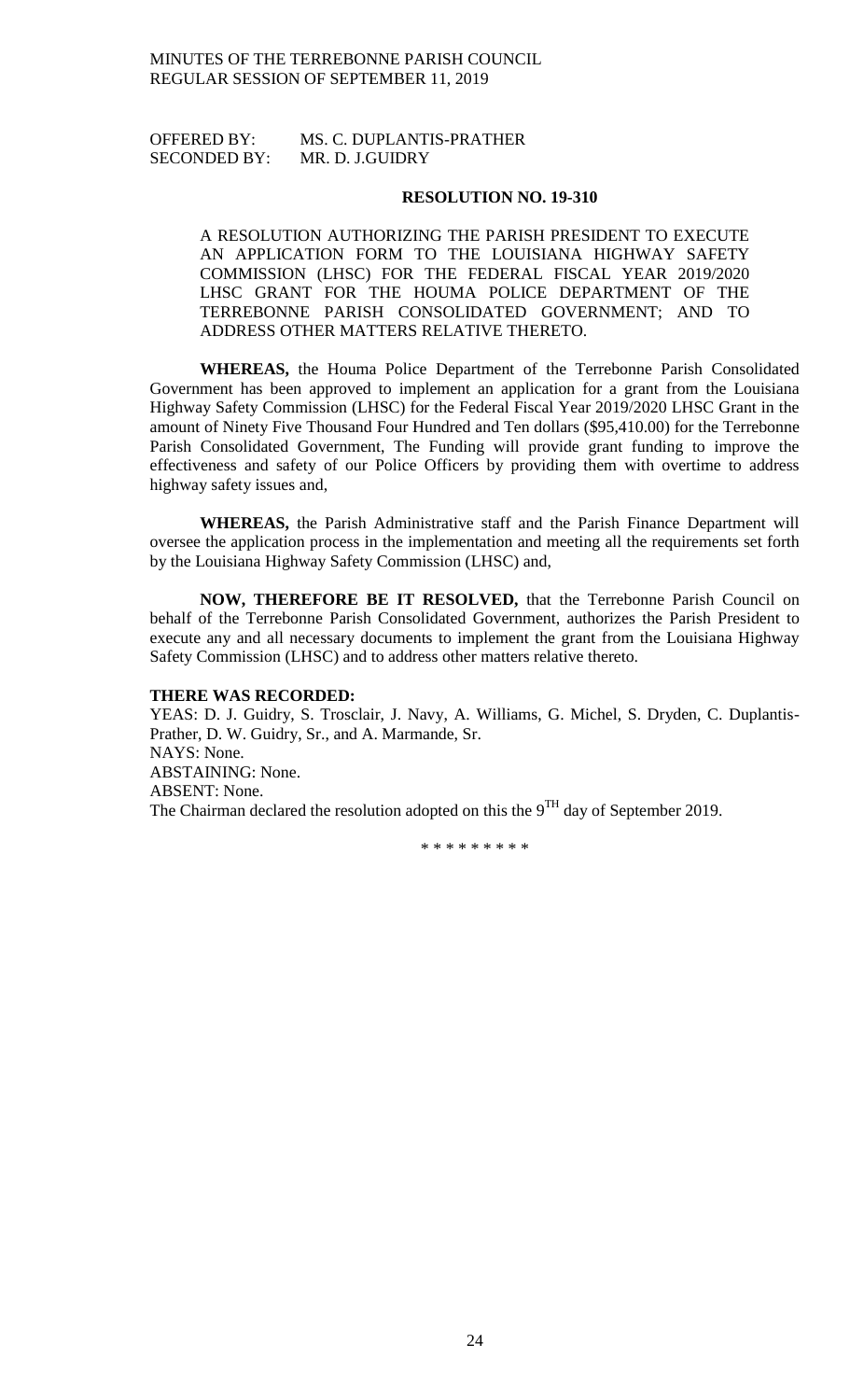OFFERED BY: MR. D.J. GUIDRY SECONDED BY: MR. S. TROSCLAIR

### **RESOLUTION NO. 19-311**

A resolution authorizing the Parish President to execute an application form to the Louisiana Commission on Law Enforcement and the Administration of Criminal Justice 2020-2021 Crime Victim Assistance grant for the Houma Police Department of the Terrebonne Parish Consolidated Government; and to address other matters relative thereto.

**WHEREAS,** the Houma Police Department of the Terrebonne Parish Consolidated Government has been approved to apply for an application for a grant from the Louisiana Commission on Law Enforcement and the Administration of Criminal Justice Fiscal Year 2020- 2021 Crime Victim Assistance funding in the amount of Three hundred and seventy-seven Thousand dollars (\$375,000.00) for the Terrebonne Parish Consolidated Government. The Fiscal Year 2020-2021 Crime Victim Assistance Fund will be used to facilitate overtime compensation for Post Certified Police Officers as victim advocates, along with funding for The Haven for improved servers for victims within Region 11 Sane Program and,

**WHEREAS,** the Parish Administrative staff and the Parish Finance Department will oversee the application process in the implementation and meeting all the requirements set forth by the Louisiana Commission on Law Enforcement and the Administration of Criminal Justice and,

**NOW, THEREFORE BE IT RESOLVED,** that the Terrebonne Parish Council on behalf of the Terrebonne Parish Consolidated Government, authorizes the Parish President to execute any and all necessary documents to implement the grant upon awarded amount from the Louisiana Commission on Law Enforcement and the Administration of Criminal Justice and to address other matters relative thereto.

### **THERE WAS RECORDED:**

YEAS: D. J. Guidry, S. Trosclair, J. Navy, A. Williams, G. Michel, S. Dryden, C. Duplantis-Prather, D. W. Guidry, Sr., and A. Marmande, Sr. NAYS: None. ABSTAINING: None. ABSENT: None. The Chairman declared the resolution adopted on this the  $9<sup>TH</sup>$  day of September 2019.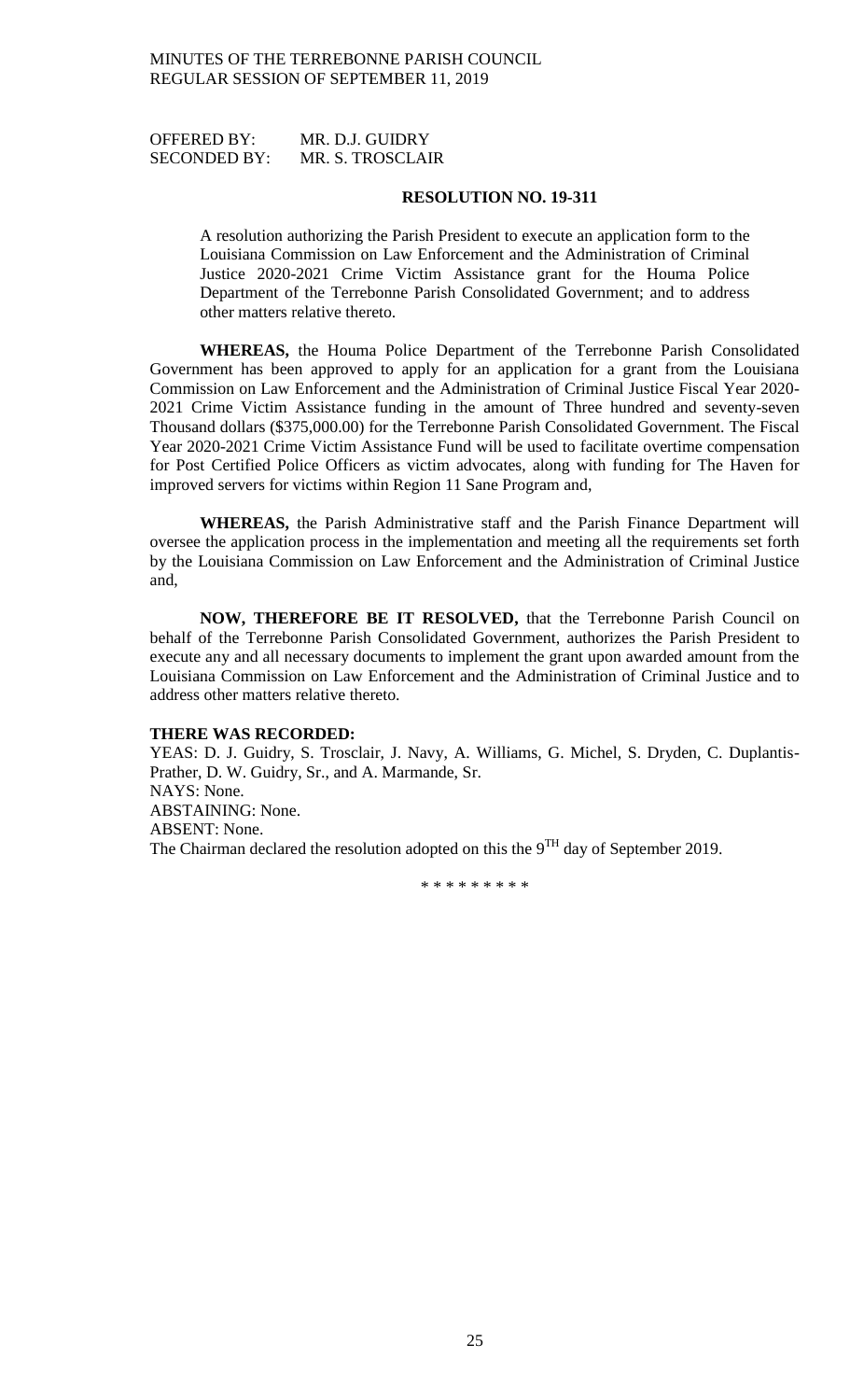OFFERED BY: MR. A. MARMANDE SECONDED BY: MR. D. W. GUIDRY, SR.

### **RESOLUTION NO. 19-312**

A resolution authorizing the Parish President to execute an application form to the U.S. Department of Justice/Office of Justice Programs/Bulletproof Vest Partnership for Grant Federal Fiscal Year 2018 Grant for the Houma Police Department of the Terrebonne Parish Consolidated Government; and to address other matters relative thereto.

**WHEREAS,** the Houma Police Department of the Terrebonne Parish Consolidated Government has been approved to implement an application for a grant from U.S. Department of Justice/Office of Justice Programs/Bulletproof Vest Partnership for Grant Federal Fiscal Year 2018 Grant in the amount of Six Thousand Eight Hundred dollars (\$6,800.00) for the Terrebonne Parish Consolidated Government, the Funding will assist in the purchasing of bulletproof vest for our Police Officers and,

**WHEREAS,** the Parish Administrative staff and the Parish Finance Department will oversee the application process in the implementation and meeting all the requirements set forth by the U.S. Department of Justice/Office of Justice Programs/ Bulletproof Vest Partnership and,

**NOW, THEREFORE BE IT RESOLVED,** that the Terrebonne Parish Council on behalf of the Terrebonne Parish Consolidated Government, authorizes the Parish President to execute any and all necessary documents to implement the grant from the U.S. Department of Justice/Office of Justice Programs/Bulletproof Vest Partnership and to address other matters relative thereto.

### **THERE WAS RECORDED:**

YEAS: D. J. Guidry, S. Trosclair, J. Navy, A. Williams, G. Michel, S. Dryden, C. Duplantis-Prather, D. W. Guidry, Sr., and A. Marmande, Sr. NAYS: None. ABSTAINING: None. ABSENT: None. The Chairman declared the resolution adopted on this the  $9<sup>TH</sup>$  day of September 2019.

\* \* \* \* \* \* \* \* \*

Ms. A. Williams moved, seconded by Mr. S. Dryden, "THAT, the Budget & Finance Committee introduce an ordinance to declare as surplus a tax property located at 7529 Park Avenue adjudicated to the Terrebonne Parish Consolidated Government and to acquire authorization to dispose of said property in accordance with LA R.S. 47:2196; and call a public hearing on said matters on Wednesday, September 25, 2019 at 6:30 p.m."

The Chairman called for the vote on the motion offered by Ms. A. Williams. THERE WAS RECORDED: YEAS: D. J. Guidry, S. Trosclair, J. Navy, A. Williams, G. Michel, S. Dryden, C. Duplantis-Prather, D. W. Guidry, Sr. and A. Marmande. NAYS: None. ABSENT: None. The Chairman declared the motion adopted.

Mr. D. W. Guidry, Sr. moved, seconded by Mr. A. Marmande, "THAT, there being no further business to come before the Budget & Finance Committee, the meeting be adjourned."

The Chairman called for the vote on the motion offered by Mr. D. W. Guidry, Sr. THERE WAS RECORDED: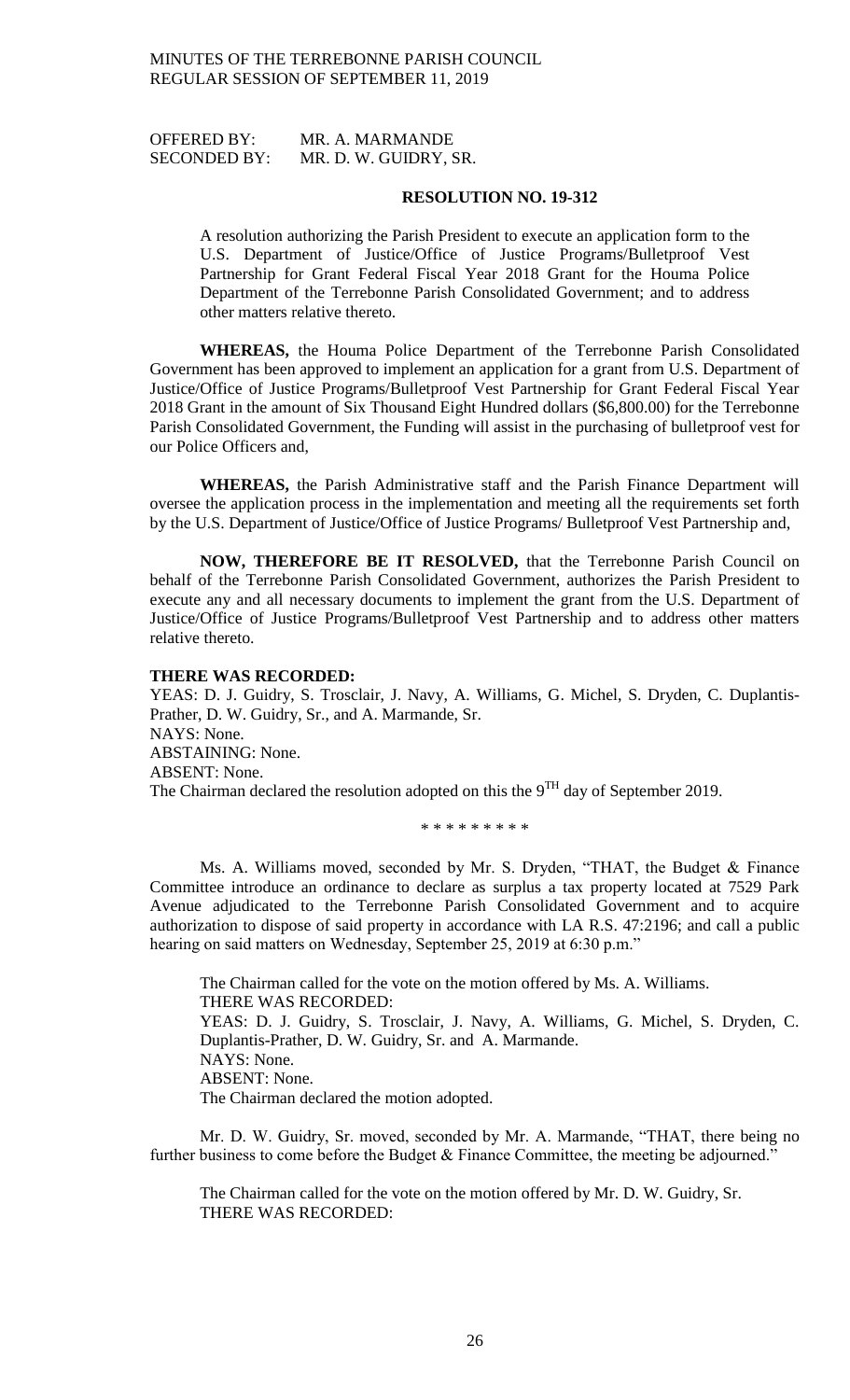YEAS: D. J. Guidry, S. Trosclair, J. Navy, A. Williams, G. Michel, S. Dryden, C. Duplantis-Prather, D. W. Guidry, Sr. and A. Marmande. NAYS: None.

ABSENT: None.

The Chairman declared the motion adopted and the meeting was adjourned at 5:38 p.m.

John A. Navy, Chairman

Tammy E. Triggs, Minute Clerk

Mr. J. Navy moved, seconded by Mr. S. Trosclair, "THAT the Council accept and ratify the minutes of the Budget and Finance Committee meeting held on 9/9/19."

The Vice-Chairman called for a vote on the motion offered by Mr. J. Navy. THERE WAS RECORDED: YEAS: D. J. Guidry, S. Trosclair, J. Navy, G. Michel, S. Dryden, C. Duplantis-Prather, D. W. Guidry, Sr., and A. Marmande. NAYS: None. ABSENT: A. Williams. The Vice-Chairman declared the motion adopted.

The Vice-Chairman called for a report on the Public Services Committee meeting held on 9/9/19, whereupon the Committee Chairman rendered the following:

# **PUBLIC SERVICES COMMITTEE**

### **SEPTEMBER 9, 2019**

The Chairman, Dirk J. Guidry, called the Public Services Committee meeting to order at 5:39 p.m. in the Terrebonne Parish Council Meeting Room with an Invocation offered by Committee Member J. Navy and the Pledge of Allegiance led by Committee Member S. Trosclair. Upon roll call, Committee Members recorded as present were: D. J. Guidry, S. Trosclair, J. Navy, A. Williams, G. Michel, S. Dryden, C. Duplantis-Prather, D. W. Guidry, Sr. and A. Marmande. A quorum was declared present.

The Committee Chairman stated that Agenda Item No. 1 - Ratifying the Parish President's appointment of Providence Engineering and Design, LLC, to provide professional engineering services relative to the Repairs to Electric Generation Diesel Plant Roof due to Tropical Storm Barry, project known as 19-ELECTGEN-42, was pulled per Administration.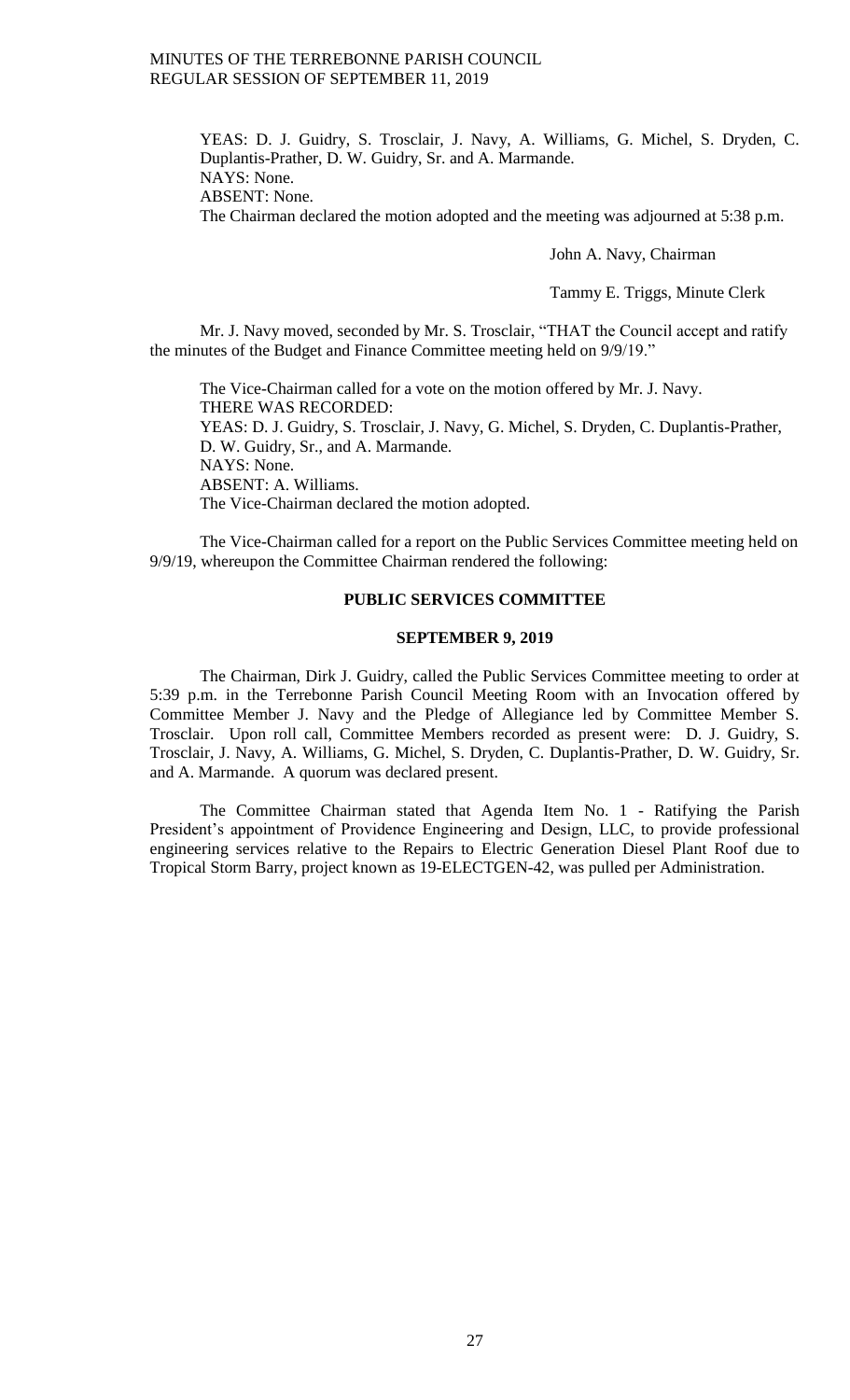# OFFERED BY: MS. C. DUPLANTIS-PRATHER SECONDED BY: MR. S. TROSCLAIR

## **RESOLUTION NO. 19-313**

A RESOLUTION AUTHORIZING THE PARISH PRESIDENT TO SIGN AND SUBMIT AN AMENDMENT TO THE TERREBONNE PARISH GUSTAV/IKE DISASTER RECOVERY PLAN BUDGET TO THE STATE OF LOUISIANA AND HUD TO COMPLY WITH THE COMMUNITY DEVELOPMENT BLOCK GRANT DISASTER RECOVERY PROGRAM.

**WHEREAS**, the Terrebonne Parish Consolidated Government has been awarded Community Development Block Grant (CDBG) funding as a result of the damage caused by Hurricanes Gustav and Ike; and

**WHEREAS,** the Juvenile Justice Facility and Falgout Canal Road Levee Reach E Projects are complete; and

**WHEREAS,** there are excess funds in the project; and

**WHEREAS,** the excess funds from the Falgout Canal Levee Project and Juvenile Justice Facility Project will be transferred to the Ward 7 Levee Improvements Project; and

**WHEREAS,** through the proper public approval process the funds can be reallocated from one project to another as reflected in Attachment A; and

**NOW, THEREFORE, BE IT RESOLVED** by the Terrebonne Parish Council, on behalf of the Terrebonne Parish Consolidated Government, that that the Parish President, Gordon E. Dove, is authorized to sign, submit and implement the recommended amendment to the Terrebonne Parish Gustav/Ike Disaster Recovery Plan regarding the projects in Attachment A.

## **THERE WAS RECORDED:**

YEAS: D. J. Guidry, S. Trosclair, J. Navy, A. Williams, G. Michel, S. Dryden, C. Duplantis-Prather, D. W. Guidry, Sr., and A. Marmande, Sr. NAYS: None. ABSTAINING: None. ABSENT: None. The Chairman declared the resolution adopted on this the  $9<sup>TH</sup>$  day of September 2019.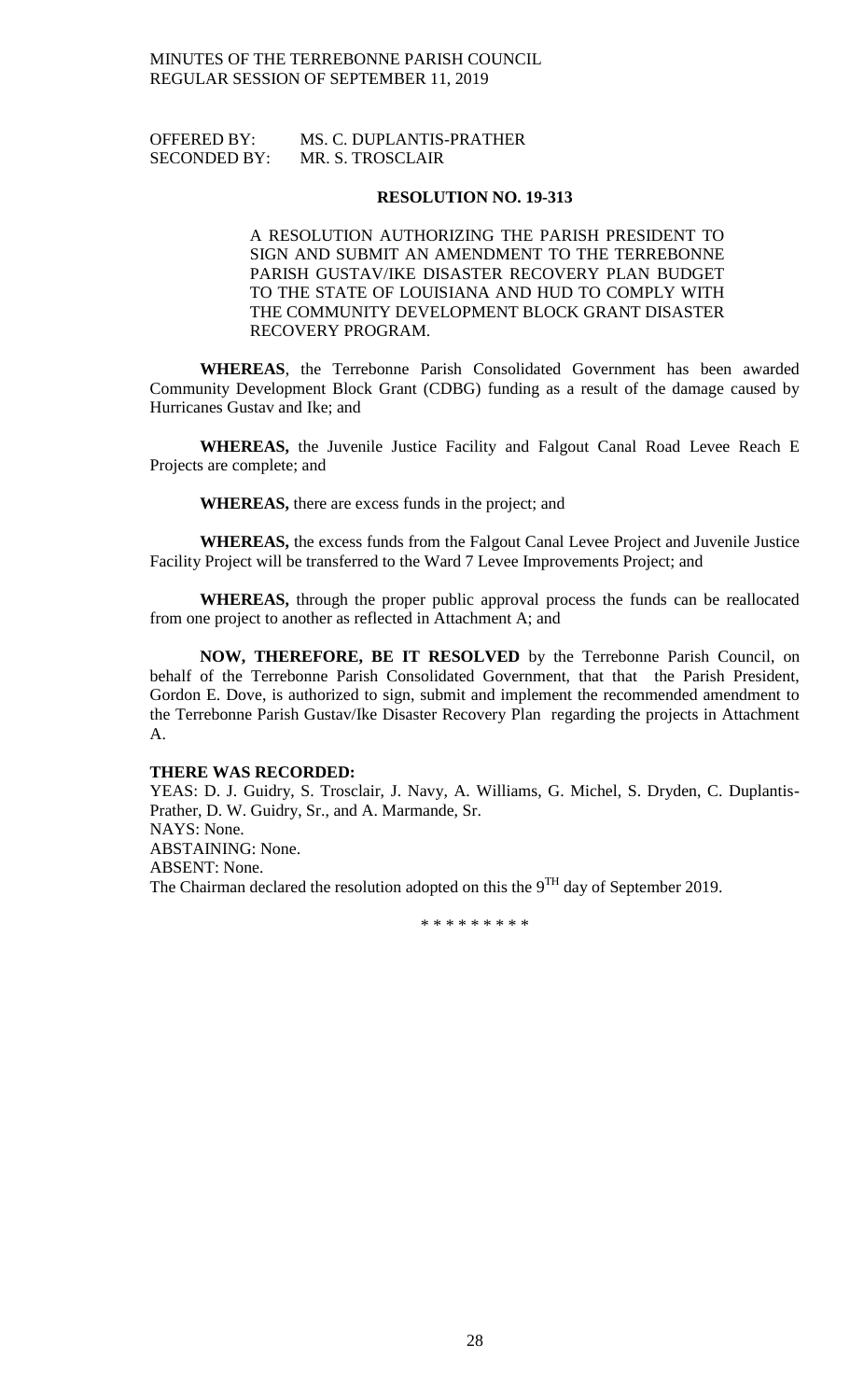OFFERED BY: MR. G. MICHEL SECONDED BY: MS. C. DUPLANTIS-PRATHER

#### **RESOLUTION NO. 19-314**

# A RESOLUTION PROVIDING APPROVAL OF AMENDMENT NO. 1 TO THE ENGINEERING AGREEMENT FOR PARISH PROJECT NO. **14-DRA-05**, **WESTSIDE BLVD/ALMA STREET DRAINAGE IMPROVEMENTS**, TERREBONNE PARISH, LOUISIANA.

**WHEREAS**, the Terrebonne Parish Consolidated Government did enter into an original engineering agreement with All South Consulting Engineers, L.L.C. dated March 13, 2014, recordation number 1449162, for the St. Louis Canal Road Drainage Improvements identified as Parish Project 13-DRA-32, and

**WHEREAS**, the Engineering Agreement between OWNER and ENGINEER provides for certain limitations for Basic Services and specific Additional Services, and

**WHEREAS,** TPCG is desirous of completing the drainage improvements in the vicinity of Westside Blvd and Alma Street, and

**WHEREAS,** All South Consulting Engineers previously provided plans and specifications for this project in 2015, and

**WHEREAS,** the plans and specifications included improvements for the north and south sides of Westside Blvd between Alma and Marie Streets, and

**WHEREAS,** TPCG compensated ASCE for services through 93% of final design, and

**WHEREAS,** TPCG requested a proposal to provide additional survey services, revise plans, and provide project representation services, and

**WHEREAS**, the TPCG is desirous of having these services continued so that there is a need for additional funds to be added to the contract, and

**WHEREAS**, this above work will increase the Additional services section of the contract by \$107,267.00.

**NOW, THEREFORE BE IT RESOLVED** that the Terrebonne Parish Council, on behalf of the Terrebonne Parish Consolidated Government, does hereby approve this Amendment No. 1 to the Engineering Agreement for an increase of \$107,267.00 in Additional Services, and authorizes Parish President Gordon E. Dove to execute this Amendment No. 1 to the Engineering Agreement for the Westside Blvd/Alma Street Drainage Improvements Project Parish Project No. 14-DRA-05, with All South Consulting Engineers, L.L.C., and

**BE IT FURTHER RESOLVED** that a certified copy of the resolution be forwarded to the Engineer, All South Consulting Engineers, L.L.C.

### **THERE WAS RECORDED:**

YEAS: D. J. Guidry, S. Trosclair, J. Navy, A. Williams, G. Michel, S. Dryden, C. Duplantis-Prather, D. W. Guidry, Sr., and A. Marmande, Sr. NAYS: None. ABSTAINING: None. ABSENT: None. The Chairman declared the resolution adopted on this the  $9<sup>TH</sup>$  day of September 2019.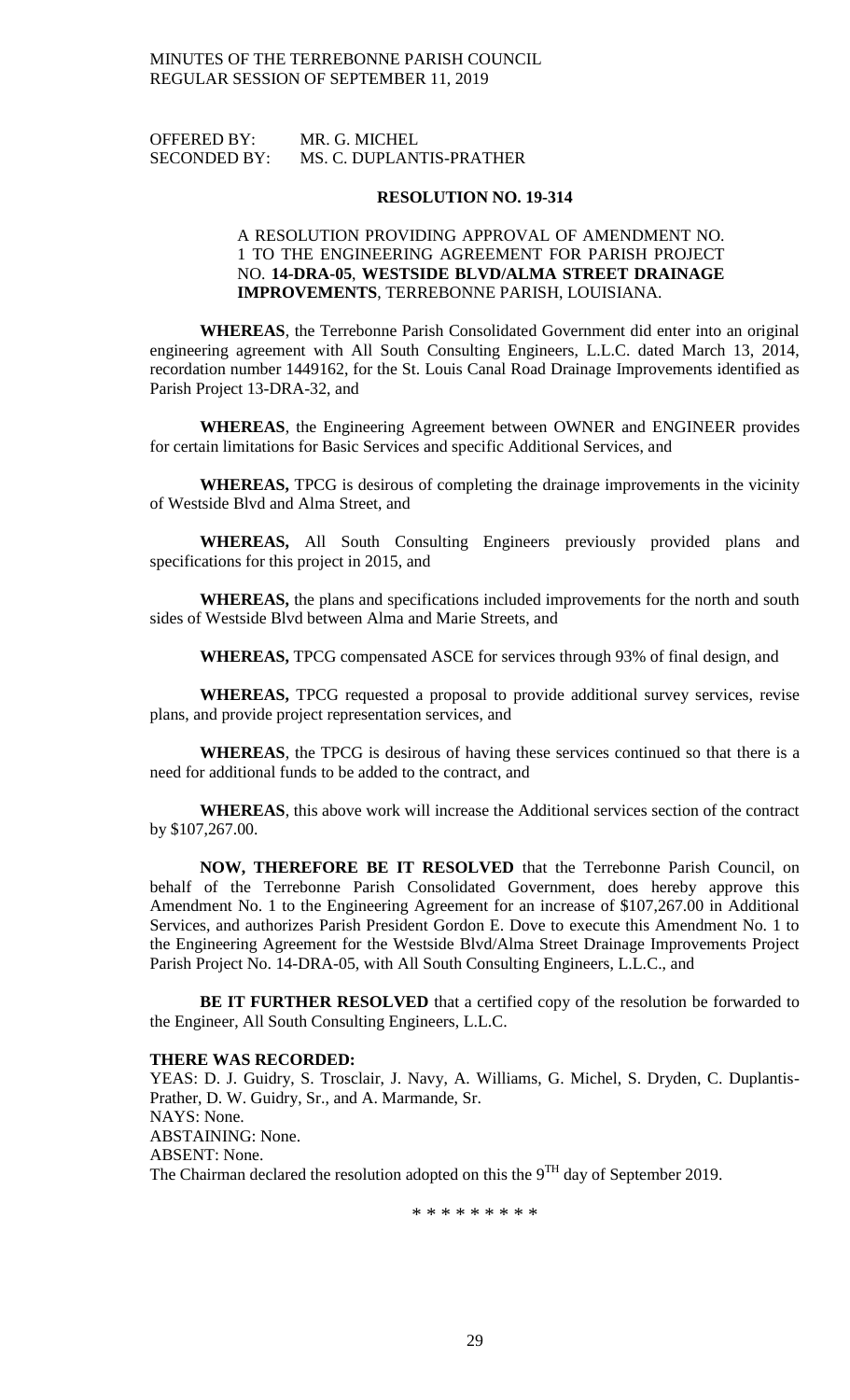# OFFERED BY: MR. D. W. GUIDRY, SR. SECONDED BY: MS. C. DUPLANTIS-PRATHER

### **RESOLUTION NO. 19-315**

# A RESOLUTION AUTHORIZING THE EXECUTION OF CHANGE ORDER NO. 1 FOR THE CONSTRUCTION AGREEMENT FOR PARISH PROJECT NO. 18-PARK-05, BAYOU COUNTRY SPORTS PARK PHASE 1-F SOCCER CONCESSIONS, TERREBONNE PARISH, LOUISIANA.

**WHEREAS**, the Terrebonne Parish Consolidated Government entered into a contract dated January 24, 2019 with LA Contracting Enterprise, LLC, for Parish Project No. 18-PARK-05, Bayou Country Sports Park Phase 1-F Soccer Concessions, Terrebonne Parish, Louisiana, and

**WHEREAS**, it is necessary to adjust contract price due to the use of an alternative floor drain., and

**WHEREAS**, this change order will decrease the overall contract price by Seventy-Six Dollars and Twenty-Eight Cents (\$76.28), and

**WHEREAS**, additional time of eighty-five (85) days due to the delays in obtaining a building permit and adverse weather days/ excessively wet site conditions for a total increase of eighty-five (85) days in contract time, and

**WHEREAS**, this Change Order No. 1 has been recommended by the Engineer, All South Consulting Engineers, LLC, for this project, and

**NOW, THEREFORE BE IT RESOLVED** that the Terrebonne Parish Council on behalf of the Terrebonne Parish Consolidated Government, does hereby approve and authorize the execution by Terrebonne Parish President Gordon E. Dove of Change Order No. 1 to the construction agreement with LA Contracting Enterprise, LLC for Parish Project No. 18-PARK-05, Bayou Country Sports Park Phase 1-F Soccer Concessions, Terrebonne Parish, Louisiana, for a decrease to the contract amount in the amount of Seventy-Six Dollars and Twenty-Eight Cents (\$76.28) with an increase of eighty-five (85) days in construction time.

**BE IT FURTHER RESOLVED** that a certified copy of the resolution be forwarded to Engineer, All South Consulting Engineers, LLC.

### **THERE WAS RECORDED:**

YEAS: D. J. Guidry, S. Trosclair, J. Navy, A. Williams, G. Michel, S. Dryden, C. Duplantis-Prather, D. W. Guidry, Sr., and A. Marmande, Sr. NAYS: None. ABSTAINING: None. ABSENT: None. The Chairman declared the resolution adopted on this the 9<sup>TH</sup> day of September 2019.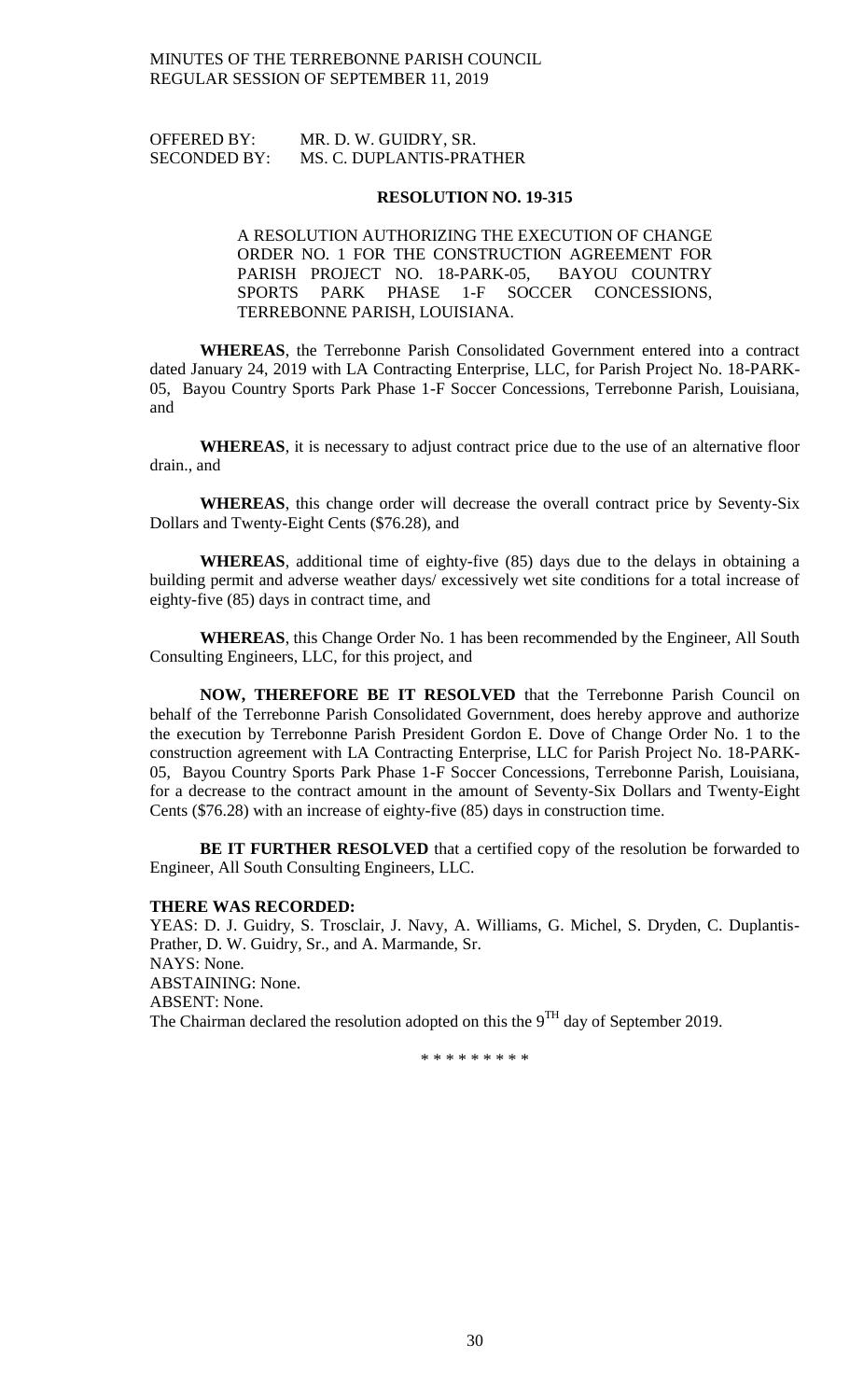| <b>OFFERED BY:</b>  | MR. D. W. GUIDRY, SR. |
|---------------------|-----------------------|
| <b>SECONDED BY:</b> | MR. A. MARMANDE       |

### **RESOLUTION NO. 19-316**

A RESOLUTION RATIFYING THE APPOINTMENT OF THE FIRM OF ALL SOUTH CONSULTING ENGINEERS, LLC TO PROVIDE PROFESSIONAL SERVICES FOR THE **BCSP ASPHALT ROAD PROJECT**; AND AUTHORIZING THE EXECUTION OF AN AGREEMENT FOR THESE SERVICES.

**WHEREAS**, Terrebonne Parish Consolidated Government is desirous of connecting the sports park to Valhi Boulevard, and

**WHEREAS**, the Terrebonne Parish Consolidated Government is desirous of appointing a firm to provide professional services for the project entitled **BCSP Asphalt Road Project**, and

**WHEREAS**, the firm of All South Consulting Engineers, LLC has been selected by Terrebonne Parish President Gordon E. Dove to provide the professional services relative to said project, and

**NOW, THEREFORE BE IT RESOLVED** that the Terrebonne Parish Council does hereby ratify the appointment of the firm of All South Consulting Engineers, LLC by Terrebonne Parish President Gordon E. Dove for professional services for the BCSP Asphalt Road Project, and

**BE IT FURTHER RESOLVED** that the Terrebonne Parish Council, on behalf of the Terrebonne Parish Consolidated Government, does hereby authorize the execution of an agreement with the firm of All South Consulting Engineers, LLC by Terrebonne Parish President Gordon E. Dove.

### **THERE WAS RECORDED:**

YEAS: D. J. Guidry, S. Trosclair, J. Navy, A. Williams, G. Michel, S. Dryden, C. Duplantis-Prather, D. W. Guidry, Sr., and A. Marmande, Sr. NAYS: None. ABSTAINING: None. ABSENT: None. The Chairman declared the resolution adopted on this the  $9<sup>TH</sup>$  day of September 2019.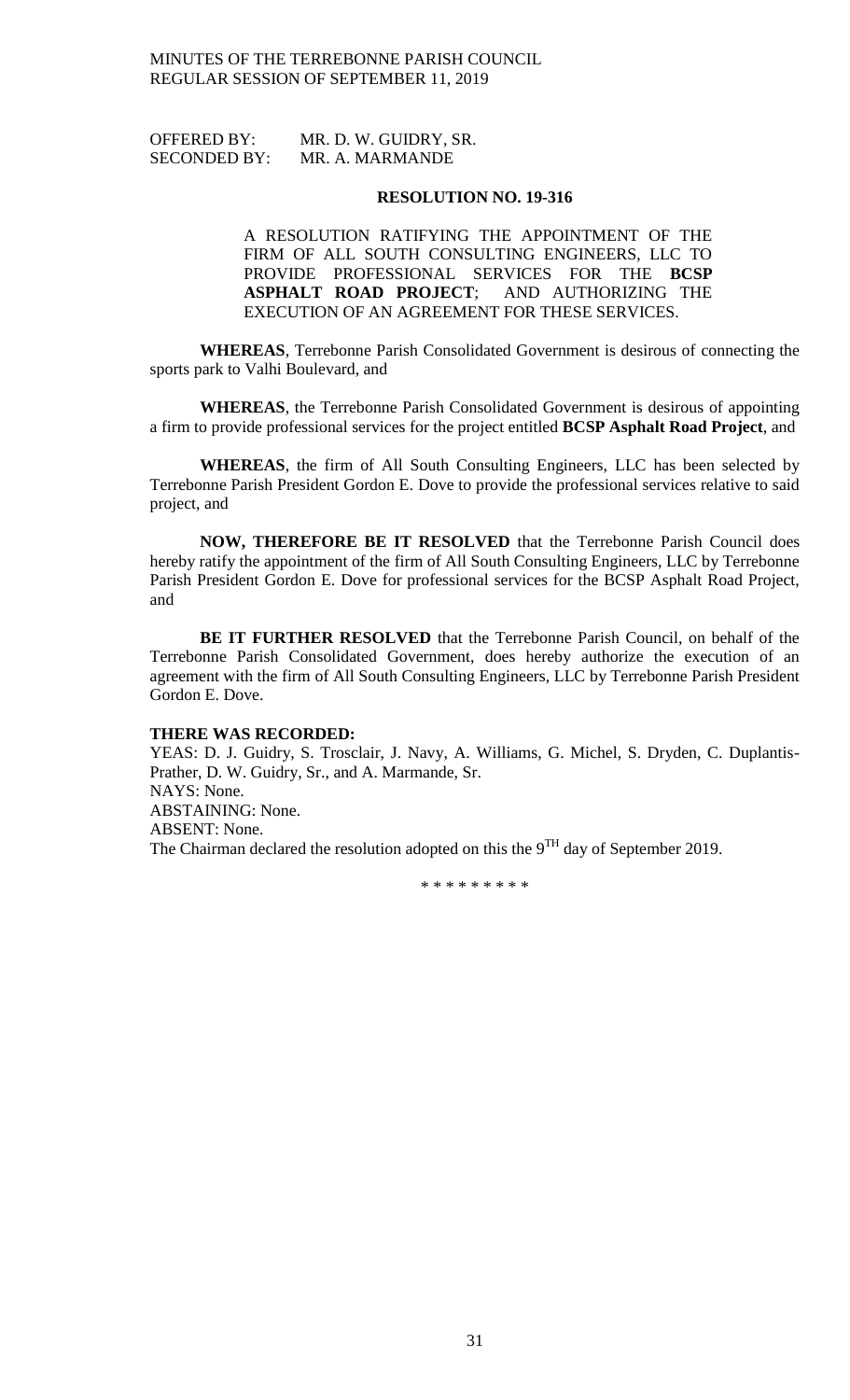OFFERED BY: MR. A. MARMANDE SECONDED BY: MR. S. TROSCLAIR

#### **RESOLUTION NO. 19-317**

Parish President Gordon E. Dove, on August 22, 2019 declared a Extreme Public Emergency to exist relative to the Dulac Pontoon Bridge (Barge) in Terrebonne Parish that was struck by a towing vessel on the  $21<sup>st</sup>$  of August, 2019 so that immediate action could take place to repair the damaged bridge, and

**WHEREAS**, the Dulac Pontoon Bridge (Barge) sustained substantial damage endangering the integrity of the barge, and

**WHEREAS**, the Dulac Pontoon Bridge provides a major connection for use of citizens and commerce, and

**WHEREAS**, the Terrebonne Parish Consolidated Government has an obligation to respond by repairing vital damaged infrastructure, and

**WHEREAS**, the immediate and necessary action was taken to dry dock and repair the Barge as a result of this catastrophic event, and

**WHEREAS**, the Terrebonne Parish Consolidated Government entered into agreements and/or procured services, materials and/or supplies, with the Terrebonne Parish Clerk of Court, Sealevel Construction Incorporated, Central Maritime LLC, and Thoma-Sea Marine Constructors, LLC (See Attached), and

**NOW, THEREFORE BE IT RESOLVED** that the Terrebonne Parish Council, on behalf of the Terrebonne Parish Consolidated Government, does hereby approve and ratify the action taken during the Declaration of Extreme Public Emergency relative to the Dulac Pontoon Bridge repair as per the attached.

### **THERE WAS RECORDED:**

YEAS: D. J. Guidry, S. Trosclair, J. Navy, A. Williams, G. Michel, S. Dryden, C. Duplantis-Prather, D. W. Guidry, Sr., and A. Marmande, Sr. NAYS: None. ABSTAINING: None. ABSENT: None. The Chairman declared the resolution adopted on this the  $9^{TH}$  day of September 2019.

\* \* \* \* \* \* \* \* \*

Mr. A. Marmande moved, seconded by Mr. J. Navy, "THAT, there being no further business to come before the Public Services Committee, the meeting be adjourned."

The Chairman called for the vote on the motion offered by Mr. A. Marmande. THERE WAS RECORDED: YEAS: D. J. Guidry, S. Trosclair, J. Navy, A. Williams, G. Michel, S. Dryden, C. Duplantis-Prather, D. W. Guidry, Sr. and A. Marmande. NAYS: None. ABSENT: None. The Chairman declared the motion adopted and the meeting was adjourned at 5:41 p.m.

Dirk J. Guidry, Chairman

Tammy E. Triggs, Minute Clerk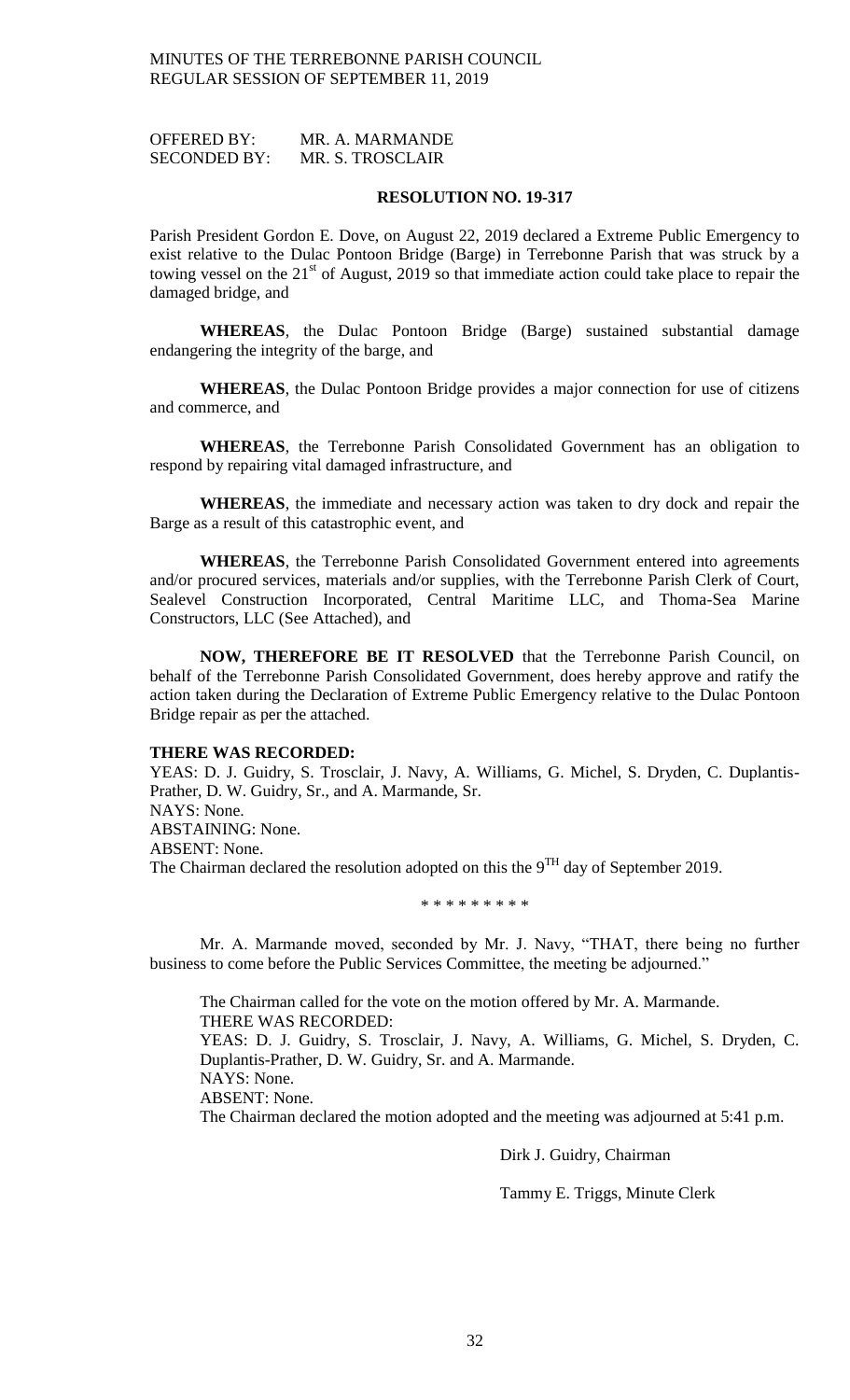Mr. D. J. Guidry moved, seconded by Mr. S. Trosclair, "THAT the Council accept and ratify the minutes of the Public Services Committee meeting held on 9/9/19."

The Vice-Chairman called for a vote on the motion offered by Mr. D. J. Guidry. THERE WAS RECORDED: YEAS: D. J. Guidry, S. Trosclair, J. Navy, G. Michel, S. Dryden, C. Duplantis-Prather, D. W. Guidry, Sr., and A. Marmande. NAYS: None. ABSENT: A. Williams. The Vice-Chairman declared the motion adopted.

The Vice-Chairman called for a report on the Community Development and Planning Committee meeting held on 9/9/19, whereupon the Committee Chairman rendered the following:

# **COMMUNITY DEVELOPMENT & PLANNING COMMITTEE**

### **SEPTEMBER 9, 2019**

The Chairman, Steve Trosclair, called the Community Development & Planning Committee meeting to order at 5:43 p.m. in the Terrebonne Parish Council Meeting Room with an Invocation offered by Committee Member C. Duplantis-Prather and the Pledge of Allegiance led by Committee Member D. W. Guidry, Sr. Upon roll call, Committee Members recorded as present were: D. J. Guidry, S. Trosclair, J. Navy, A. Williams, G. Michel, S. Dryden, C. Duplantis-Prather, D. W. Guidry, Sr. and A. Marmande. A quorum was declared present.

Mr. Travis Carroll addressed the Committee relative to the In Fill Housing Program the process. He stated that he has questions with regards to the price of the square footing per dwelling and whether or not the residential structures are for long-term rentals or homeownership opportunities. Mr. Carroll stated his concerns regarding programs offering loans that are predatory which prohibits homeownership. He asked the Council for clarification regarding the program.

Committee Member A. Williams stated that the In-Fill Housing Program is a program designed to help and/or revitalize communities with affordable rentals. She further explained that the funds obtained from the aforementioned project are refunded back into the program so that they can continue to provide affordable rentals. Ms. Williams stated that affordable rentals allow residents to progress off of other federal subsidized programs and obtain affordable housing with the option of buying other affordable properties at a later date. She also stated that the In-Fill Housing Program supports renters, homeownership and reduces homelessness.

Committee Member C. Duplantis-Prather and Committee Member J. Navy thanked Options for Independence for all of the work that they are doing in the community to provide housing for the residents of Terrebonne Parish.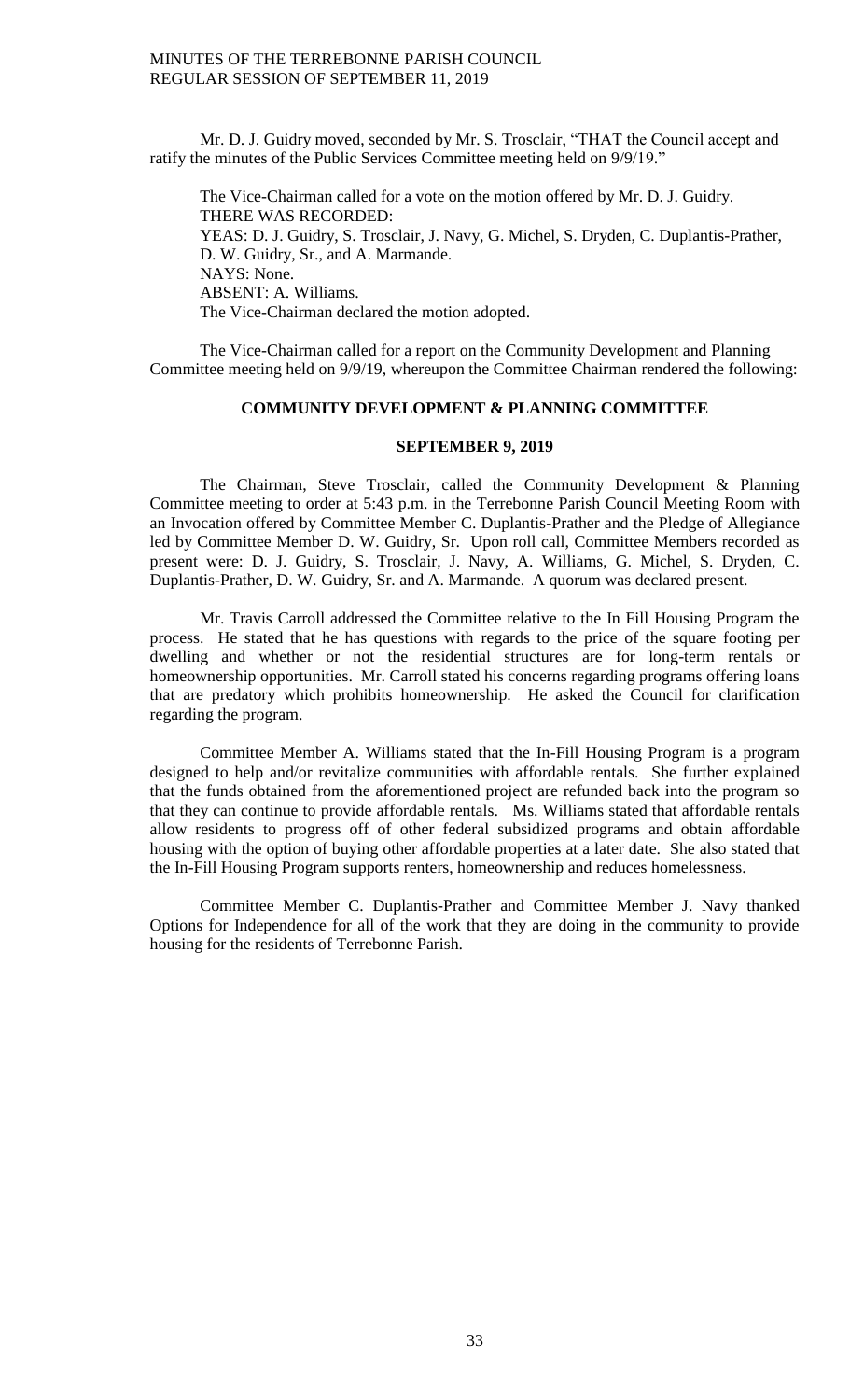# OFFERED BY: MS. A. WILLIAMS SECONDED BY: MS. C. DUPLANTIS-PRATHER

### **RESOLUTION NO. 19-318**

# A RESOLUTION TO LOAN DISASTER IN-FILL HOUSING PROGRAM FUNDS TO OPTIONS FOR INDEPENDENCE IN AN AMOUNT NOT TO EXCEED \$150,000.00 FOR THE PERMANENT FINANCING OF AN AFFORDABLE SINGLE FAMILY HOME LOCATED AT 207 AUTHEMENT STREET, HOUMA, LOUISIANA.

**WHEREAS**, Terrebonne Parish Consolidated Government has allocated 3,600,000.00 of its *Community Development Block Grant 2008 Disaster Recovery Supplemental Appropriation* for the specific purpose of revitalizing communities damaged by Hurricanes Gustav and/or Ike by eliminating the blight of vacant properties and increase the availability of affordable rental housing for low to moderate income persons that has been strained as a result of the storms, and

**WHEREAS**, Options for Independence, a qualified non-profit developer, is committed to developing affordable rental housing for low income and disabled citizens of Terrebonne, and

**WHEREAS**, Options for Independence has submitted a project proposal in the amount of \$150,000.00 to construct a single family home located at 207 Authement Street and

**WHEREAS**, after a thorough review of Options for Independence's project proposal by the Department of Housing and Human Services, it has been determined that the requirements to move forward with construction have been met.

**WHEREAS**, this loan is conditioned upon Options for Independence meeting all requirements set forth by the Louisiana Office of Community Development's Disaster Recovery Unit and the Terrebonne Parish Consolidated Government upon completion of work.

**NOW, THEREFORE BE IT RESOLVED**, that the Terrebonne Parish Council (Community Development and Planning Committee), on behalf of Terrebonne Parish Consolidated Government, and the Parish President, does hereby agree to conditionally loan Disaster In-Fill Housing Program funds in an amount not to exceed \$150,000.00 to Options for Independence, for the construction of single family home located at 207 Authement Street, Houma Louisiana, and

**BE IT FURTHER RESOLVED**, that the Terrebonne Parish Council, on behalf of the Terrebonne Parish Consolidated Government, does, hereby authorize the Parish President to execute all agreements in this regard.

### **THERE WAS RECORDED:**

YEAS: D. J. Guidry, S. Trosclair, J. Navy, A. Williams, G. Michel, S. Dryden, C. Duplantis-Prather, D. W. Guidry, Sr., and A. Marmande, Sr. NAYS: None. ABSTAINING: None. ABSENT: None. The Chairman declared the resolution adopted on this the  $9<sup>TH</sup>$  day of September 2019.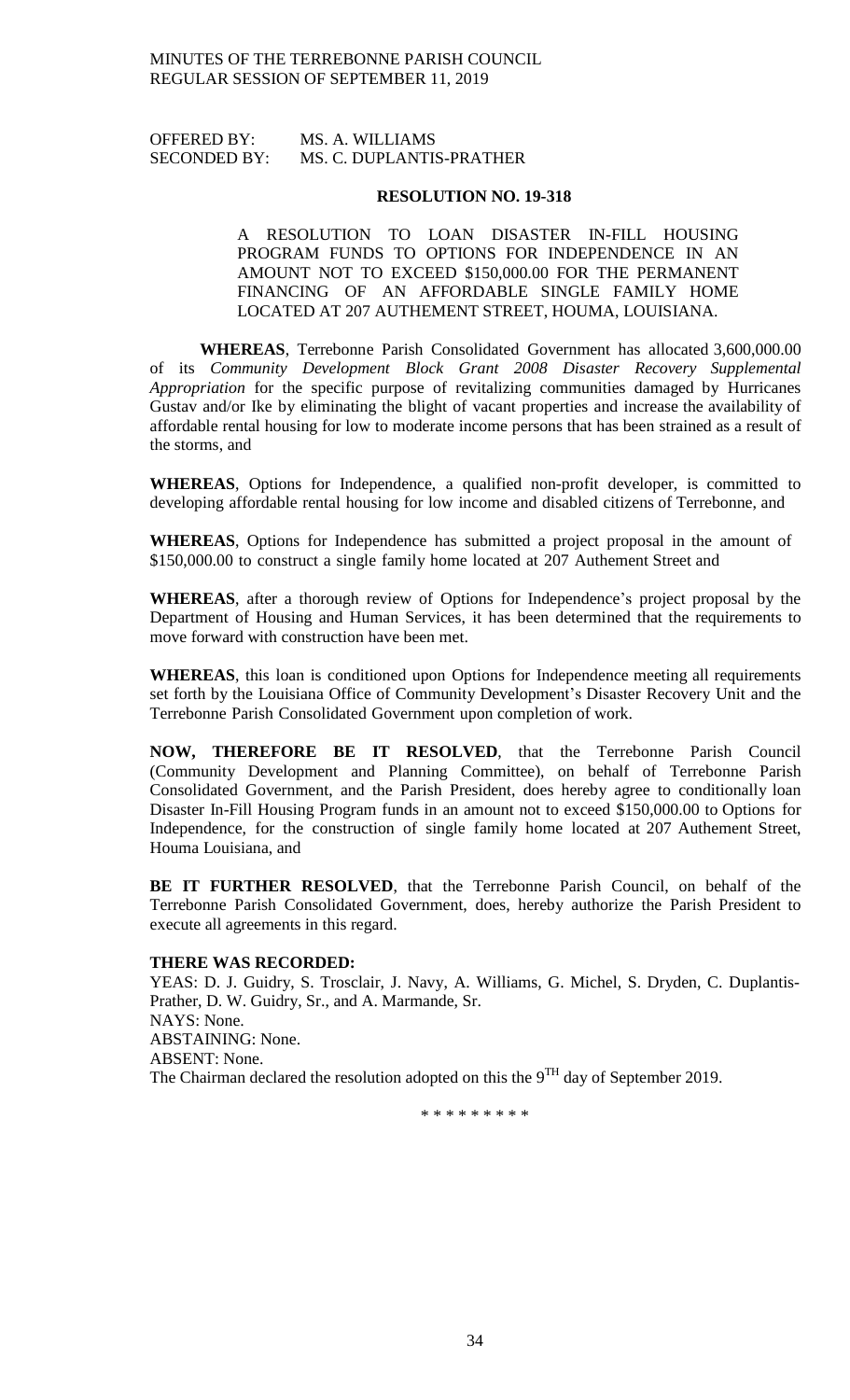| <b>OFFERED BY:</b>  | MR. D. J. GUIDRY         |
|---------------------|--------------------------|
| <b>SECONDED BY:</b> | MS. C. DUPLANTIS-PRATHER |

### **RESOLUTION NO. 19-319**

A Resolution authorizing the Parish President, Gordon E. Dove, to enter into an agreement with START Corporation for the management of the daily operations of the Beautiful Beginnings Center in the amount of \$87,619.00.

**WHEREAS**, there are families with children in need of safe emergency housing and resources to help them become self-sufficient; and

**WHEREAS**, the Terrebonne Parish Council, on behalf of the Terrebonne Parish Consolidated Government, is committed to providing safe emergency housing and selfsufficiency resources; and

**WHEREAS**, START Corporation, a non-profit agency designated as a Community Housing Development Organization by Terrebonne Parish Resolution 98-192, is committed to assisting the homeless in Terrebonne Parish; and

**WHEREAS,** START Corporation has satisfactorily provided Terrebonne Parish Consolidated Government's Beautiful Beginnings Center with operational management services for over fifteen years and Terrebonne Parish Consolidated Government desires to renew its current annual agreement with START Corporation.

**NOW, THEREFORE BE IT RESOLVED** that the Terrebonne Parish Council (Community Development and Planning Committee), on behalf of Terrebonne Parish Consolidated Government, authorizes the Parish President, Gordon E. Dove, to enter into an agreement with START Corporation for the management of the daily operations of the Beautiful Beginnings Center in the amount of \$87,619.00.

#### **THERE WAS RECORDED:**

YEAS: D. J. Guidry, S. Trosclair, J. Navy, A. Williams, G. Michel, S. Dryden, C. Duplantis-Prather, D. W. Guidry, Sr., and A. Marmande, Sr. NAYS: None. ABSTAINING: None. ABSENT: None. The Chairman declared the resolution adopted on this the  $9^{TH}$  day of September 2019.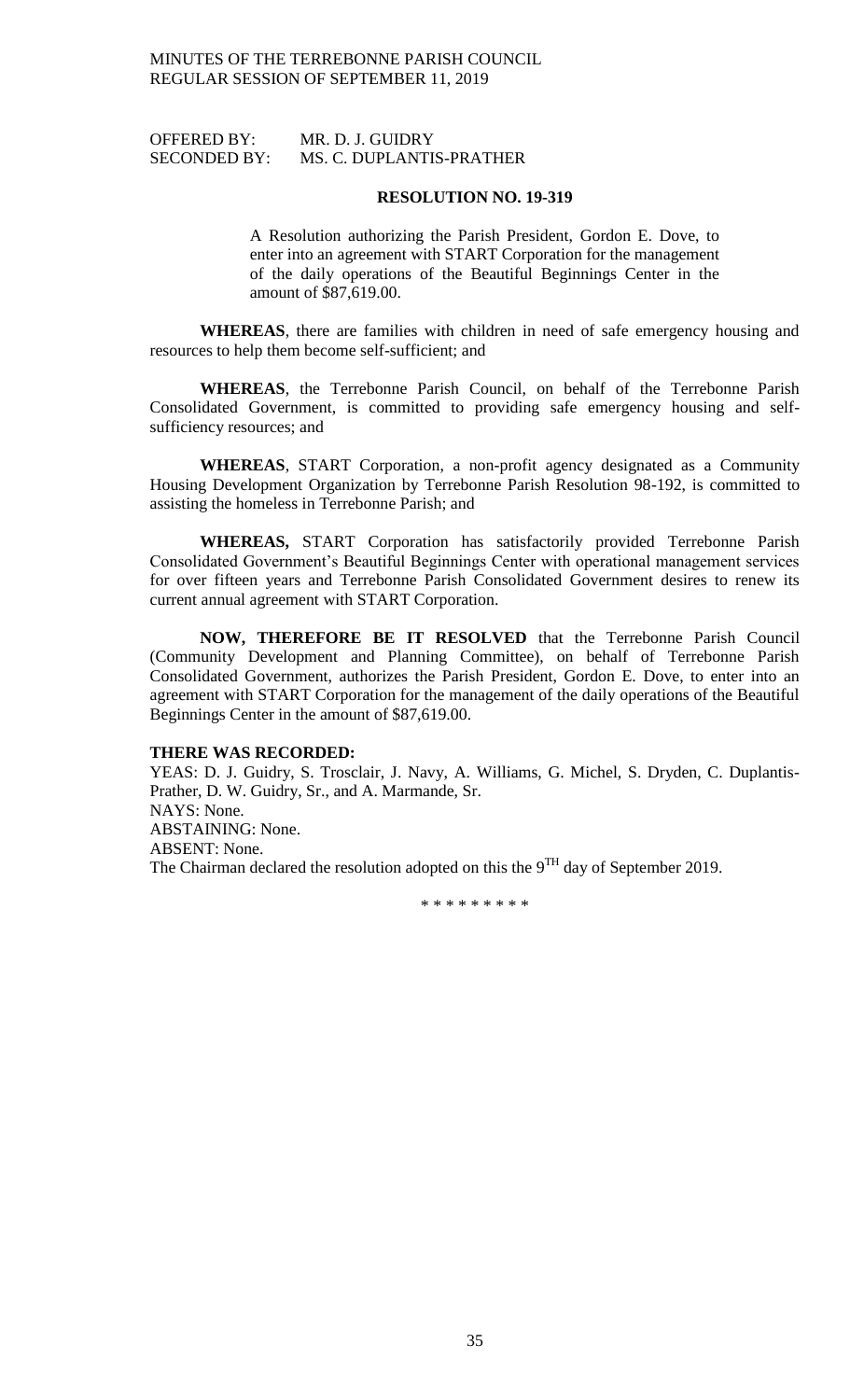OFFERED BY: MR. J. NAVY SECONDED BY: MR. A. MARMANDE

#### **RESOLUTION NO. 19-320**

A RESOLUTION AUTHORIZING THE PARISH PRESIDENT TO ENTER INTO A CONTRACT BETWEEN TERREBONNE PARISH CONSOLIDATED GOVERNMENT AND ROSTAN SOLUTIONS, LLC. TO DEVELOP APPLICATIONS FOR FLOOD MITIGATION ASSISTANCE AND PREDISASTER MITIGATION GRANT PROGRAMS AND PROVIDE PROJECT AND GRANT MANAGEMENT SERVICES AS NEEDED.

**WHEREAS**, the Terrebonne Parish Consolidated Government has successfully applied for funding allocated as a result of the yearly Flood Mitigation Assistance (FMA) and Predisaster Mitigation programs through the Federal Emergency Management agency (FEMA) and the National Flood Insurance Program (NFIP), and

**WHEREAS,** by communication from the FEMA this grant application period will open for submissions again September 30, 2019 and the parish will have an opportunity to compete for a portion of \$160M from FMA and \$250M from PDM grants ; and

**WHEREAS,** the Parish requires application development, project, construction and grant management services if awarded funding; and

**WHEREAS**, these services are reimbursable by the grant programs if the funding is awarded; and

**WHEREAS**, the Parish published a Request for Proposals (RFP) for the development and management of projects under these grants; and

**WHEREAS**, a selection committee has reviewed the four (4) proposals received in response to the RFP, Rostan Solutions, LLC. received the highest score according to the ranking criteria;

**NOW, THEREFORE, BE IT RESOLVED** by the Terrebonne Parish Council that the Parish President is hereby authorized to enter into the appropriate agreement with Rostan Solutions, LLC to provide the services listed above as necessary.

#### **THERE WAS RECORDED:**

YEAS: D. J. Guidry, S. Trosclair, J. Navy, A. Williams, G. Michel, S. Dryden, C. Duplantis-Prather, D. W. Guidry, Sr., and A. Marmande, Sr. NAYS: None. ABSTAINING: None. ABSENT: None. The Chairman declared the resolution adopted on this the  $9<sup>TH</sup>$  day of September 2019.

\* \* \* \* \* \* \* \* \*

Mr. J. Navy moved, seconded by Mr. A. Marmande, "THAT, there being no further business to come before the Community Development & Planning Committee, the meeting be adjourned."

The Chairman called for the vote on the motion offered by Mr. J. Navy. THERE WAS RECORDED: YEAS: D. J. Guidry, S. Trosclair, J. Navy, A. Williams, G. Michel, S. Dryden, C. Duplantis-Prather, D. W. Guidry, Sr. and A. Marmande. NAYS: None.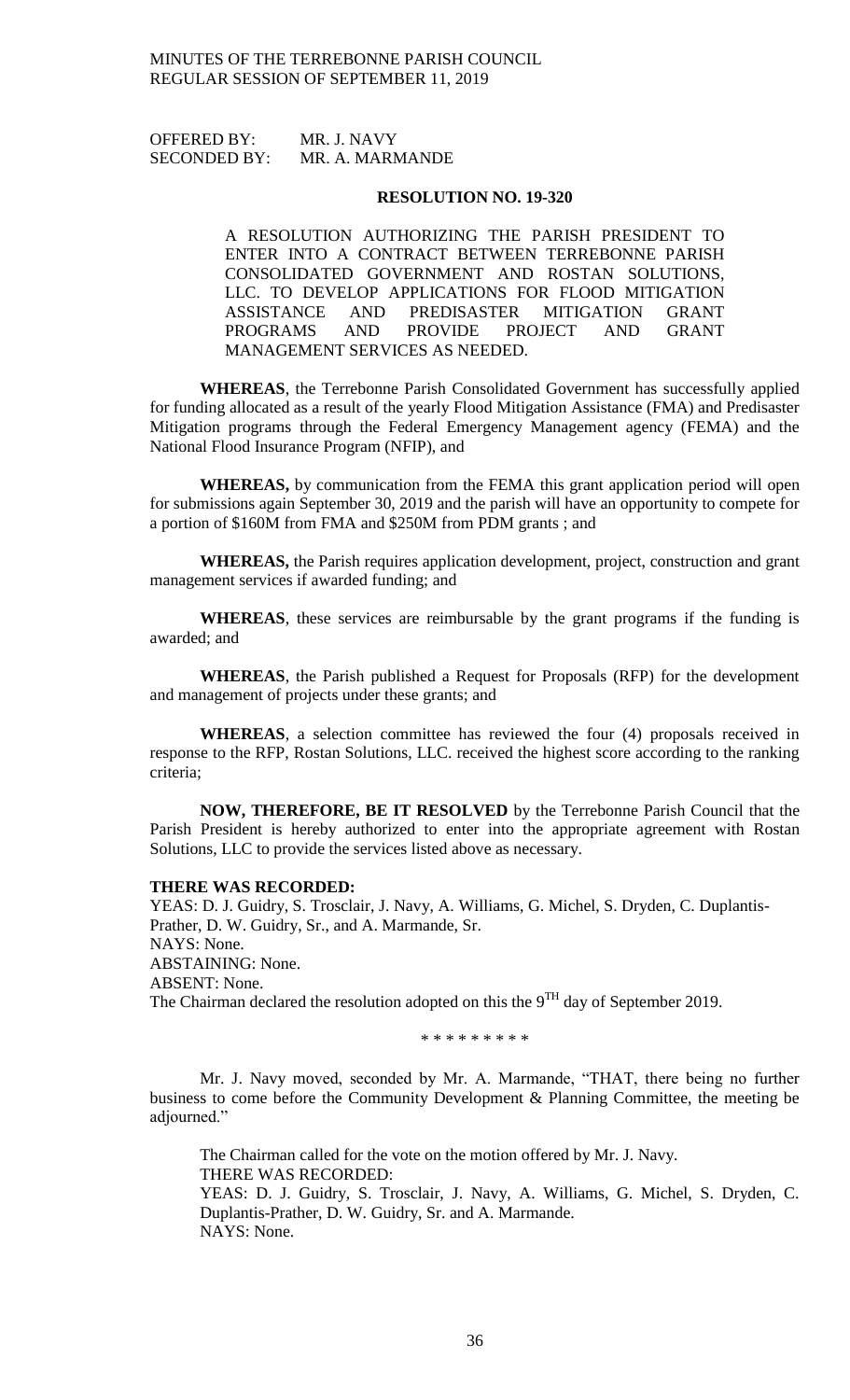ABSENT: None.

The Chairman declared the motion adopted and the meeting was adjourned at 5:55 p.m.

Steve Trosclair, Chairman

Tammy E. Triggs, Minute Clerk

Mr. S. Trosclair moved, seconded by Mr. D. J. Guidry, "THAT the Council accept and ratify the minutes of the Community Development and Planning Committee meeting held on 9/9/19."

The Vice-Chairman called for a vote on the motion offered by Mr. S. Trosclair. THERE WAS RECORDED:

YEAS: D. J. Guidry, S. Trosclair, J. Navy, G. Michel, S. Dryden, C. Duplantis-Prather, D. W. Guidry, Sr., and A. Marmande.

NAYS: None.

ABSENT: A. Williams.

The Vice-Chairman declared the motion adopted.

Mr. D. W. Guidry, Sr. moved, seconded by Ms. C. Duplantis-Prather, "THAT the Council approve the following street light list:

# **STREET LIGHT LIST 09-11-19**

REPLACE LIGHT AT 135 LINDSEY DRIVE, HOUMA, LA WITH LED EQUIVALENT LIGHT; TPCG UTILITIES; RLD 2; DARRIN GUIDRY; DISTRICT 6 REPLACE LIGHT AT 1604 HARVEST DRIVE, HOUMA, LA WITH LED EQUIVALENT

LIGHT; TPCG UTILITIES; RLD 2; DARRIN GUIDRY; DISTRICT 6 REPLACE LIGHT AT 109 LYNWOOD, HOUMA, LA WITH LED EQUIVALENT LIGHT; TPCG UTILITIES; RLD 2; DARRIN GUIDRY; DISTRICT 6

INSTALL 150-WATT EQUIVALENT LED LIGHT ON EXISTING POLE ACROSS FROM 1727 POLK STREET NEAR DITCH; TPCG UTILITIES; RLD 2; DARRIN GUIDRY; DISTRICT 6."

The Vice-Chairman called for a vote on the motion offered by Mr. D. W. Guidry, Sr. THERE WAS RECORDED:

YEAS: D. J. Guidry, S. Trosclair, J. Navy, G. Michel, S. Dryden, C. Duplantis-Prather, D. W. Guidry, Sr., and A. Marmande.

NAYS: None.

ABSENT: A. Williams.

The Vice-Chairman declared the motion adopted.

Mr. D. W. Guidry, Sr. moved, seconded by Mr. D. J. Guidry, "THAT the Council hold nominations open for the one expired term on the Bayou Blue Fire Protection District Board."

The Vice-Chairman called for a vote on the motion offered by Mr. D. W. Guidry, Sr. THERE WAS RECORDED: YEAS: D. J. Guidry, S. Trosclair, J. Navy, G. Michel, S. Dryden, C. Duplantis-Prather, D. W. Guidry, Sr., and A. Marmande. NAYS: None. ABSENT: A. Williams. The Vice-Chairman declared the motion adopted.

Ms. C. Duplantis-Prather moved, seconded by Mr. S. Dryden, "THAT the Council hold nominations open for the one vacancy on the Bayou Cane Fire Protection District Board."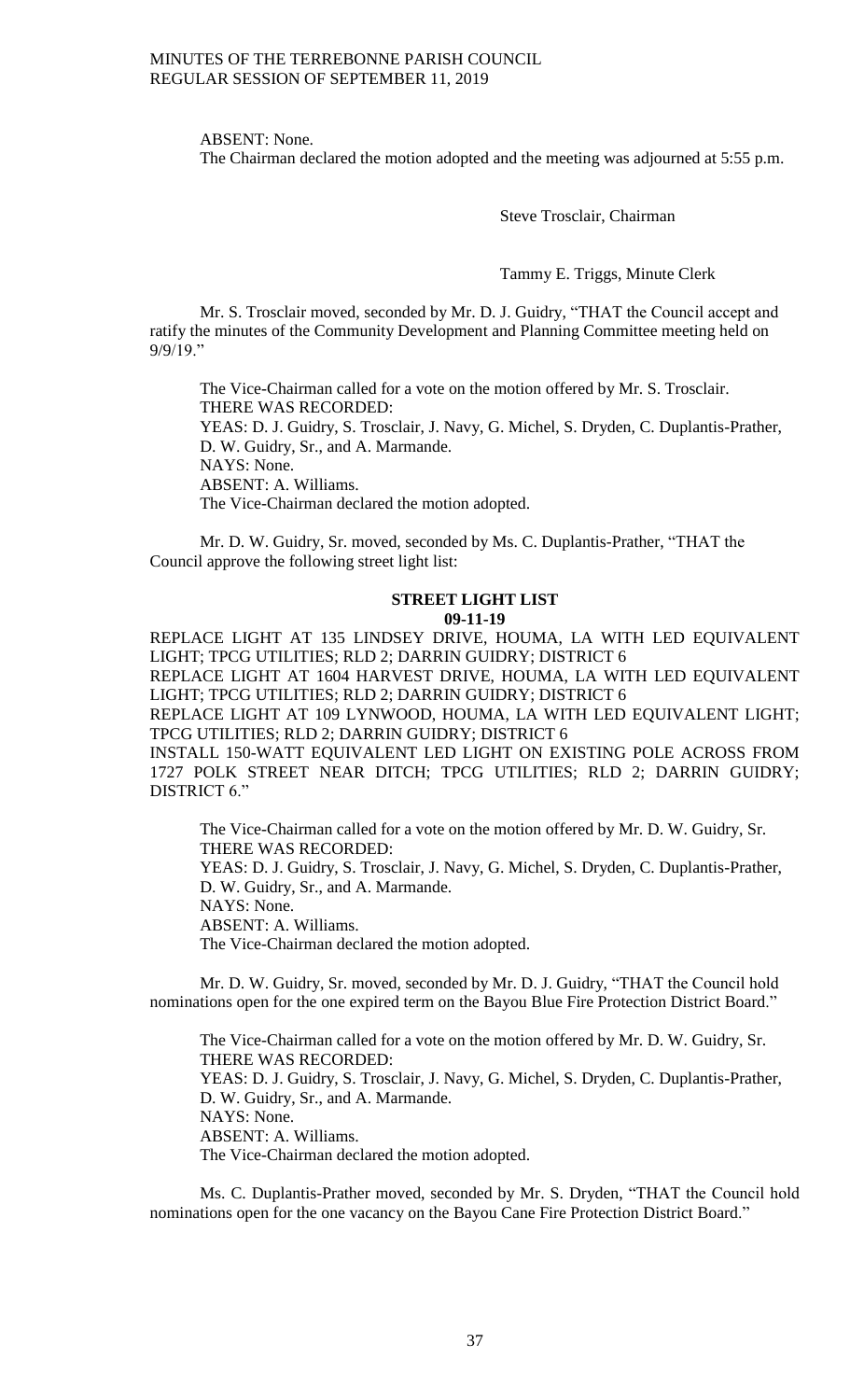The Vice-Chairman called for a vote on the motion offered by Ms. C. Duplantis-Prather. THERE WAS RECORDED: YEAS: D. J. Guidry, S. Trosclair, J. Navy, G. Michel, S. Dryden, C. Duplantis-Prather, D. W. Guidry, Sr., and A. Marmande. NAYS: None. ABSENT: A. Williams. The Vice-Chairman declared the motion adopted.

Ms. C. Duplantis-Prather moved, seconded by Mr. D. W. Guidry, Sr., "THAT the Council hold nominations open for the two vacancies on the Terrebonne Parish Tree Board."

The Vice-Chairman called for a vote on the motion offered by Ms. C. Duplantis-Prather. THERE WAS RECORDED: YEAS: D. J. Guidry, S. Trosclair, J. Navy, G. Michel, S. Dryden, C. Duplantis-Prather, D. W. Guidry, Sr., and A. Marmande. NAYS: None. ABSENT: A. Williams. The Vice-Chairman declared the motion adopted.

Mr. G. Michel moved, seconded by Mr. D. J. Guidry, "THAT the Council open nominations for one expiring term on the Terrebonne Economic Development Authority Board, nominate Ms. Kelly Reeves (nominated by the South Central Industrial Association), close nominations, and appoint Ms. Reeves to serve on the aforementioned board."

The Vice-Chairman called for a vote on the motion offered by Mr. G. Michel. THERE WAS RECORDED: YEAS: D. J. Guidry, S. Trosclair, J. Navy, G. Michel, S. Dryden, C. Duplantis-Prather, D. W. Guidry, Sr., and A. Marmande. NAYS: None. ABSENT: A. Williams. The Vice-Chairman declared the motion adopted.

The Vice-Chairman announced that there would be upcoming one vacancy on the Terrebonne Parish Tree Board, one vacancy on the Downtown Development Corporation, four expiring terms on the Coastal Zone Management and Restoration Committee, and five expiring terms on the Houma Area Convention and Visitors' Bureau.

Council Member S. Trosclair led a discussion regarding potentially petitioning the State of Louisiana to lower the speed limit of La. Highway 55 south of Montegut. He shared his concerns for the condition of the road as a safety hazard which causes large vehicles to travel in oncoming lanes to avoid poor patches of roadway. He stated that he was informed that funding had been appropriated but repairs may not begin until 2020. He then suggested that the speed limit could be reduced until the road can be temporarily repaired which would reduce the risk of accidents.

The Vice-Chairman recognized Mr. Christopher Pulaski, Planning and Zoning Director, who stated that representatives for the Louisiana Department of Transportation and Development would be in attendance at the MPO Technical Advisory Committee meeting the following day and that he would speak with them regarding the request to lower the speed limit.

The Vice-Chairman shared his concerns for the condition of state highways in bayou areas and those in need of grading to help prevent traffic accidents.

Council Member D. J. Guidry reported on complaints received regarding tall grass along state highways and asked Mr. Pulaski to also discuss the state's plans to address these hazards at the meeting the following day.